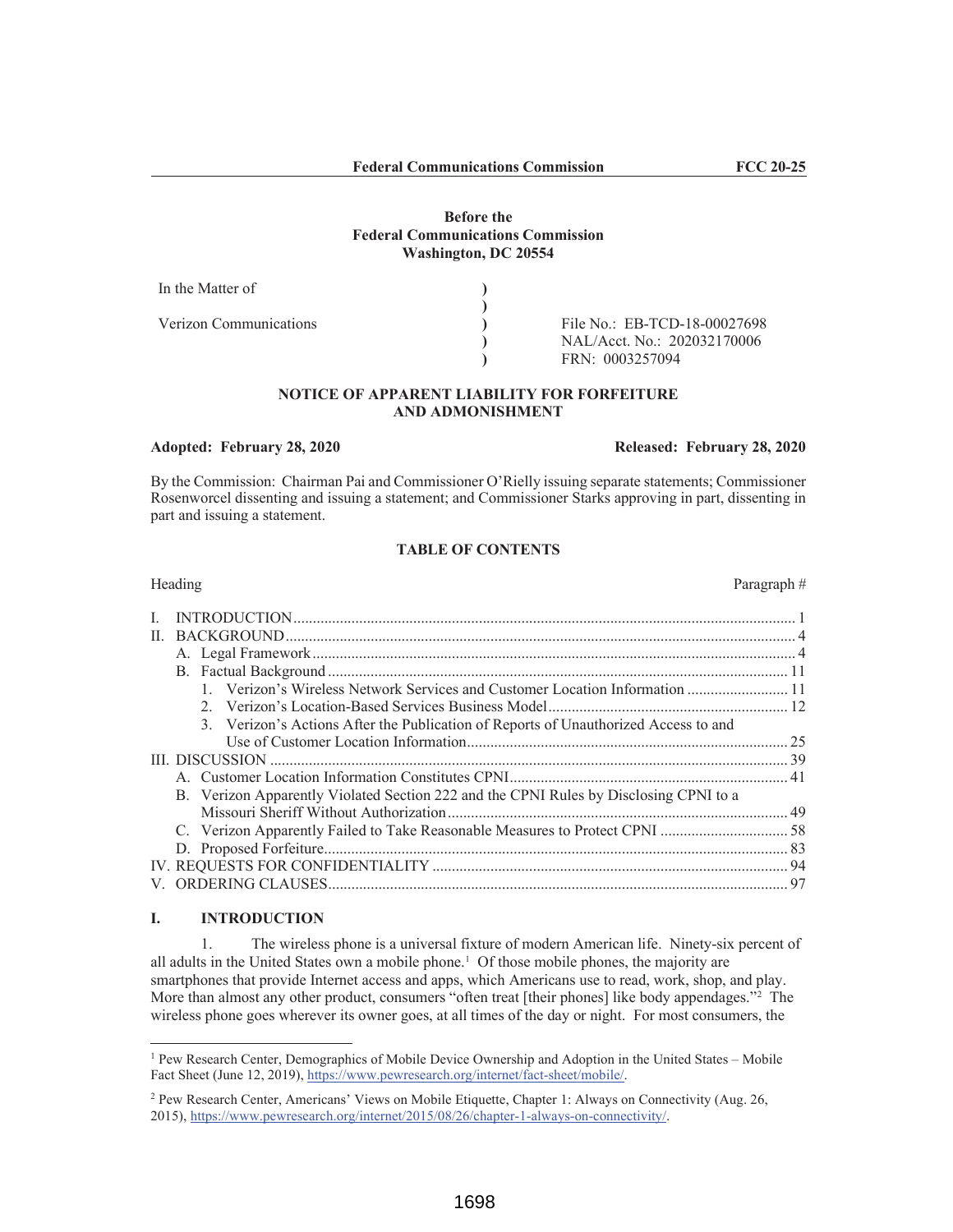phone is always on and always within reach.<sup>3</sup> And every phone must constantly share its (and its owner's) location with its wireless carrier because wherever it goes, the networks must be able to find it to know where to route calls.

2. The American public and federal law consider such information highly personal and sensitive—and justifiably so. As the Supreme Court has observed, location data associated with wireless service "provides an intimate window into a person's life, revealing not only his particular movements, but through them his familial, political, professional, religious, and sexual associations."4 Section 222 of the Communications Act requires carriers to protect the confidentiality of certain customer data related to the provision of telecommunications service, including location information. The Commission has advised carriers that this duty requires them to take "every reasonable precaution" to safeguard their customers' information.5 The Commission has also warned carriers that the FCC would "[take] resolute enforcement action to ensure that the goals of section 222 are achieved."6

3. Today, we do exactly that. In this Notice of Apparent Liability, we propose a penalty of \$48,318,750 against Verizon Communications (Verizon or Company) for apparently violating section 222 of the Communications Act and the Commission's regulations governing the privacy of customer information. We find that Verizon apparently disclosed its customers' location information, without their consent, to a third party who was not authorized to receive it. In addition, even after a highly publicized incident put the Company on notice that its safeguards for protecting customer location information were inadequate, Verizon apparently did not reform them for many months—leaving its customers' data at unreasonable risk of unauthorized disclosure.

#### **II. BACKGROUND**

#### **A. Legal Framework**

4. The Act and the Commission's rules govern and limit telecommunications carriers' use and disclosure of certain customer information. Section 222(a) of the Act imposes a general duty on telecommunications carriers to "protect the confidentiality of proprietary information" of "customers."7 Section 222(c) establishes specific privacy requirements for "customer proprietary network information" or CPNI, namely information relating to the "quantity, technical configuration, type, destination, *location*, and amount of use of a telecommunications service subscribed to by any customer of a telecommunications carrier" and that is "made available to the carrier by the customer solely by virtue of the carrier-customer relationship."8 The Commission has issued regulations implementing the privacy requirements of section 222 (CPNI Rules),<sup>9</sup> and has amended those rules over time. Most relevant to this proceeding are the rules that the Commission adopted governing customer consent to the use, sharing, or

<sup>3</sup> *Id.*

<sup>4</sup> *Carpenter v. United States*, 138 S. Ct. 2206, 2217 (2018) (internal quotation marks and citations omitted).

<sup>5</sup> *Implementation of the Telecommunications Act of 1996: Telecommunications Carriers' Use of Customer Proprietary Network Information and Other Customer Information*, Report and Order and Further Notice of Proposed Rulemaking, 22 FCC Rcd 6927, 6959, para. 64 (2007) (*2007 CPNI Order*).

<sup>6</sup> *2007 CPNI Order*, 22 FCC Rcd at 6959-60, para. 65.

 $747$  U.S.C. § 222(a).

<sup>8</sup> 47 U.S.C. § 222(c), (h)(1)(A) (emphasis added). "Telecommunications service" is defined as "the offering of telecommunications for a fee directly to the public, or to such classes of users as to be effectively available directly to the public, regardless of the facilities used." 47 U.S.C. § 153(53). The mobile voice services provided by Verizon are "telecommunications services." *See* 47 U.S.C. § 332(c)(1); H.R. Conf. Rep. No. 104-458 at 125 (1996) ("This definition [of 'telecommunications service'] is intended to include commercial mobile service.").

<sup>9</sup> 47 CFR § 64.2001 *et seq*.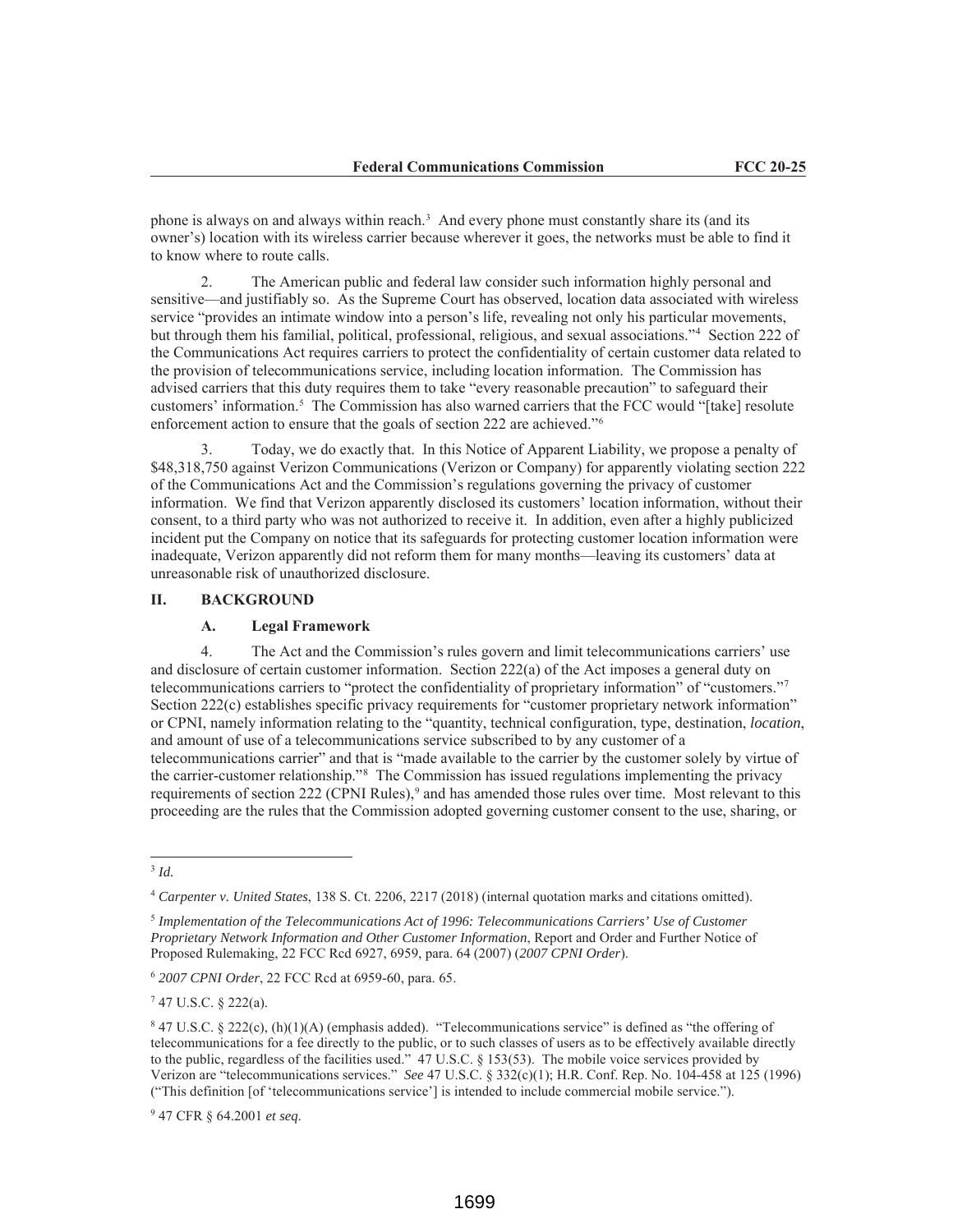disclosure of CPNI and those relating to carriers' duty to discover and protect against unauthorized access to CPNI.

5. *Customer Consent to Disclose CPNI.* With limited exceptions, a carrier may only use, disclose, or permit access to CPNI with customer approval.<sup>10</sup> Generally, carriers must obtain the "opt-in approval" of their customers before disclosing CPNI.<sup>11</sup> This means that a carrier must obtain the customer's "affirmative, express consent allowing the requested CPNI usage, disclosure, or access after the customer is provided appropriate notification of the carrier's request  $\dots$ ."<sup>12</sup>

6. Prior to 2007, the Commission's rules permitted telecommunications carriers to share customers' CPNI with joint venture partners and independent contractors for certain purposes based on a customer's "opt-out approval." This means that a customer is deemed to have consented to a particular use, disclosure, or access to CPNI after being given notice of the use, disclosure, or access and not objecting thereto.13 However, in response to the problem of data brokers on the web selling call detail and other telephone records procured without customer consent,<sup>14</sup> the Commission amended its rules in the *2007 CPNI Order* to require carriers to obtain opt-in approval from a customer before disclosing that customer's CPNI to a carrier's joint venture partner or independent contractor.15 The Commission recognized that "once the CPNI is shared with a joint venture partner or independent contractor, the carrier no longer has control over it and thus the potential for loss of this data is heightened."16 Given that observation, the Commission concluded that sharing of data with partners and contractors "warrants a requirement of express prior customer authorization,"17 which would allow individual consumers to determine if they want to bear the increased risk associated with sharing CPNI with independent contractors and joint venture partners.18 The Commission emphasized the importance of obtaining express consent particularly because a carrier cannot simply rectify the harms resulting from a breach by terminating its agreement, "nor can the Commission completely alleviate a customer's concerns about the privacy invasion through an enforcement proceeding."19 The Commission further concluded that contractual safeguards cannot obviate the need for explicit customer consent, as such safeguards would not change the fact that the risk of unauthorized CPNI disclosures increases when such information is

<sup>10</sup> 47 U.S.C. § 222(c)(1) ("Except as required by law *or with the approval of the customer*, a telecommunications carrier that receives or obtains [CPNI] by virtue of its provision of a telecommunications service shall only use, disclose, or permit access to individually identifiable [CPNI] in its provision of (A) the telecommunications service from which such information is derived, or (B) services necessary to, or used in, the provision of such telecommunications service, including the publishing of directories.") (emphasis added).

<sup>11</sup> *See* 47 CFR § 64.2007(b).

<sup>12</sup> 47 CFR § 64.2003(k).

<sup>13</sup> *See* 47 CFR § 64.2003(l).

<sup>14</sup> *2007 CPNI Order*, 22 FCC Rcd at 6928, para. 2.

<sup>15</sup> *Id.* at 6947-53, paras. 37-49.

<sup>16</sup> *Id.* at 6948, para. 39.

<sup>17</sup> *Id.*; *see also id.* at 6949, para. 41 ("Further, we find that an opt-in regime will clarify carriers' information sharing practices because it will force carriers to provide clear and comprehensible notices to their customers in order to gain their express authorization to engage in such activity.").

<sup>18</sup> *Id.* at 6950, para. 45.

<sup>19</sup> *Id.* at 6949, para. 42.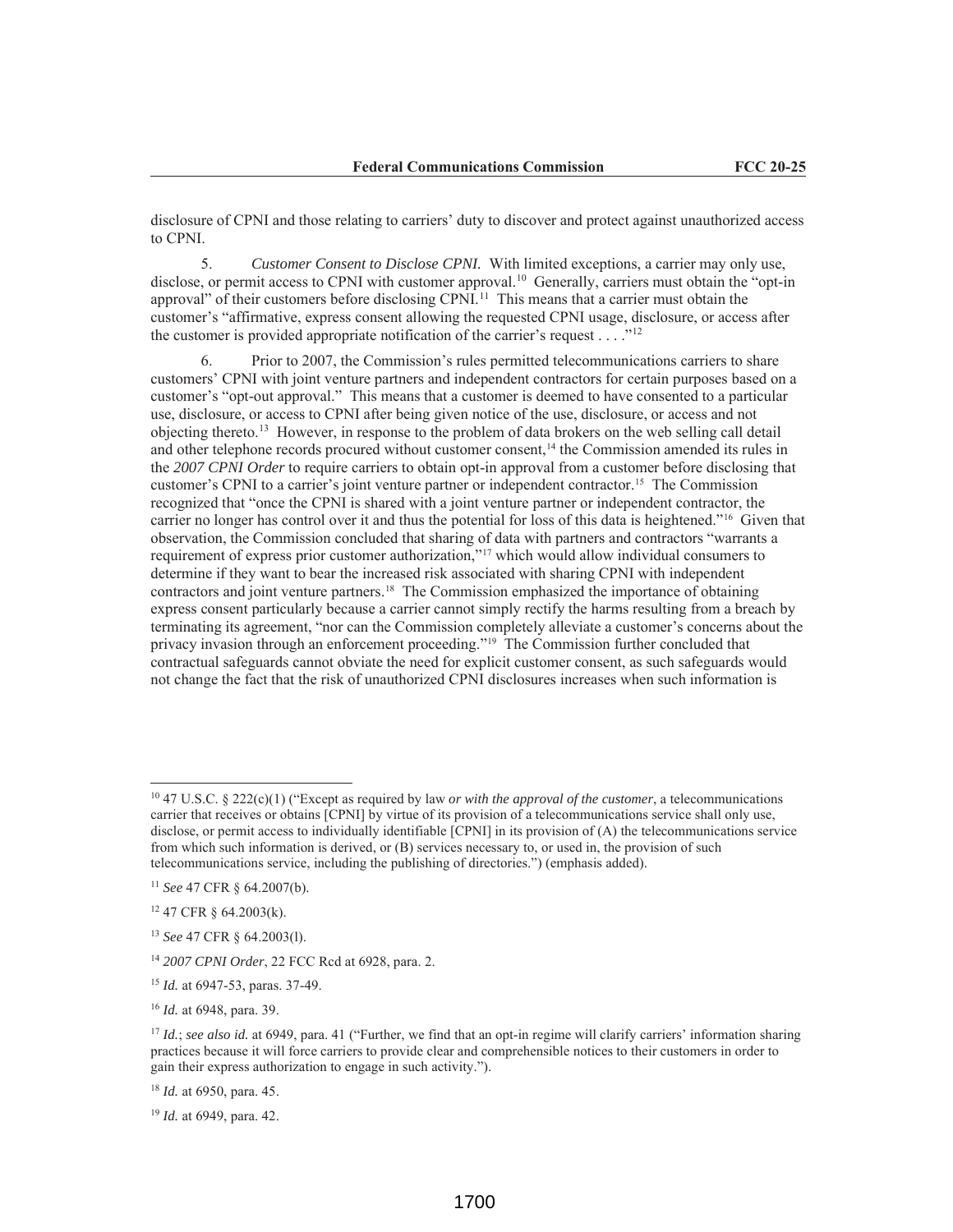provided by a carrier to a joint venture partner or independent contractor.20 Thus, with limited exceptions, a carrier may only use, disclose, or permit access to CPNI with the customer's opt-in approval.21

7. *Reasonable Measures to Safeguard CPNI.* The Commission also recognized in the *2007 CPNI Order* that reliance on the opt-in approval requirement alone is insufficient to protect customers' interest in the privacy of their CPNI, finding that at least some data brokers had obtained access to call detail information because of the ease with which a person could pretend to be a particular customer or other authorized person in order to obtain access to that customer's call detail or other private communications records, a practice known as "pretexting."22 In light of the harms arising from pretexting, the Commission adopted rules requiring carriers to "take reasonable measures to *discover* and *protect* against attempts to gain unauthorized access to CPNI."23 To provide some direction on how carriers should protect against pretexting schemes, the Commission included in its amended rules customer authentication requirements tailored to whether a customer is seeking in-person, online, or overthe-phone access to CPNI.<sup>24</sup> It also adopted password and account notification requirements.<sup>25</sup>

8. The Commission made clear that the specific customer authentication requirements it adopted were "minimum standards" and emphasized the Commission's commitment "to taking resolute enforcement action to ensure that the goals of section 222 [were] achieved."26 Where there is evidence of an unauthorized disclosure, the Commission specified that it will infer from that evidence that a carrier's practices were unreasonable unless the carrier offers evidence demonstrating that its practices were reasonable.27 This burden-shifting approach reflects the Commission's expectation that carriers "take every reasonable precaution to protect the confidentiality of proprietary or personal customer information,"28 while also heeding industry warnings that adopting prescriptive rules detailing specific security practices could be counterproductive.<sup>29</sup> The Commission chose to "allow carriers to determine" what specific measures will best enable them to ensure compliance with" the requirement that they remain vigilant in their protection of CPNI.30 The Commission expected that carriers would employ

<sup>25</sup> *Id.* § 64.2010(e)-(f).

<sup>26</sup> *2007 CPNI Order*, 22 FCC Rcd at 6959–60, para. 65.

<sup>27</sup> *Id.* at 6959, para. 63 (noting that where there is evidence of an unauthorized disclosure, the Commission "will infer . . . that the carrier did not sufficiently protect that customer's CPNI" and that "[a] carrier then must demonstrate that the steps it has taken to protect CPNI from unauthorized disclosure, including the carrier's policies and procedures, are reasonable in light of the threat posed by pretexting and the sensitivity of the customer information at issue"). This approach, which the Commission articulated in the context of pretexting, is particularly applicable here, where a fundamental issue is whether the Company had reasonable measures to ensure that its customers had in fact consented to the disclosure of their CPNI with third parties. Since at least 2007, it has been foreseeable that entities seeking to gain unauthorized access to CPNI would use false pretenses—of one sort or another—to do so.

<sup>28</sup> *Id.* at 6959, para. 64 (citing 47 CFR § 64.2010(a)).

<sup>29</sup> *Id.* at 6945-46, paras. 33-36 (citing, *inter alia*, CTIA Comments (May 1, 2006) at 6 (arguing that "prescriptive rules detailing specific security practices that must be followed by all carriers do nothing more than provide a road map to criminals and erect a barrier that prevents carriers from adopting new security measures in response to constantly evolving threats")).

<sup>30</sup> *Id.* at 6945-46, para. 34.

<sup>20</sup> *Id.* at 6952, para. 49.

<sup>21</sup> *See* 47 CFR § 64.2007(b).

<sup>22</sup> *2007 CPNI Order*, 22 FCC Rcd at 6928, para. 1 & n.1.

 $23$  47 CFR § 64.2010(a) (emphasis added).

<sup>24</sup> *See* 47 CFR § 64.2010(b)-(d).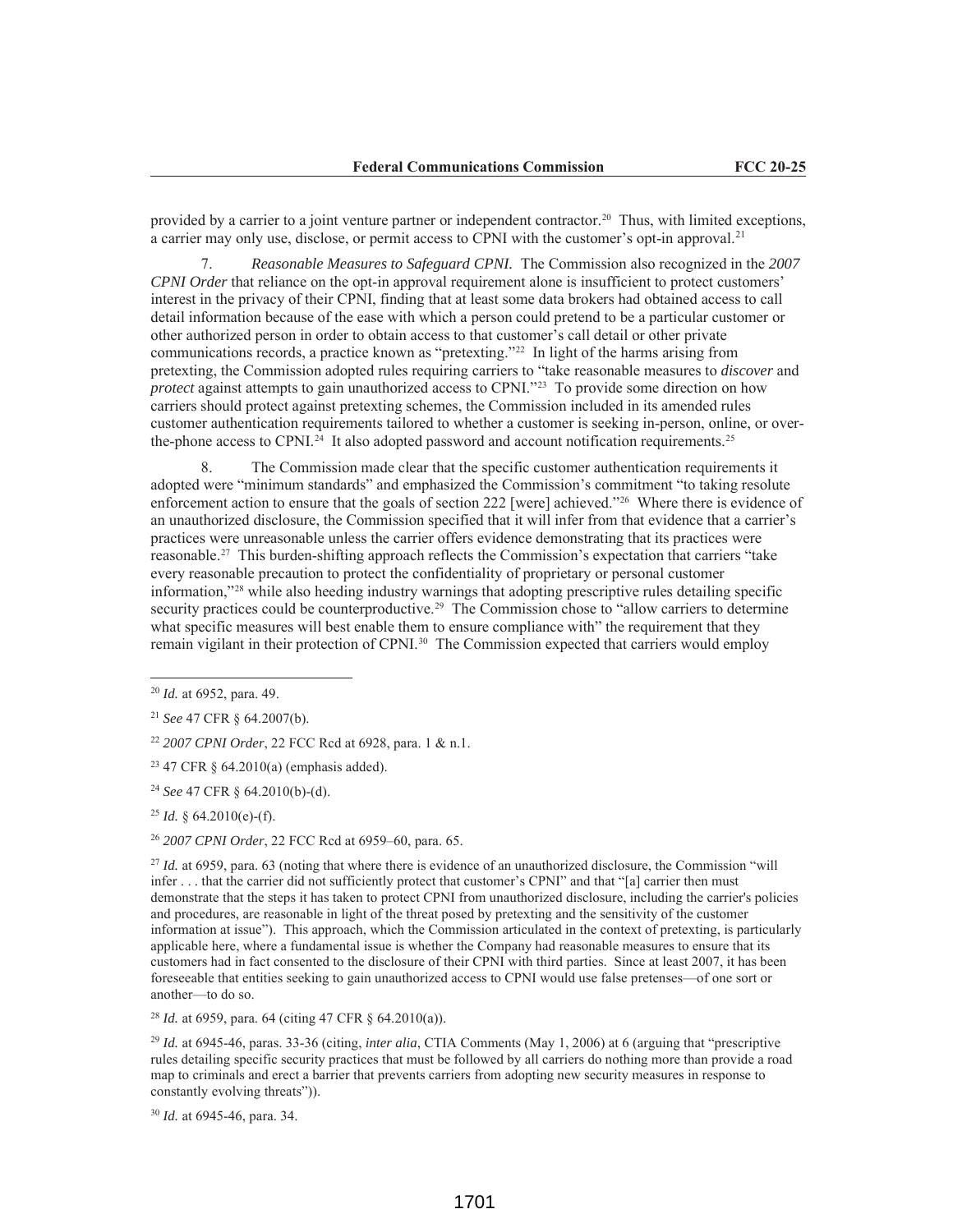effective protections that are best suited to their particular systems.31 Carriers are not expected to eliminate every vulnerability to the security of CPNI, but they must employ "reasonable measures to discover and protect against attempts to gain unauthorized access to CPNI."32 They must also take reasonable measures to protect the confidentiality of CPNI—a permanent and ongoing obligation to police disclosures and ensure proper functioning of security measures.33 A variety of government entities provide guidance and publish best practices that are intended to help companies evaluate the strength of their information security measures.<sup>34</sup>

9. *Section 217.* Finally, the Act makes clear that carriers cannot disclaim their statutory obligations to protect their customers' CPNI by delegating such obligations to third parties. Section 217 of the Act provides that "the act, omission, or failure of any officer, agent, or other person acting for or employed by any common carrier or user, acting within the scope of his employment, shall in every case be also deemed to be the act, omission, or failure of such carrier or user as well as that of the person."35

10. *The Scope of the Commission's Authority.* Our authority to bring action for violations of section 222 of the Communications Act and the CPNI Rules is limited to actions against providers of telecommunications services<sup>36</sup> and providers of interconnected Voice over Internet Protocol services.<sup>37</sup> To the extent that other entities act unfairly or deceptively by mishandling or failing to protect wireless customer location information, federal civil enforcement authority rests with the Federal Trade Commission, an agency of general jurisdiction.<sup>38</sup>

<sup>32</sup> 47 CFR § 64.2010(a).

<sup>34</sup> For example, the National Institute of Standards and Technology (NIST) is responsible for developing information security standards and guidelines, including minimum requirements for federal information systems. NIST publishes a cybersecurity framework which features instructive practices and guidelines for organizations to reference. The publication can be useful in determining whether particular cybersecurity actions are reasonable by comparison. The model cybersecurity practices identified in the NIST and other frameworks, however, are not legally binding rules, and we do not consider them as such here. The Federal Trade Commission (FTC) and the FCC's Communications Security, Reliability and Interoperability Council (CSRIC) also offer guidance related to managing data security risks. *See* NIST, Framework for Improving Critical Infrastructure Cybersecurity, Version 1.1 (Apr. 16, 2018), https://nvlpubs nist.gov/nistpubs/CSWP/NIST.CSWP.04162018.pdf (NIST Cybersecurity Framework); NIST, The NIST Privacy Framework: A Tool for Improving Privacy Through Enterprise Risk Management, Version 1.0 (Jan. 16, 2020), https://www nist.gov/privacy-framework/privacy-framework; FTC, Start with Security: A Guide for Business, Lessons Learned from FTC Cases (June 2015), https://www.ftc.gov/system/files/documents/plain-language/pdf0205-startwithsecurity.pdf; Communications Security, Reliability and Interoperability Council, CSRIC Best Practices, https://opendata.fcc.gov/Public-Safety/CSRIC-Best-Practices/qb45-rw2t/data.

<sup>&</sup>lt;sup>31</sup> *Id.* at 6959, para. 64. The Commission explained, for example, that although it declined to impose "audit trail" obligations on carriers at that time, it "expect[ed] carriers through audits or other measures to take reasonable measures to discover and protect against" activity indicative of unauthorized access. *Id*. Similarly, the Commission expected that a carrier would "encrypt its CPNI databases if doing so would provide significant additional protection . . . at a cost that is reasonable given the technology a carrier already has implemented," but the Commission did not specifically impose encryption requirements. *Id*.

<sup>33</sup> *See 2007 CPNI Order*, 22 FCC Rcd at 6959, para. 64 ("We fully expect carriers to take every reasonable precaution to protect the confidentiality of proprietary or personal customer information.").

<sup>35</sup> 47 U.S.C. § 217.

<sup>36</sup> 47 U.S.C. § 222.

<sup>37</sup> *2007 CPNI Order*, 22 FCC Rcd at 6954-57, paras 54-59.

 $38\,15$  U.S.C. § 45(a)(2) ("The [Federal Trade] Commission is hereby empowered and directed to prevent persons ... from using unfair methods of competition in or affecting commerce and unfair or deceptive acts or practices in or affecting commerce.").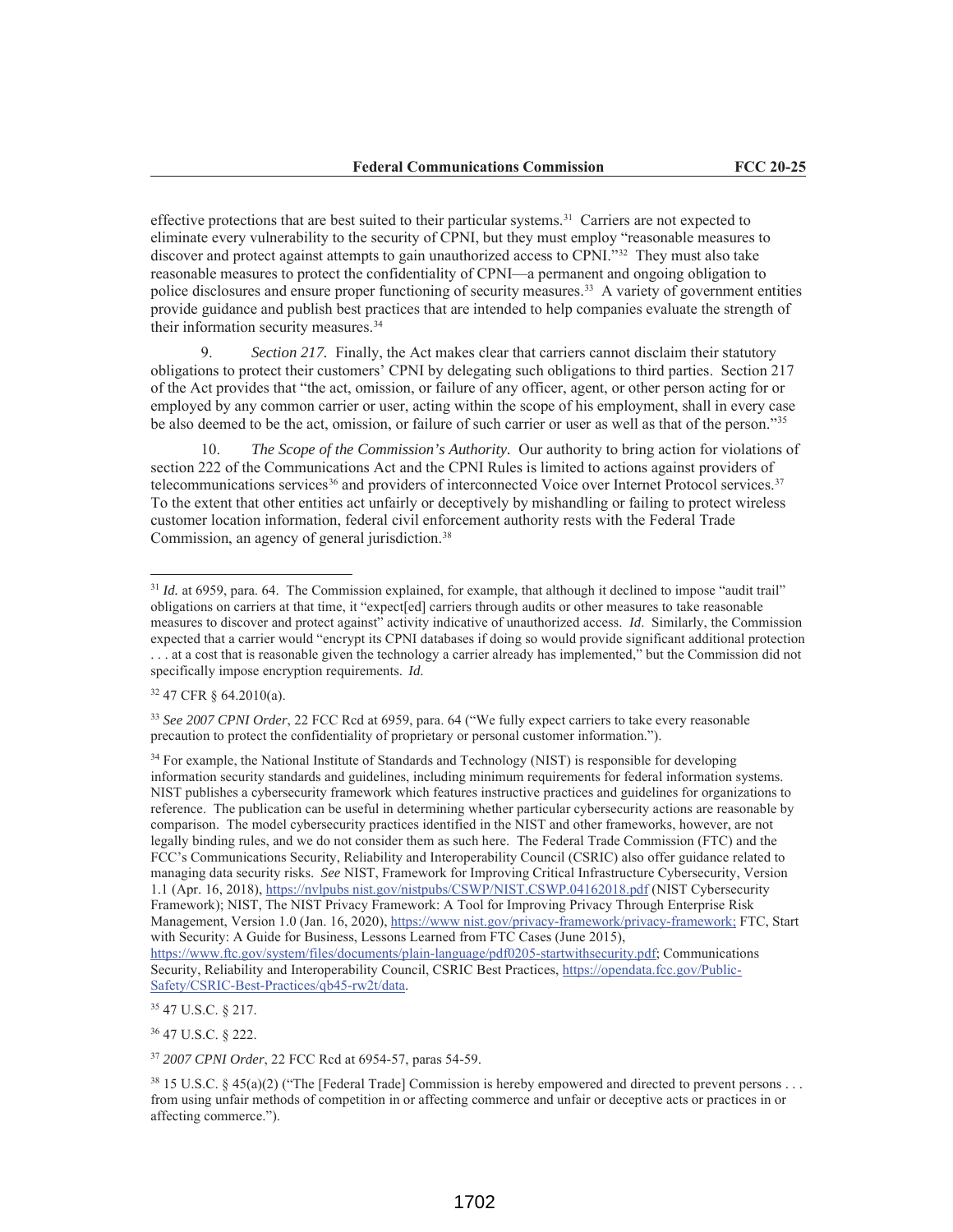#### **B. Factual Background**

#### **1. Verizon's Wireless Network Services and Customer Location Information**

11. Verizon provides mobile voice and data services to consumers throughout the United States by enabling consumer mobile phones to make and receive calls or transmit data on Verizon's wireless network.<sup>39</sup> The mobile phones of Verizon subscribers, like those of customers of other carriers, periodically register with nearby network signal towers.40 Verizon uses the information generated from this registration activity to ensure the proper functioning of its network and to provide the services to which its customers subscribe.<sup>41</sup> Because Verizon knows the location of its network signal towers, Verizon is able to calculate the approximate geographic location of the mobile phones communicating with its towers.<sup>42</sup> This type of location information—which is created even when the customer does not have an active established connection, such as a voice call—may at times be helpful to consumers. For example, in emergencies, the location of a customer's mobile phone can enable first responders and law enforcement to assist. Location information is also used for non-emergency location-based services, such as roadside assistance, delivery tracking, and fraud prevention. 43 Other widely used forms of locationbased services include real-time mapping, navigation, and local weather forecasting services, although these generally rely on GPS-based location finding rather than customer location information derived from the provision of wireless service.<sup>44</sup>

# **2. Verizon's Location-Based Services Business Model**

12. Until March 30, 2019, Verizon provided location-based service providers access to its customers' location information through a chain of contract-based business arrangements.45 Verizon sold access to customer location information to companies known as "location information aggregators," who then resold access to such information to third-party location-based service providers or in some cases to intermediary companies who then resold access to such information to location-based service providers

<sup>41</sup> *See* Response to Letter of Inquiry from Verizon to Kristi Thompson, Chief, Telecommunications Consumers Division, FCC Enforcement Bureau, at 4, Response to Question 1 (Oct. 15, 2018) (on file in EB-TCD-18-00027698) (LOI Response).

<sup>42</sup> *See 2012 LBS Report* at 11-12.

<sup>43</sup> *See* LOI Response at 2, Response to Question 1.

<sup>39</sup> *See* Verizon Communications, 2018 Annual Report, https://www.verizon.com/about/sites/default/files/2018- Verizon-Annual-Report.pdf.

<sup>40</sup> *See* FCC, Wireless Telecommunications Bureau, *Location-Based Services: An Overview of Opportunities and Other Considerations*, at 11-12 (May 2012), https://docs.fcc.gov/public/attachments/DOC-314283A1.pdf (discussing how location information is derived from communications between mobile phones and cellular base stations) (*2012 LBS Report*).

<sup>44</sup> Location information derived from the interaction between a subscriber's mobile phone and a carrier's network is distinct from the location information generated by capabilities on a subscriber's phone, which calculates a phone's location by measuring its distance to Global Positioning System (GPS) satellites and through other capabilities. Many popular apps use device-based location functionality to provide consumers with location-based service (including mapping and navigation services) and do not rely on the location information collected by carriers. There are a variety of location positioning methods and protocols in wireless networks that are based on mobile radio signals, and some of these radio signals are configurable and/or controlled by the network operator and not the consumer. *See* Rohde & Schwarz, LTE Location Based Services Technology Introduction – White Paper, at 11, Fig. 7 – Supported positioning methods in LTE (Sept. 2013), https://cdn rohde-

schwarz.com/pws/dl downloads/dl common library/dl brochures and datasheets/pdf 1/LTE LBS White Paper. pdf.

<sup>&</sup>lt;sup>45</sup> Response to Supplemental Letter of Inquiry from Verizon to Kristi Thompson, Chief, Telecommunications Consumers Division, FCC Enforcement Bureau, at 2, Response to Question 1 (June 5, 2019) (on file in EB-TCD-18- 00027698) (Supplemental LOI Response).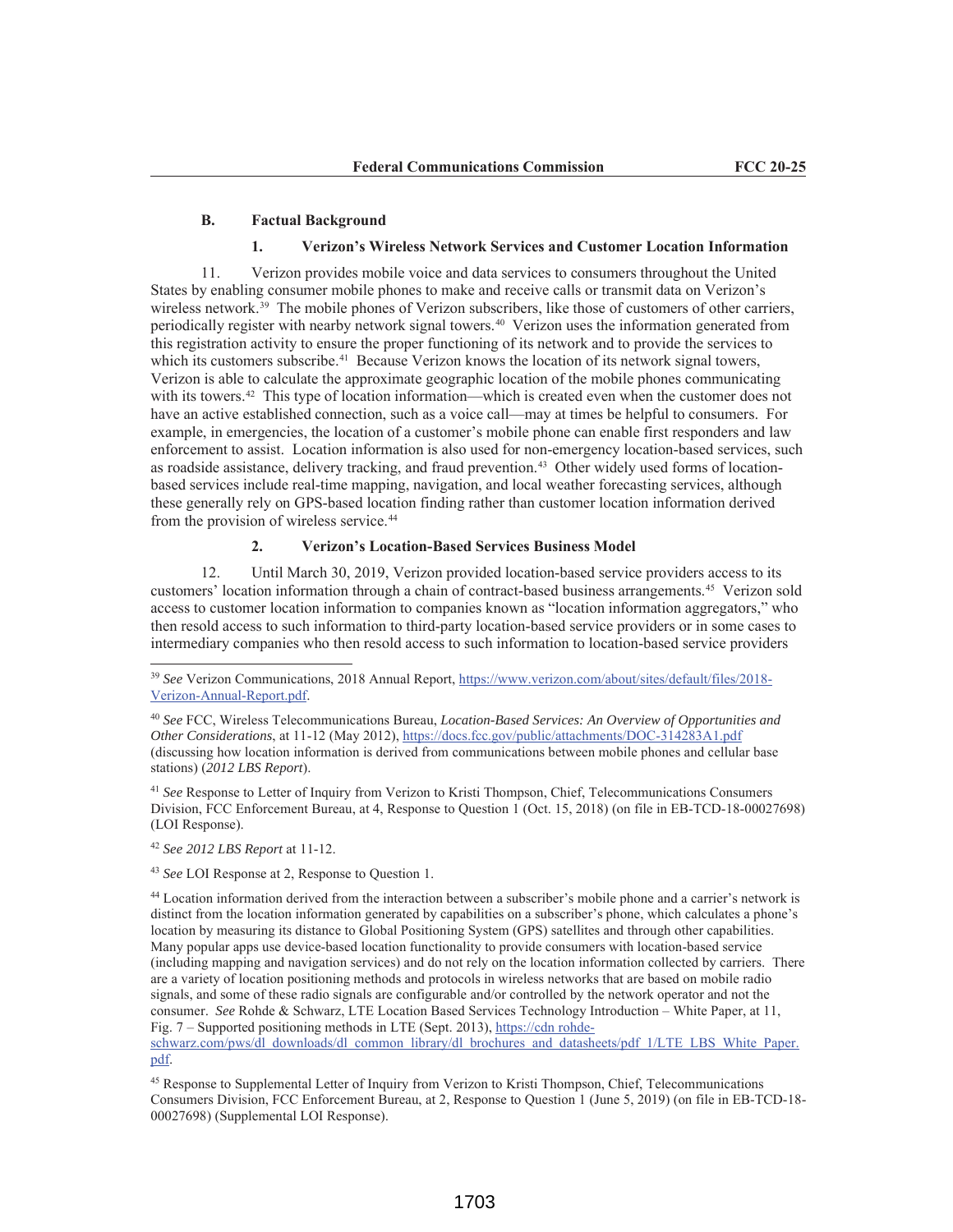(the Verizon "aggregator program"). Verizon had arrangements with two aggregators: LocationSmart and Zumigo (the Aggregators).<sup>46</sup> Each Aggregator, in turn, had arrangements with numerous locationbased service providers. The most basic form of these relationships is illustrated in Fig. 1:



Verizon apparently sold access to its customers' location information, directly or  $13.$ third parties, including the two Aggregators. More specifically, Verizon sold access to its indirectly, to customer location information to the two Aggregators, who then approved the resale of such access to the location-based service providers:<sup>47</sup> 3Cinteractive, following

#### Securus.

14. Verizon's Contracts with the Aggregators. Verizon's contracts with the Aggregators called for the Aggregators or their location-based service provider customers to provide notice to customers and obtain consent to use location-based information before they could access Verizon customer location information.<sup>48</sup> Verizon acknowledges that, typically, the location-based service

 $46$   $Id.$ 

<sup>&</sup>lt;sup>47</sup> See LOI Response at 5, Response to Question 3.

<sup>&</sup>lt;sup>48</sup> Supplemental LOI Response at 8, Response to Question 4.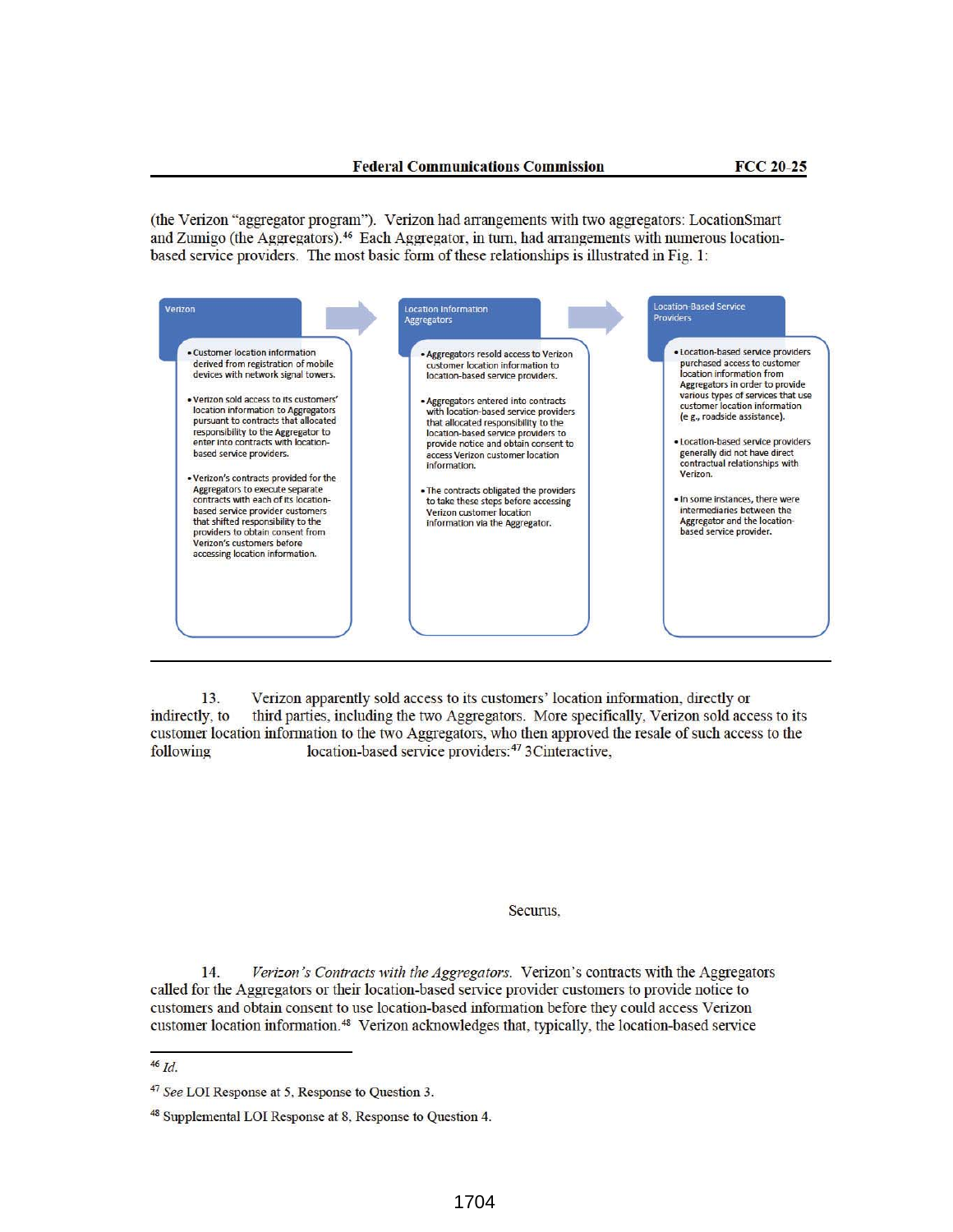providers, rather than the Aggregators, provided notice to and sought consent from Verizon's customers to access and use their location information.<sup>49</sup> As a result, Verizon's contracts with the Aggregators provided for the Aggregators to enter into their own contracts with their location-based service provider customers that included provisions obligating the location-based service providers to, among other things, provide Verizon's customers with clear disclosure of the way their location information would be "accessed, used, copied, stored, or disclosed" by the location-based service provider and obtain "affirmative, opt-in consent" from Verizon customers or users "prior to accessing, using, storing or disclosing location information."<sup>50</sup> Verizon's contracts also obligated the Aggregators

In addition, Verizon's contracts with the Aggregators included various information 15. security requirements. For example, they obligated the Aggregators to prevent unauthorized disclosure of Verizon's data,

<sup>52</sup> These contracts also called for the Aggregators to comply with consumer protection and data privacy laws and industry best practices.<sup>53</sup> For example, the Aggregators agreed to "

 $5, 25, 54$ 

16. Verizon had broad authority under its contracts with the Aggregators to terminate their access to customer location information. These contracts permitted the Company

<sup>55</sup> Verizon also had the right to terminate its relationship with each Aggregator for any material breach of contract terms,<sup>56</sup> and it could "terminate any arrangement that fail[ed] to meet [Verizon's] standards."57

17. Verizon's Application Review and Ongoing Monitoring. Verizon did not have contracts with the location-based service providers that accessed its customers' location information. Instead, it

<sup>51</sup> LOI Response at VZ-03-0000048, Response to Request for Documents No. 3 (Verizon-LocationSmart Agreement, ); LOI Response at VZ-03-0000004-0000005, Response to Request for Documents No. 3 (Verizon-Zumigo Agreement,  $\lambda$ 

 $52$  See LOI Response at 7, Response to Question 4; LOI Response at 10, Response to Question 8; LOI Response at VZ-03-0000054-0000057, Response to Request for Documents No. 3 (Verizon-LocationSmart Agreement, ); LOI Response at VZ-03-0000011-0000013, Response to Request for Documents No. 3 (Verizon-Zumigo Agreement,  $).$ 

<sup>53</sup> See LOI Response at 7, Response to Question 4.

<sup>54</sup> LOI Response at VZ-03-0000007, Response to Request for Documents No. 3 (Verizon-Zumigo Agreement, ); LOI Response at VZ-03-0000050, Response to Request for Documents No. 3 ). See also CTIA, Best Practices and (Verizon-LocationSmart Agreement, Guidelines for Location Based Services, https://www.ctia.org/the-wireless-industry/industry-commitments/bestpractices-and-guidelines-for-location-based-services (last visited Feb. 4, 2020).

<sup>55</sup> LOI Response at VZ-03-0000044. Response to Request for Documents No. 3 (Verizon-LocationSmart Agreement, ); LOI Response at VZ-03-0000001, Response to Request for Documents No. 3 (Verizon-Zumigo Agreement,  $\lambda$ 

<sup>56</sup> Pursuant to the contracts, as well, but the contracts did not of Verizon customer data. See LOI Response at VZ-03-0000053, Response to Request for Documents No. 3; LOI Response at VZ-03-0000014, Response to Request for Documents No. 3 ( section).

<sup>57</sup> See LOI Response at 7, Response to Question 4.

 $49$   $Id.$ 

 $50$   $Id$ .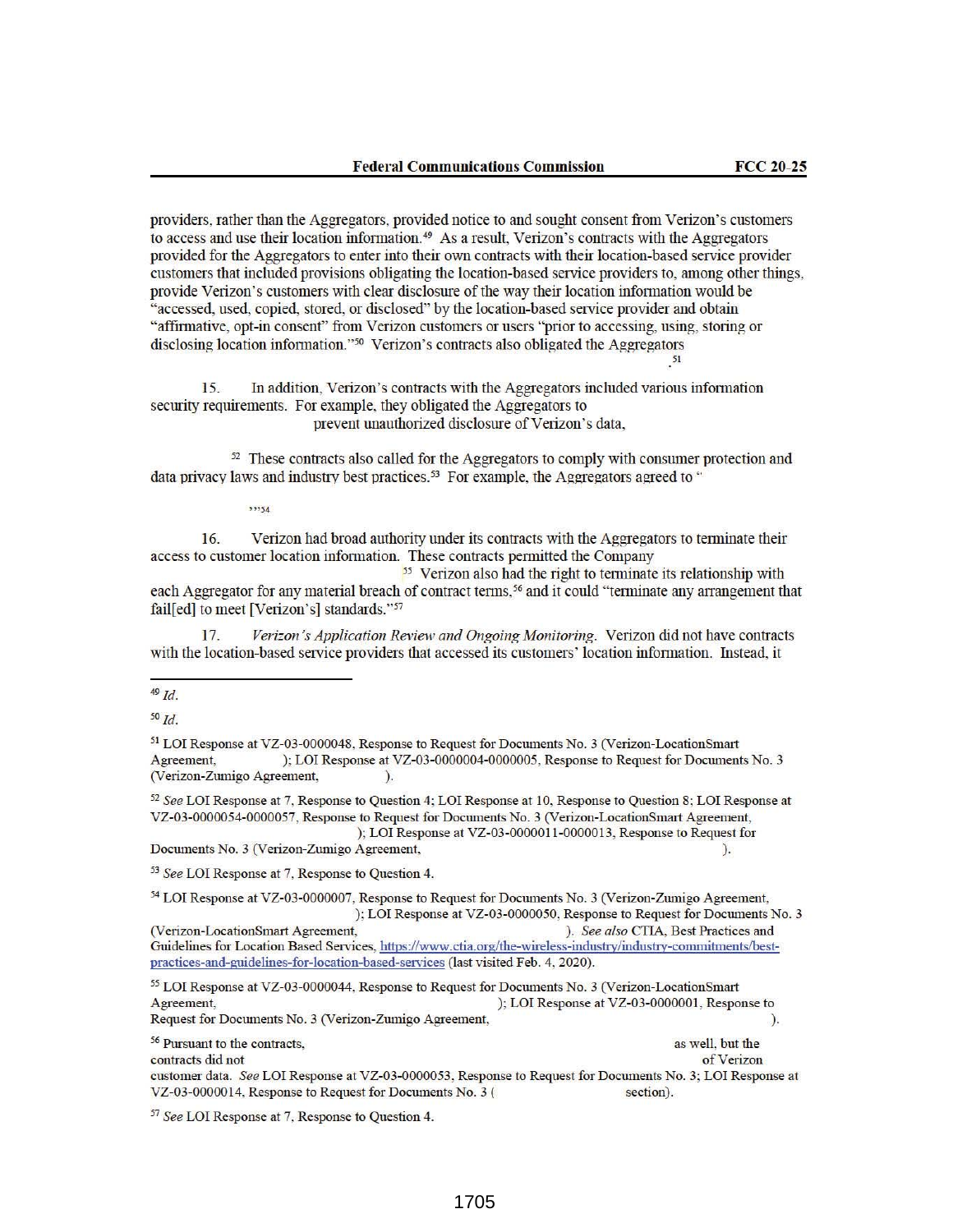operated an application and approval process for location-based service providers that sought access to Verizon customer location information.58 According to Verizon, each applicant was required to describe, among other things, the "use case" or purposes for which it would use the location information and the process it would use for providing notice and obtaining opt-in consent from a Verizon customer for use and sharing of the customer's location information.59 Verizon claims that it only allowed the Aggregators to share Verizon customer location information with location-based service providers for one of six specific types of use cases: "call routing, roadside assistance, proximity marketing, transportation and logistics, fraud mitigation/identity management, and mobile gaming/lottery."<sup>60</sup>

18. According to Verizon, the Company retained a third-party auditor, Aegis Mobile, LLC (Aegis), to perform background checks on companies seeking access to location information before those companies were allowed to obtain it.61 Aegis would perform an initial verification to determine if each participant in Verizon's location-based services program was "a legitimate company with no consumer protection issues," that its application was within Verizon's approved use cases, and that its notice and consent process met Verizon's requirements.62 After Aegis completed its review, Verizon would perform its own second vetting review.63 According to Verizon, the Aggregators were only allowed to provide Verizon customer location information to location-based service providers that Verizon had approved through its application process and only for the use case approved for each such provider.<sup>64</sup>

19. Verizon claims that, in order to ensure that it was providing customer location information after its customers had given their consent, the Company also had Aegis "validate and reconcile" the records of consent events and the records of each access to a subscriber's location "on a daily basis."<sup>65</sup> As described by Verizon, those records of consent events consisted of "the subscriber's mobile device number, the consent action, identifying information of the consent associated with the consent action, and time stamp for the consent action."66 The separate records of access to subscribers' location information consisted of the subscriber's mobile device number, the consent associated with the location request, and the date and time stamp for each request for access to customer location information.67 In one of its responses to the Enforcement Bureau, Verizon represents that Aegis "compared aggregator consent and transaction records with Verizon location platform transaction records."68 But, in a declaration of John Bruner, the President and Chief Executive Officer of Aegis, belatedly submitted to the Enforcement Bureau by Verizon last week, Bruner is clear that the consent records and the transaction records that Aegis reconciled were both submitted by the Aggregators.<sup>69</sup>

<sup>58</sup> *See* Supplemental LOI Response at 14, Response to Question 6.

<sup>59</sup> *See* LOI Response at 2, Response to Question 1; *see also* Supplemental LOI Response at 22, Response to Question 13.

<sup>60</sup> LOI Response at 2, Response to Question 1.

<sup>61</sup> *See* LOI Response at 3, Response to Question 1.

<sup>62</sup> *See* Supplemental LOI Response at 22, Response to Question 13.

<sup>63</sup> LOI Response at 3, Response to Question 1.

<sup>64</sup> LOI Response at 2, Response to Question 1.

<sup>65</sup> LOI Response at 3-5, Response to Question 1; *see also* Supplemental LOI Response at 20-21, Response to Question 13; Declaration of John A. Bruner, Jr., Aegis Mobile, LLC, para. 3 (Feb. 21, 2020) (Bruner Decl.).

<sup>66</sup> Bruner Decl. at para. 3; *see also* LOI Response at 2, 5, 7, 8, Response to Questions 1, 3, 4, 5; Supplemental LOI Response at 20, Response to Question 13.

<sup>67</sup> Bruner Decl. at para. 3; *see also* Supplemental LOI Response at 20, Response to Question 13.

<sup>68</sup> LOI Response at 8, Response to Question 6.

<sup>69</sup> Bruner Decl. at para. 3.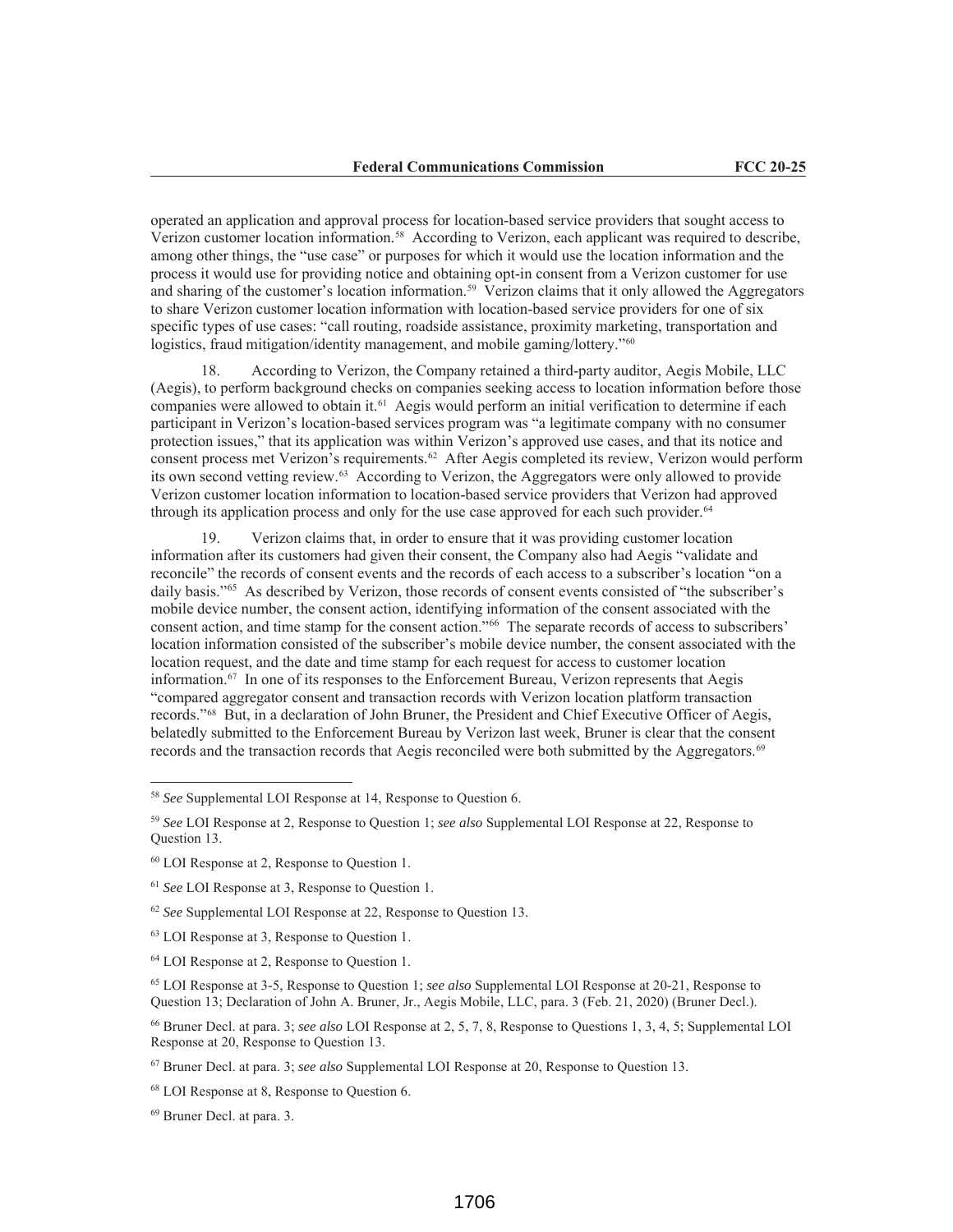20. Verizon produced to the Enforcement Bureau at least some of the statistical reports prepared by Aegis for Verizon that "reflect the results of Aegis's efforts to match up each transaction" i.e., a request for access to customer location information—"with a corresponding consent record in the data it received from the Location Aggregators."70 Those reports indicate that in a substantial number of instances, Aegis was unable to match a request for location information to a consent record in its initial processing of the data.<sup>71</sup> For example, the Aegis report for shows that shows that

<sup>72</sup> In other words, the report appears to show that, using the Aggregators' own records,

he report also breaks down Aegis's consent record review by location-based service provider and appears to show that the percentage of transactions that Aegis could not initially match to customer consents varied widely by location-based services provider. For instance, while

"73

21. Verizon asserts that the Aegis transaction reports reflect only the initial step of the consent validation process and that, when Aegis was unable to match a transaction record with evidence of consent, it would follow up with the Aggregator.<sup>74</sup> According to Verizon, "[g]iven the sheer volume of transactions and [consent] records being submitted, the fact that the Location Aggregators had to obtain records from their downstream customers," and the fact that records were submitted on a daily basis from location-based service providers, "some number of recordkeeping issues were inevitable."<sup>75</sup> Verizon's recently-filed Bruner declaration explains that Aegis reviewed the records that each Aggregator provided to Verizon and attempted to match the records of location access to the records of consent.76 In that declaration, Bruner claims that given "the volume of cumulative transactions, changes in content ownership and name during the course of the ['Location Data Integration'] program, and technical matters surrounding file transmission and receipt, it is not surprising that Aegis did not initially find a matching consent record for every request for access submitted."77 According to Bruner, by following up with the Aggregators or their location-based service provider customers and by correcting misalignments in the data or performing other data operations, Aegis was able to match 99.95% of all records of location requests to the corresponding consent record.78 According to Bruner, for the remaining 0.05% of records, Aegis spot-checked the records "down to the individual location request consent level" and found no instances in which it was unable to find a corresponding consent record.79

22. Verizon also claims that Aegis "would look more broadly at trends in the data – e.g., spikes in the number of 'No Consent' results or significant variations between the results in different

<sup>70</sup> Supplemental LOI Response at 21, Response to Question 13.

<sup>71</sup> Bruner Decl. at para. 4.

<sup>72</sup> *See* LOI Response at VZ-0000866, Response to Request for Documents No. 6; Supplemental LOI Response at 20- 22, Response to Question 13.

<sup>73</sup> LOI Response at VZ-0000873, Response to Request for Documents No. 6.

<sup>74</sup> Supplemental LOI Response at 21-22, Response to Question 13; Bruner Decl. at paras. 4-5.

<sup>75</sup> Supplemental LOI Response at 22, Response to Question 13.

<sup>76</sup> Bruner Decl.

<sup>77</sup> *Id*. at para. 5.

<sup>78</sup> *Id*. at paras. 5-6.

<sup>79</sup> *Id*. at para. 6.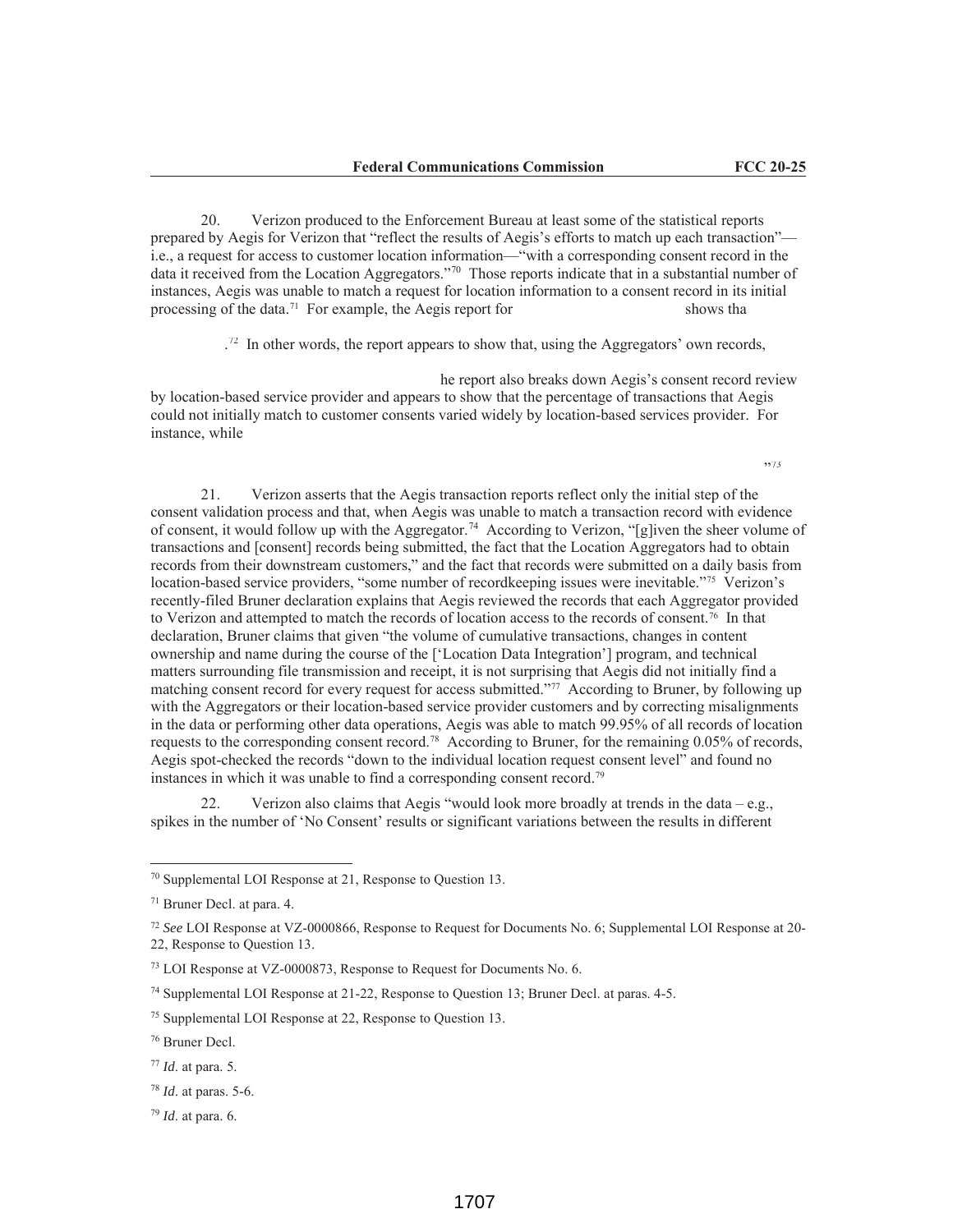periods of time – to help ensure there were no overarching concerns."80 And the Bruner declaration echoes those claims and goes even further by asserting that Aegis "also applied fraud analytics techniques" to refine its ability to broadly identify potential issues going forward."81 But neither Verizon nor Aegis offer examples of issues they were able to identify and address through that data analysis.

23. Additionally, Verizon asserts that the consent reports "were just one component of Aegis's broader oversight program" and that Aegis used other methods to ensure that the Aggregators (and their location-based service provider customers) "were complying with their contractual obligations."82 For example, according to Verizon, Aegis reviewed location-based service providers' consent processes to ensure they were seeking affirmative opt-in consent and used secret shoppers to confirm how a subscriber would be presented with information by the location-based service providers and to test their opt-in consent processes.83 Verizon also asserts that Aegis would review the providers on a "regular basis" to make sure they were in compliance with their use case, notice, and consent requirements.84

24. Verizon further asserts that in addition to these regular practices, it would "review and/or address discrete issues as they were raised" by Aegis or otherwise.<sup>85</sup> In particular, Verizon describes an investigation it conducted after receiving a call in or around August 2017 "alleging that a bail bonds company had obtained access to Verizon subscriber location data without proper subscriber consent."86 According to Verizon, "[t]he investigation concluded that the unidentified company referenced by the caller likely was [a location-based service provider] that had requested to participate in the aggregator program and been rejected; as such it was not receiving Verizon subscriber location information."87 The investigation further concluded that while it is

"88 The report made no recommendations for adopting additional methods to mitigate the risk of approved location-based service providers falsifying consent records to obtain Verizon customer location information without their consent.

# **3. Verizon's Actions After the Publication of Reports of Unauthorized Access to and Use of Customer Location Information**

25. On May 10, 2018, the *New York Times* reported on security breaches involving Verizon's (and other carriers') practice of selling access to customer location information. Specifically, the *New York Times* article reported that Securus Technologies, Inc. (Securus), a provider of telecommunications services to correctional facilities throughout the United States, also operated a "location-finding service" that enabled law enforcement and corrections officials to access the location of a mobile device belonging to customers of major wireless carriers, including Verizon, *without* the device owner's knowledge or

<sup>80</sup> Supplemental LOI Response at 22, Response to Question 13.

<sup>81</sup> Bruner Decl. at para. 7.

<sup>&</sup>lt;sup>82</sup> Supplemental LOI Response at 22, Response to Question 13.

<sup>83</sup> *See* Supplemental LOI Response at 4, 22, Response to Questions 1, 13.

<sup>&</sup>lt;sup>84</sup> *Id.* at 22, Response to Question 13.

<sup>85</sup> *Id*. at 12, Response to Question 5.

<sup>86</sup> *Id*. at 13, Response to Question 5.

<sup>87</sup> *Id*. at 12, Response to Question 5.

<sup>88</sup> LOI Response at VZ-0000295, Response to Request for Documents No. 6.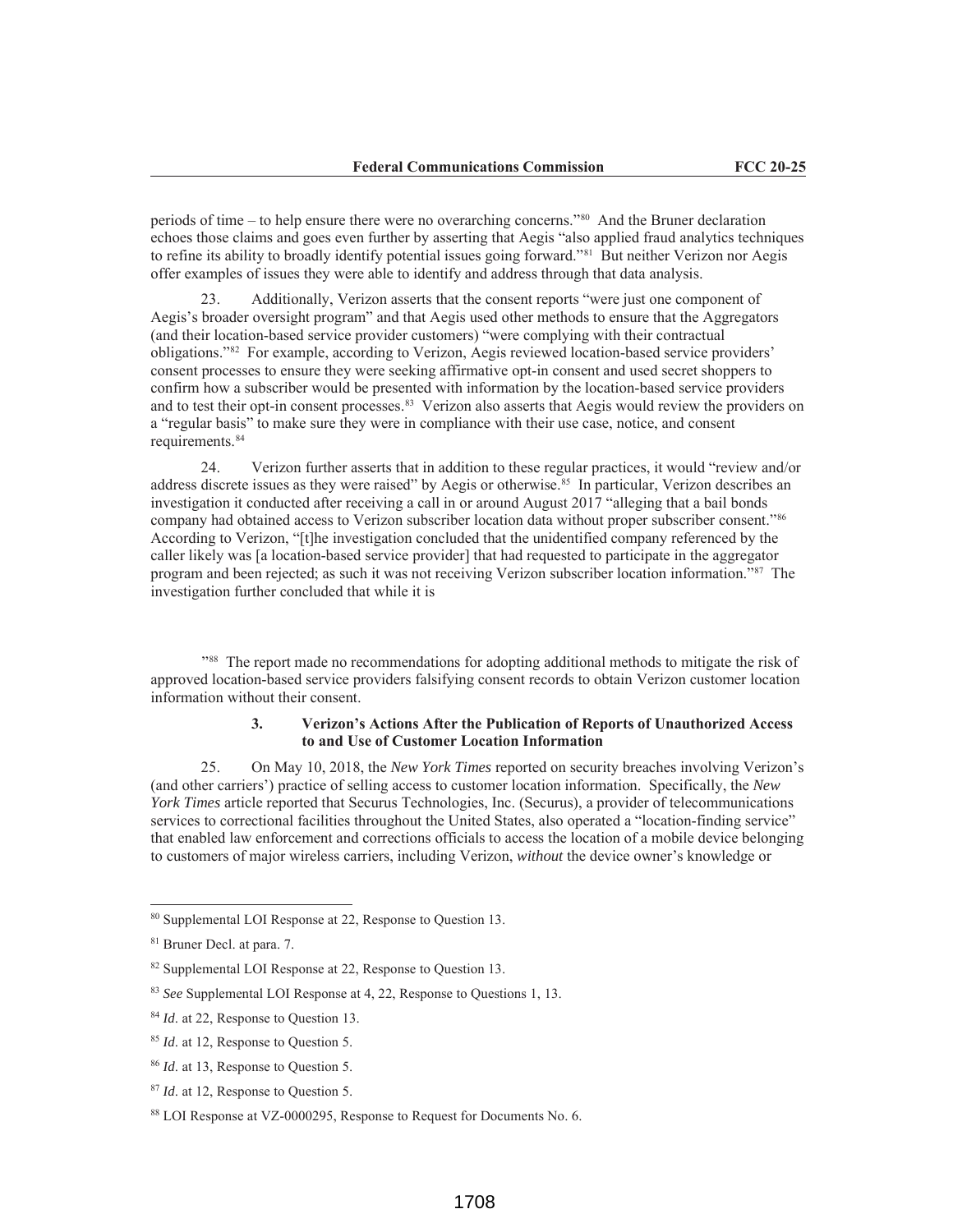consent.89 According to the article, Securus required users to certify that they had the authority to perform location searches and to upload an appropriate document, such as a court order or warrant, that provided legal authorization for the location request.90 Securus did not, however, review or assess the adequacy of the purported legal authorizations submitted by users of its location-finding service.

26. The *New York Times* article described how then-Missouri Sheriff Cory Hutcheson used the Securus service, without legal authorization, to access location information about anyone he pleased.<sup>91</sup> Another newspaper later reported that Hutcheson submitted thousands of unauthorized location requests via the Securus service between 2014 and 2017, in some cases "upload[ing] entirely irrelevant documents including his health insurance policy, his auto insurance policy, and pages selected from Sheriff training manuals" in lieu of genuine legal process.<sup>92</sup> Among those apparently tracked by Hutcheson in this manner were his predecessor as Sheriff, a Missouri Circuit Judge, and at least five highway patrol officers.93

27. Verizon does not deny the existence of the Securus location-finding service nor the abuse of that system by Hutcheson. Instead, Verizon explains that it had approved Securus's access to Verizon subscriber information for a different purpose.<sup>94</sup> More specifically, Verizon explains that one of the Aggregators, LocationSmart, had a contract with 3Cinteractive, which in turn "supplied location and messaging services to Securus."95 Verizon emphasizes that Securus had authorization from Verizon to receive its customer location information only to confirm that recipients of collect calls from prisons were "not within a certain distance of the prison from which a collect call was placed."<sup>96</sup> Verizon has offered no information about what steps, if any, it took to identify the Verizon customers whose location information was accessed and used by Securus without their consent.<sup>97</sup>

28. According to Verizon, on May 11, 2018, after publication of the *New York Times* article about Securus's and Hutcheson's misuse of wireless carriers' customer location information, Verizon directed LocationSmart to terminate Securus's and 3Cinteractive's access to Verizon customer location information.98

29. According to Verizon, it then "undertook a review to better understand how [the Securus and Hutcheson breaches] could occur despite the contractual, auditing, and other protections" in had in place to protect customer location data."99 Verizon concluded that "the regular audit did not reveal that Securus was using this data in ways that differed from its approved use case with LocationSmart."100

<sup>100</sup> *Id*.

<sup>89</sup> *See* Jennifer Valentino-DeVries, *Service Meant to Monitor Inmates' Calls Could Track You, Too*, New York Times (May 10, 2018), https://www.nytimes.com/2018/05/10/technology/cellphone-tracking-law-enforcement html.

<sup>90</sup> *Id.*

<sup>91</sup> *Id.*

<sup>92</sup> *See* Doyle Murphy, *Ex-Missouri Sheriff Cory Hutcheson Sentenced to 6 Months in Prison*, Riverfront Times (Apr. 29, 2019), https://www riverfronttimes.com/newsblog/2019/04/29/ex-missouri-sheriff-cory-hutcheson-sentenced-to-6-months-in-prison.

<sup>93</sup> *See* Complaint, *Cooper et al. v. Hutcheson*, Case File No. 1:17-cv-00073 (E.D. Mo. May 8, 2017).

<sup>94</sup> Supplemental LOI Response at 15, Response to Question 7.

<sup>95</sup> *Id*.

<sup>96</sup> *See* LOI Response at 11, Response to Question 8; Supplemental LOI Response at 15, Response to Question 7.

<sup>97</sup> *See* Supplemental LOI Response at 16, Response to Question 7.

<sup>98</sup> *Id*.

<sup>&</sup>lt;sup>99</sup> LOI Response at 12, Response to Question 8.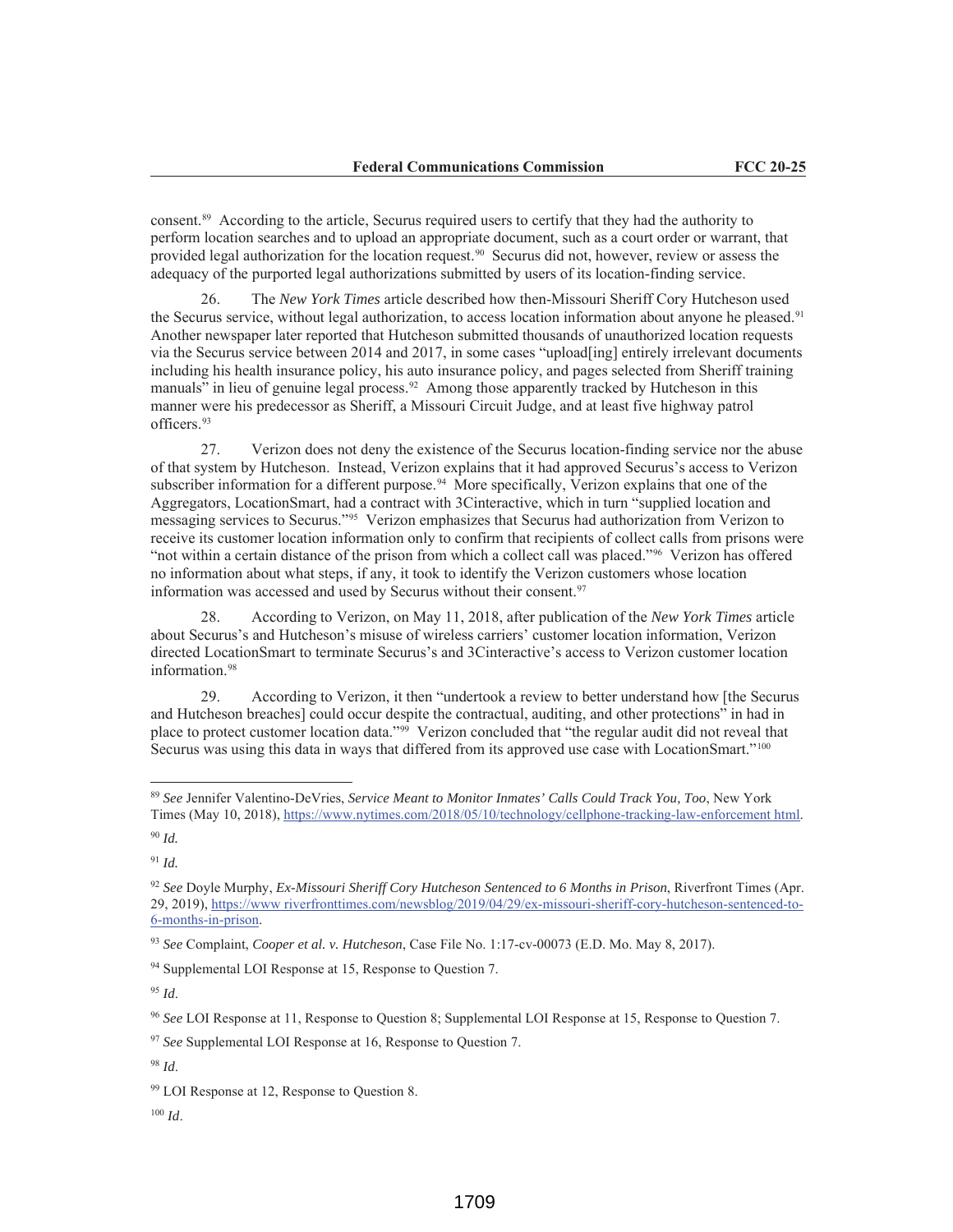Verizon asserts the "audit likely did not alert our third party auditor to a potential problem because: (i) Securus was using its profile for the approved use case to access location information for unauthorized purposes; (ii) nothing changed in the background check that the auditor maintains for Securus that would have prompted the auditor to question its credibility about following approved use cases; and (iii) the number of requests from Securus was consistent with the number the auditor would normally expect from them."<sup>101</sup>

30. Verizon also claims that, "[u]pon learning of the incident involving Securus," it conducted an investigation that "did not uncover any new incidents in which a Location Aggregator (or its customer) mispresented that it had customer consent."102 Verizon does not, however, describe the breadth or depth of its review of the activities of other location-based service providers and the Aggregators in light of the shortcomings of its consent system uncovered by the Securus and Hutcheson breaches.

31. Moreover, through that investigation, Verizon learned of a "vulnerability" that allowed a cybersecurity researcher to gain access on May 16, 2018, "to Verizon customer data through LocationSmart's website via a demonstration page for prospective customers" of LocationSmart.103 While Verizon emphasizes that "the researcher attempted location queries only for individuals who had first given him their consent,"104 Verizon does not state that it had authorized this use case for its customers' location information. Instead, Verizon suggests that it was not aware of LocationSmart's use of Verizon customer location information for this purpose before the investigation and states that it "directed both LocationSmart and Zumigo to not use Verizon customer data in any demonstration site going forward."105 According to Verizon, it "has not identified any other incidents in connection with the location aggregator program involving third parties accessing customer location information without authorization."106

32. On June 12, 2018, Verizon notified the two Aggregators that Verizon "intended to terminate the contracts giving them their ability to access and use our customer location data as soon as possible."107 Nevertheless, four months later, Verizon's working relationship with the Aggregators remained intact. At that time, Verizon informed the Enforcement Bureau that it anticipated terminating its arrangements with the Aggregators by November 30, 2018.108 According to Verizon, during that interim period, it (1) stopped authorizing any new uses of location information by the Aggregators or the sharing of such information with any new customers of the Aggregators, and (2) strengthened its transaction verification process to identify anomalies in consent requests that might be indicative of a problem (e.g., multiple location requests in a 24-hour period or "an increase in location requests that are out of the ordinary").109

33. At the same time that Verizon was undertaking a months long process to phase out its aggregator program, it started a "Direct Location Services" program as an alternative.110 As Verizon explains, under the Direct Location Services program, location-based service providers could access

<sup>101</sup> *Id*.

<sup>102</sup> *Id*.

<sup>103</sup> *Id*. at 12-13, Response to Question 10.

<sup>&</sup>lt;sup>104</sup> *Id.* at 13, Response to Question 10.

<sup>105</sup> *Id*.

<sup>&</sup>lt;sup>106</sup> *Id.* at 12-13, Response to Question 10; Supplemental LOI Response at 16, Response to Question 7.

<sup>&</sup>lt;sup>107</sup> LOI Response at 9, Response to Question 6.

<sup>&</sup>lt;sup>108</sup> *Id.*; Supplemental LOI Response at 2, Response to Question 1.

<sup>&</sup>lt;sup>109</sup> LOI Response at 10, Response to Question 6.

<sup>110</sup> *Id*. at 9, Response to Question 6.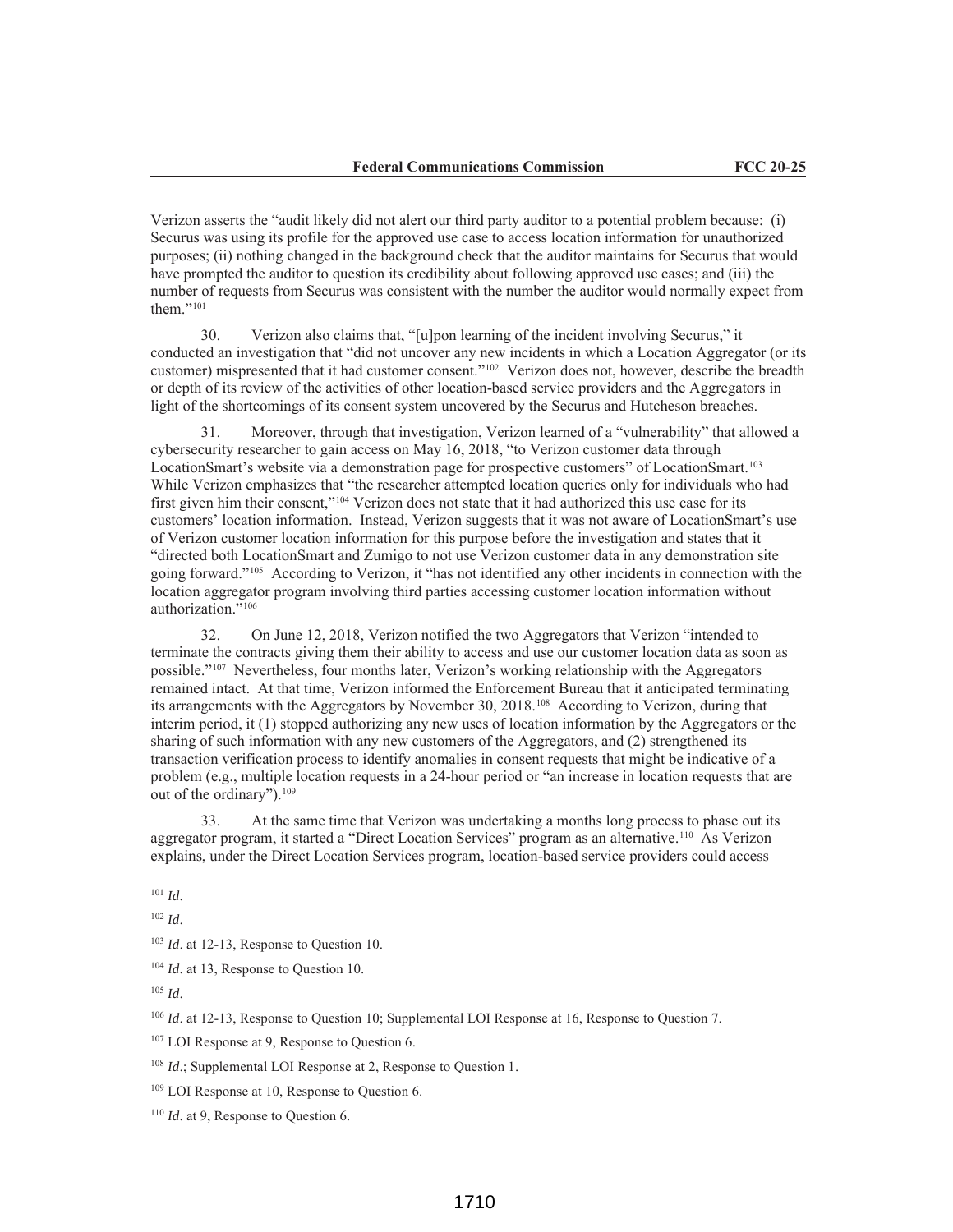Verizon customer location information upon consent for specific use cases, but Verizon itself obtained consent from its customers to share such information with a particular location-based provider.<sup>111</sup> Verizon did so by sending its customer a text message seeking affirmative consent to share the customer's location information, and according to Verizon, it would only share that information with the locationbased services provider if its customer responded affirmatively to that request.112 Verizon has explained that "being able to safeguard its subscribers' location information was one of the main drivers behind Verizon's decision [] to terminate its location aggregator program."113

34. Verizon terminated all arrangements with Zumigo by November 30, 2018. Verizon also terminated all arrangements with LocationSmart and its location-based service customers except for arrangements with four companies that provided location-based roadside assistance.<sup>114</sup>

35. By March 30, 2019, Verizon stopped providing LocationSmart and its four remaining customers access to Verizon customer location information.<sup>115</sup>

36. On April 5, 2019, Verizon notified the location-based service providers participating in the Direct Location Services program that it was terminating the program by the end of July 2019.116 Verizon did not state why it ended its Direct Location Services Program. But having terminated that program, Verizon explains that "[g]oing forward, Verizon can be sure that no third party  $\lceil \cdot \rceil$  can circumvent or compromise [Verizon's] process for ensuring that its customers have consented to the disclosure of their Customer Location Information because Verizon has terminated any such third party access to Customer Location Information."117

37. In all, it took 324 days from when the *New York Times* reported on the Securus locationfinding service (and the abuse of that service by Hutcheson) for Verizon to end the program that made its customers' location information vulnerable to unauthorized access.118

38. *Commission Investigation*. The Enforcement Bureau launched an investigation in May 2018 immediately following the *New York Times* article reporting the unauthorized location tracking involving Securus. The Bureau issued a Letter of Inquiry (LOI) to Verizon seeking information and documents regarding, among other things, its practices and procedures involving customer location information, its relationships with location information aggregators and location-based service providers, the specific allegations of unauthorized access to location information involving Securus that were detailed by the *New York Times*, and any other identified instances of unauthorized access to location information dating back to 2016.119 The Bureau requested additional information and documents from Verizon in 2019.120 Verizon submitted responses to the Bureau's initial and supplemental LOIs, as well

<sup>&</sup>lt;sup>111</sup> Supplemental LOI Response at 3, Response to Ouestion 1.

<sup>112</sup> *Id*. at 3, 9, Response to Questions 1, 4.

<sup>113</sup> *Id*. at 16, Response to Question 7.

<sup>114</sup> *Id*. at 2, Response to Question 1.

<sup>115</sup> *Id*. at 2, Response to Question 1.

<sup>116</sup> *Id*. at 5, Response to Question 1.

<sup>&</sup>lt;sup>117</sup> *Id.* at 16, Response to Question 7.

<sup>118</sup> *Id*. at 2, Response to Question 1.

<sup>119</sup> Letter of Inquiry from Kristi Thompson, Chief, Telecommunications Consumers Division, FCC Enforcement Bureau, to Chris Miller, Vice President and Associate General Counsel, Verizon (Sept. 13, 2018) (on file in EB-TCD-18-00027698) (LOI).

<sup>120</sup> Supplemental Letter of Inquiry from Kristi Thompson, Chief, Telecommunications Consumers Division, FCC Enforcement Bureau, to Chris Miller, Vice President and Associate General Counsel, Verizon (Apr. 8, 2019) (on file in EB-TCD-18-00027698) (Supplemental LOI).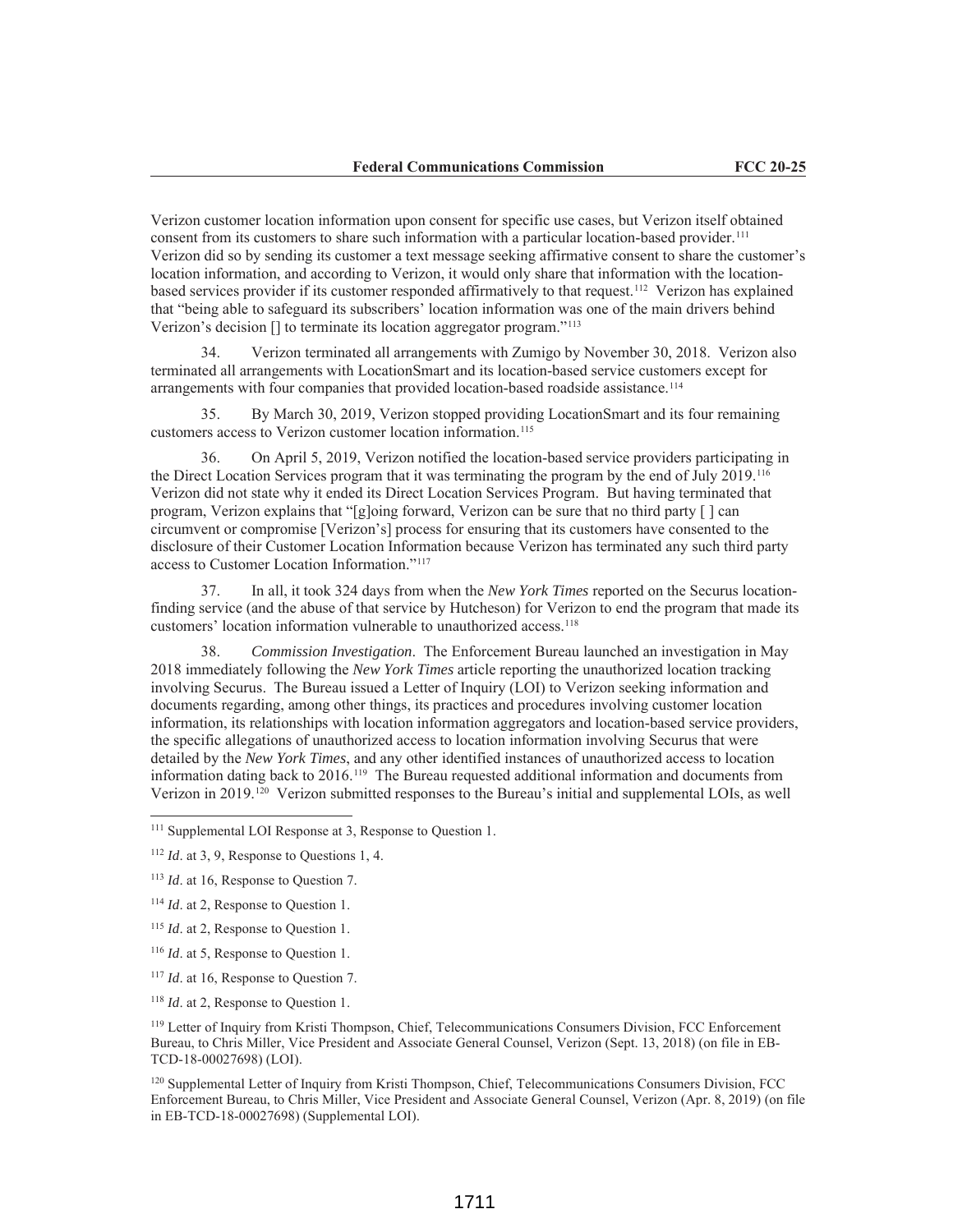as approximately 6,000 pages of responsive documents concerning its sale of access to its customer location information to third parties.

# **III. DISCUSSION**

39. We find that Verizon apparently willfully and repeatedly violated section 222 of the Act and the accompanying CPNI Rules by improperly disclosing customer location information to Hutcheson without customer approval. The customer location information at issue constitutes CPNI, and it may be used only as permitted by section 222 and our CPNI Rules.

40. We also find that the Company apparently violated section 222 of the Act and section 64.2010(a) of the CPNI Rules by failing to protect the confidentiality of its customers' CPNI and by failing to employ "reasonable measures to discover and protect against attempts to gain unauthorized access to CPNI."121 In particular, we find that for almost a year after Verizon became aware of Securus's unapproved location-finding service—and thereby had notice that the "consent records" it received through indirect arrangements with location-based service providers were not reliable indicia of customer consent—the Company's continued reliance on such attenuated consent mechanisms and ineffective monitoring tools apparently did not meet the reasonableness requirement of section 64.2010(a).

#### **A. Customer Location Information Constitutes CPNI**

41. We start with a preliminary point: Federal law protects the privacy of the customer location information at issue here. In other words, customer location information is CPNI under the Act and our rules.

42. The customer location information at issue falls squarely within section 222's definition of CPNI. Section 222 defines CPNI as information relating to the "quantity, technical configuration, type, destination, *location*, and amount of use of a telecommunications service subscribed to by any customer of a telecommunications carrier, and that is made available to the carrier by the customer solely by virtue of the carrier-customer relationship."<sup>122</sup> To qualify as location-related CPNI, then, section 222 requires that information meet only two criteria: It must (1) "relate[]" to the "location . . . of a telecommunications service," and (2) it must be "made available to the carrier by the customer solely by virtue of the carrier-customer relationship."123

43. The customer location information at issue here meets these two criteria. *First*, it relates to the location of a telecommunications service, i.e., Verizon's commercial mobile service.124 The location data was derived from the wireless mobile devices of Verizon's customers communicating with nearby network signal towers to signal the location of those devices. A wireless mobile device undergoes an authentication and attachment process to the carrier's network, via the closest towers. After a mobile device is authenticated and logically attached to a wireless network, it may be (1) connected (sending/receiving data/voice) or (2) idle. In either state, the carrier must be aware of and use the device's location in order for it to enable customers to send and receive calls. Verizon is therefore providing telecommunications service to these customers whenever it is enabling the customer's device to send and receive calls—regardless of whether the device is actively in use for a call. This view finds ample support in Commission precedent, including the *2013 CPNI Declaratory Ruling*, which indicates

<sup>121</sup> 47 CFR § 64.2010(a).

 $122$  47 U.S.C. § 222(h)(1)(A) (emphasis added).

<sup>&</sup>lt;sup>123</sup> *Id.* (defining "customer proprietary network information").

<sup>&</sup>lt;sup>124</sup> *See* 47 U.S.C. § 332(c)(1) (providing that "a person engaged in the provision of a service that is a commercial mobile service shall, insofar as such person is so engaged, be treated as a common carrier for purposes of this chapter"), (d)(1) (defining "commercial mobile service").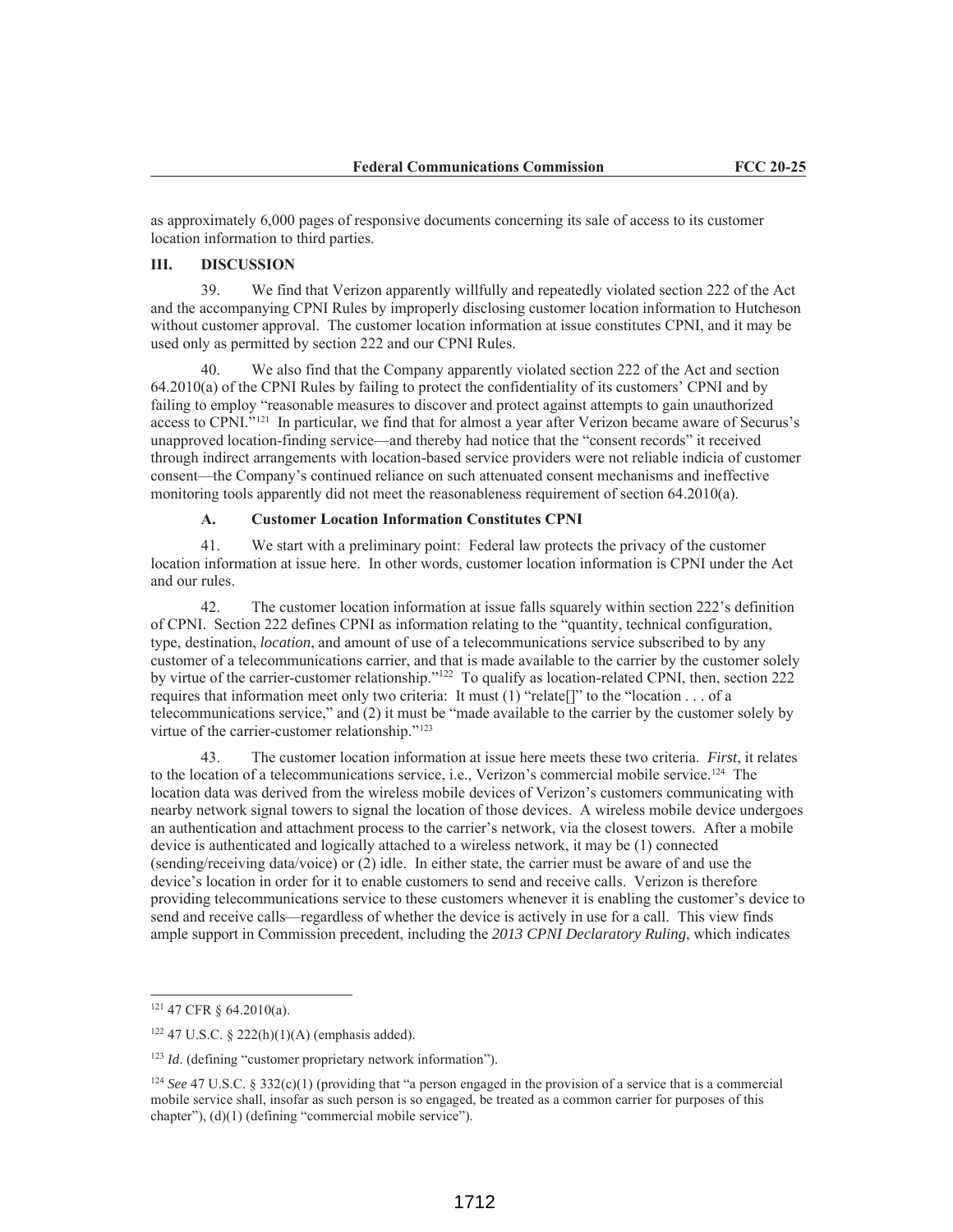that the policy considerations remain the same throughout a consumer's use of a mobile device, including the entire process through which the device stands ready to make or receive a call.<sup>125</sup>

44. *Second*, Verizon's wireless customers made this information available to Verizon because of the carrier-customer relationship embodied in their service agreements. Verizon provides wireless telephony services to the affected customers because they have chosen Verizon to be their provider of telecommunications service—in other words, they have a carrier-customer relationship. The customer location information to which Verizon sold access was generated by the service that Verizon provided to those customers. In short, Verizon's customers provided their wireless location data to Verizon because of their customer-carrier relationship with Verizon, so that Verizon could use that location information to provide them with a telecommunications service. That makes the location information CPNI.

45. Resisting this straightforward conclusion, Verizon argues that the location information at issue does not constitute CPNI. Verizon argues that section 222 applies only to "'information that relates to the . . . location . . . of *use* of a telecommunications service.'"126 Verizon further argues that other location information, such as the location of a customer when they are using a non-telecommunications service (like broadband Internet access service), is not CPNI nor call location information under the Act.127 We disagree with this reading of the statute. Absent any ellipses, the relevant text defines CPNI to mean "information that relates to the quantity, technical configuration, type, destination, location, and *amount of use* of a telecommunications service."<sup>128</sup> The most natural reading of the statute is that "of use" refers only to its antecedent—"amount"—not to each and every item in the list before. And Verizon's more convoluted interpretation would require us to read "of use" as applying to every term in that list, including "technical configuration"—an outcome neither grammatical nor otherwise sensible. And again, Verizon fails to refute the central point that the Company necessarily obtains location information by virtue of its provision of the telecommunications service when it enables the connection of a customer's device to its network for the purpose of sending and receiving calls, and the customer has no choice but to reveal that location to the carrier. We find Verizon's arguments regarding the classification of location information unpersuasive, particularly in light of the more straightforward reading of the statutory text.

46. We remain likewise unpersuaded that location information generated and collected by

<sup>125</sup> *Implementation of the Telecommunications Act of 1996; Telecommunications Carriers' Use of Customer Proprietary Network Information and Other Customer Information*, CC Docket No. 96-115, Declaratory Ruling, 28 FCC Rcd 9609, 9616, para. 22 (2013) (*2013 CPNI Declaratory Ruling*) (discussing "telephone numbers of calls dialed and received and the location of the device at the time of the calls" and "the location of a customer's use of a telecommunications service"); *id.* at 9617, para. 25 (concluding that even locations of failed calls fall within the definition of CPNI).

<sup>126</sup> *See* Supplemental LOI Response at 6, Response to Question 2 (quoting 47 U.S.C. § 222(h)(1)(A)) (ellipses in original and emphasis added).

<sup>&</sup>lt;sup>127</sup> *Id.* at 6-7, Response to Question 2. Verizon also notes that in 2000, CTIA asked the Commission to initiate a rulemaking proceeding to implement and interpret section 222 of the Communications Act as it applies to wireless location information. The Commission declined to initiate this rulemaking, concluding that "the statute imposes clear legal obligations and protections for consumers." *See Request by Cellular Telecommunications and Internet Association to Commence Rulemaking to Establish Fair Location Information Practices*, WT Docket No. 01-72, Order, 17 FCC Rcd. 14832, 14832, para. 1 (2002). Rather than concluding that the basic statutory protections, the Commission's preexisting CPNI rules, or future rule changes should not apply, the Commission merely found that additional action was unnecessary at that time. *Id*. at 14834, para. 5. Indeed, Verizon appears to concede that that *Order* demonstrates that section 222 applies to location information, while citing nothing the Commission said there that would support Verizon's unduly narrow understanding of the scope of location information so covered. *See*  Supplemental LOI Response at 6-7, Response to Question 2.

<sup>128</sup> 47 U.S.C. § 222(h)(1)(A) (emphasis added).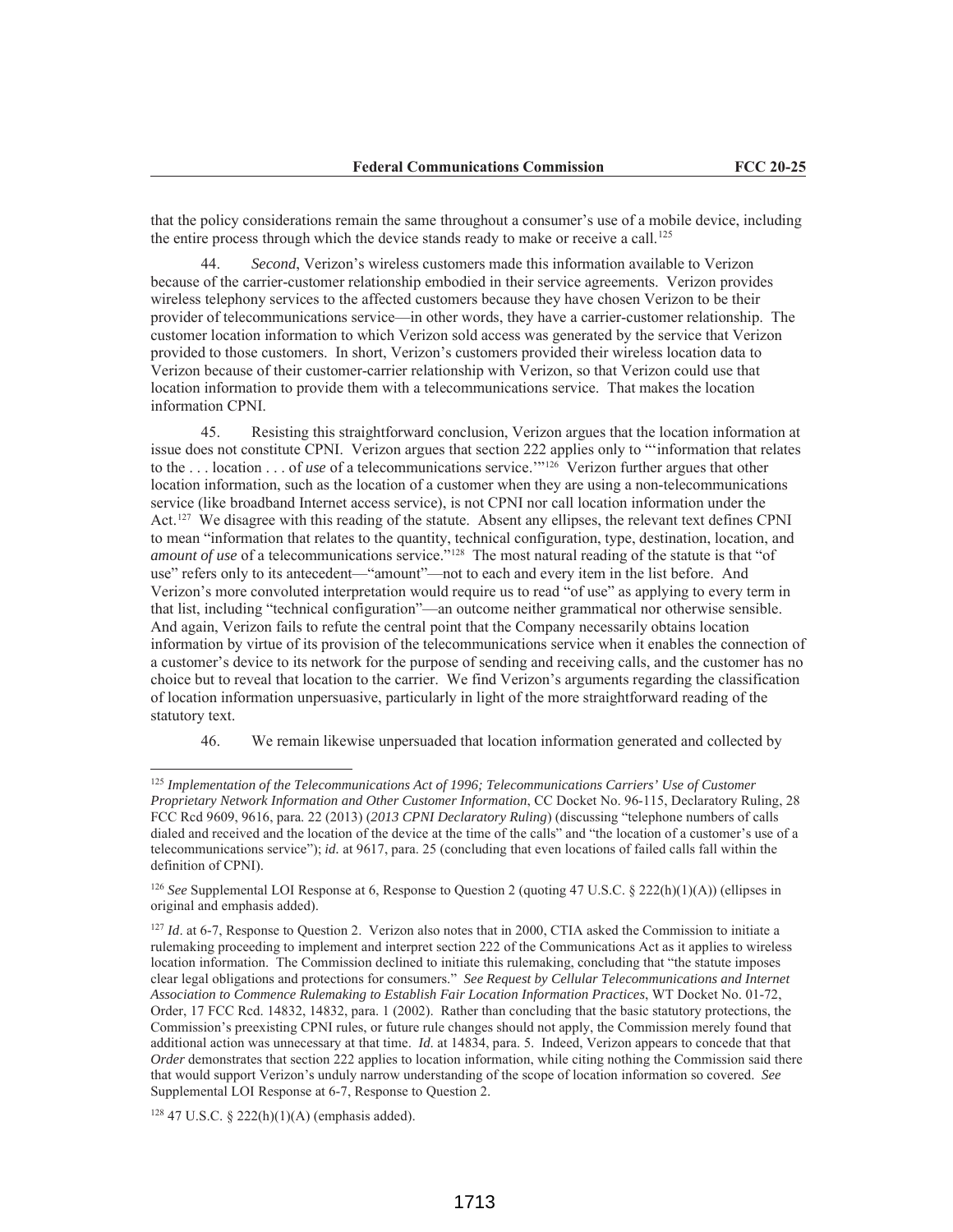carriers while a phone is in standby mode (i.e., while a phone is on, but not actively in use during a call) is materially different than any other customer location information generated or collected by the Company. The definition of CPNI does not distinguish between the location information collected by carriers from a mobile device during a telephone call and the location information generated when the device is turned on and available for calls but not engaged in transmitting a voice conversation. In both cases, the location "relates" to the carrier's provision of telecommunications service to the customer, and the customer's location is available to the carrier solely by virtue of its carrier-customer relationship.

Nor does the use of the term "call location information" elsewhere in section 222 imply that every use of the term "location" in section 222 refers only to the location of the device when actively in use during a call.<sup>129</sup> Arguably, the provision allowing sharing of "call location information" with public safety, family members, and others in emergency situations appears to contemplate allowing the sharing of a device's location outside the context of individual calls, suggesting that even that more specific term includes all location information.<sup>130</sup> But even if the term "call location information" elsewhere in section 222 is limited to information about the location of voice telephone calls, there is no reason to conclude the same about the broader term "location." Given the plain meaning of "location" and the obvious sensitivity of information that a carrier has about the location of its customers, we see no reason to interpret the statute as excluding the location of customer devices when they are not engaged in calls.

48. Having concluded that the customer location information at issue is CPNI under section 222 of the Act, we likewise conclude that the rules governing consent to the use, disclosure, and sharing of CPNI and protection of CPNI, which incorporate the statutory definition by reference,131 also apply to that customer location information.

## **B. Verizon Apparently Violated Section 222 and the CPNI Rules by Disclosing CPNI to a Missouri Sheriff Without Authorization**

49. Verizon apparently violated section  $222(c)(1)$  of the Act and section 64.2007 of the Commission's rules when it disclosed customer location information to Hutcheson. Section  $222(c)(1)$ states that carriers shall only use, disclose, or permit access to individually identifiable CPNI with the approval of the customer.132 Section 64.2007 of the Commission's rules states that a telecommunications carrier may only use, disclose, or permit access to its customer's individually identifiable CPNI subject to opt-in approval.<sup>133</sup>

50. The evidence reflects that Hutcheson used the Securus service to obtain the location information of Verizon customers. Verizon shared the information with LocationSmart, which then shared it with 3Cinteractive, which then shared it with Securus, which then disclosed it to Hutcheson despite the absence of Verizon customer consent for the disclosures. The evidence shows that between 2014 and 2017, at least 20 Verizon customers' location information was disclosed to Hutcheson, via Securus, without the customers' consent.<sup>134</sup> Notwithstanding the misconduct of Hutcheson, each such disclosure constitutes a violation of section  $222(c)(1)$  of the Act and section 64.2007 of the Commission's

<sup>129</sup> Notwithstanding Verizon's argument that the location information at issue here constituted "non-call location information," Verizon emphasized that it "nevertheless treated both call location information and non-call location information the same way for consent purposes and maintained the same protections for both" in connection with its location-based service programs. *See* Supplemental LOI Response at 7, Response to Question 3.

<sup>130</sup> *See* 47 U.S.C. § 222(d)(4)(A), (C).

<sup>131</sup> 47 CFR § 64.2003(g).

<sup>&</sup>lt;sup>132</sup> 47 U.S.C. § 222(c)(1). There are exceptions in circumstances not relevant here.

<sup>133</sup> 47 CFR § 64.2007(b). There are exceptions in circumstances not relevant here.

<sup>134</sup> *See* Department of Justice Evidence Records (on file in EB-TCD-18-00027698).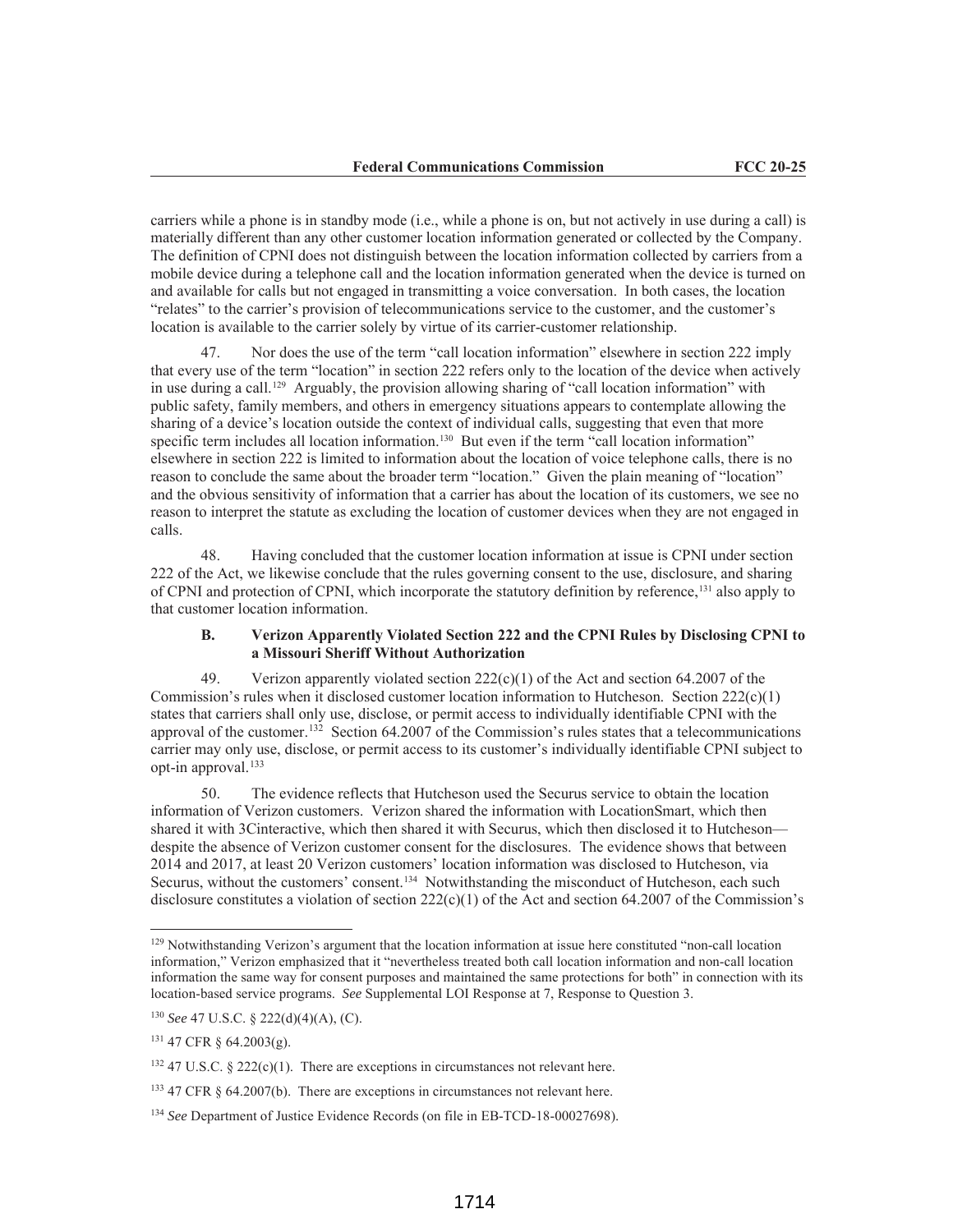rules for which Verizon is responsible.

51. Verizon does not dispute that it disclosed its customers' location information to Hutcheson without the customers' consent and in the absence of an exception that would make the consent requirement inapplicable. Instead, Verizon argues that Securus "accessed customer location information for unauthorized purposes, in violation of Verizon's requirements" by exploiting its approved inmate-calling use case to access customer location information, without customer approval, for its unapproved location-finding service.<sup>135</sup> Verizon further explains that "despite the protections that Verizon built into its location aggregation arrangements, it appears that Securus and/or its affiliate 3C Interactive (collectively, 'Securus') impermissibly permitted" access to Verizon customer location information through LocationSmart.<sup>136</sup>

52. We find these arguments unavailing. Verizon is not absolved from liability simply because it was not directly responsible for operating the programs under which unauthorized disclosures occurred. Rather, sections 222 and 217 of the Act make clear that ultimate responsibility for these unauthorized disclosures rests with the carrier—in this case, Verizon. The restrictions on the use and disclosure of CPNI in section 222 of the Act expressly apply to "telecommunications carriers."<sup>137</sup> Section 222 broadly prohibits telecommunications carriers from using CPNI collected in connection with providing telecommunications service for any purpose other than providing such service or other services "necessary to, or used in" providing such service (for example, publishing directories).138 Apart from a few exceptions not relevant here,<sup>139</sup> section 222 allows a telecommunications carrier to use CPNI for other purposes only where "required by law or with the approval of the customer."140 In short, the obligation to protect CPNI falls on *telecommunications carriers*; the carrier must obtain customer approval to use, disclose, or permit someone else to access the CPNI for any purpose not strictly related to the purpose for which it was provided to the carrier.

53. To allow a telecommunications carrier to share CPNI with an entity that is not subject to section 222 without imposing sufficient controls could deprive its customers of the statutory protections of section 222.141 The Commission recognized this problem in 2007, responding to the reality at that time that individuals' calling records were available for sale on numerous websites.142 As a result, the Commission determined that it was necessary to further limit the sharing of CPNI with others outside a customer's carrier by requiring carriers to obtain opt-in approval from a customer even before disclosing that customer's CPNI to a carrier's joint-venture partner or independent contractor. "Opt-in approval" is defined as a method that "requires that *the carrier* obtain from the customer affirmative, express consent allowing the requested CPNI usage, disclosure, or access after the customer is provided appropriate

<sup>136</sup> *Id.*

<sup>138</sup> *See* 47 U.S.C. § 222(c)(1).

<sup>139</sup> *See Id.* § 222(d) (specifying four exceptions).

<sup>140</sup> *Id*. § 222(c)(1)*.*

<sup>142</sup> *2007 CPNI Order*, 22 FCC Rcd at 6928-29, para. 2.

<sup>&</sup>lt;sup>135</sup> LOI Response at 11-12, Response to Question 8.

<sup>&</sup>lt;sup>137</sup> The Commission extended the applicability of its CPNI Rules to interconnected Voice over Internet Protocol providers in 2007. *See 2007 CPNI Order*, 22 FCC Rcd at 6954-57, paras. 54-59. Congress acknowledged this extension in its 2008 amendments to section 222. *See* Pub. L. No. 110-283, § 301, 122 Stat. 2620, 2625-26, *codified at* 47 U.S.C. § 222(d)(4), (f)(1), (g).

<sup>141</sup> *See Implementation of the Telecommunications Act of 1996: Telecommunications Carriers' Use of Customer Proprietary Network Information and Other Customer Information*, CC Docket No. 96-115, Third Report and Order and Third Further Notice of Proposed Rulemaking,17 FCC Rcd 14860, 14881, paras. 46-47 (2002).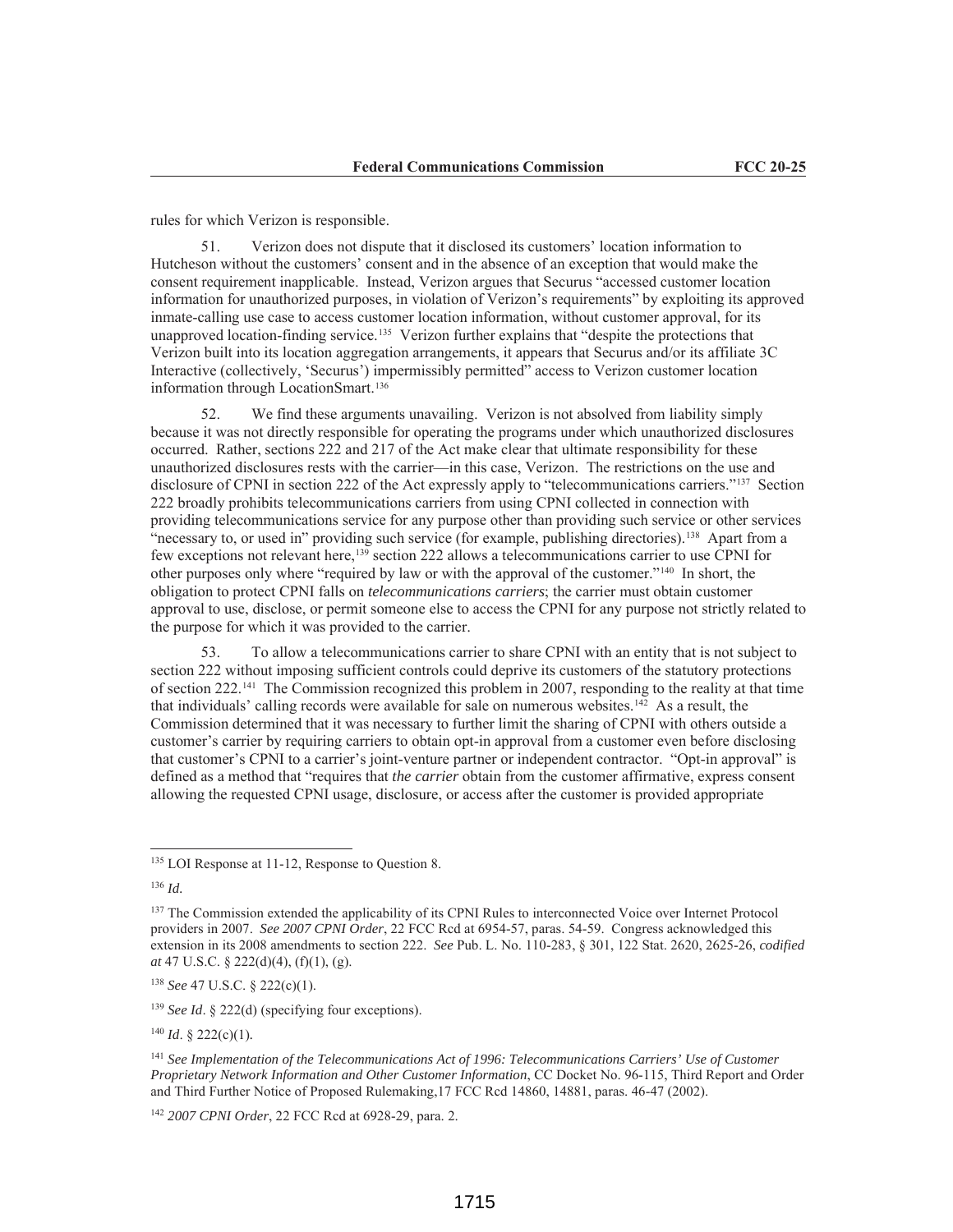notification of *the carrier's* request."143 This was necessary in part "because a carrier is no longer in a position to personally protect the CPNI once it is shared."144

54. We recognize that carriers have long relied on third parties—aggregators and/or locationbased service providers—to act on their behalf to obtain their customers' consent to the sharing of their CPNI.145 But such reliance has never meant absolution for carriers. Instead, section 217 of the Act provides that "the act, omission, or failure of any officer, agent, or other person acting for or employed by any common carrier or user, acting within the scope of his employment, shall in every case be also deemed to be the act, omission, or failure of such carrier."<sup>146</sup> In other words, a carrier cannot avoid its statutory obligations by assigning them to a third party.

55. So it is unsurprising that the Commission has consistently held that carriers are responsible for the conduct of third parties acting on the carrier's behalf.<sup>147</sup> Just as the Commission recently held that a carrier was "not relieved of liability [for slamming] simply because it provided its telemarketers with a policy manual and sales script and directed its telemarketers to market its service 'through lawful means,'"148 a carrier is not relieved of its section 222 obligations simply because it contracts with third parties and relies on them to obtain the statutorily required approval—even if it imposed similar obligations by contract. Similarly, in 2012, the Commission found it unnecessary to impose on Lifeline providers an explicit obligation that they, rather than their agents or representatives, review all documentation of eligibility.149 That was because the carriers themselves would be legally responsible for the acts and omissions of those agents: "[Carriers] may permit agents or representatives to review documentation of consumer program eligibility for Lifeline. However, the [carrier] remains liable for ensuring the agent or representative's compliance with the Lifeline program rules."150

56. At bottom, Verizon may not have it both ways. If Verizon was relying on third parties to satisfy its obligations to obtain consent, then it is liable for those third parties' failures as it would be if they had been the failures of Verizon itself. If not, then Verizon effectively granted those third parties the capability to access the CPNI of its customers without customer approval.

57. In sum, we find that Verizon apparently violated section  $222(c)(1)$  of the Act and section 64.2007(b) of our rules in connection with its unauthorized disclosures of CPNI to Hutcheson.151

 $143$  47 CFR § 64.2003(k) (defining "opt-in approval") (emphases added).

<sup>144</sup> *2007 CPNI Order*, 22 FCC Rcd at 6948, para. 39.

<sup>145</sup> To the extent that the third parties were *not* acting on behalf of the carrier, the carrier itself would have provided those third parties with access to its customers' CPNI without obtaining for themselves the approval required by section  $222(c)(1)$ —thus violating federal law. Verizon does not appear to argue that situation is present here.

<sup>146</sup> 47 U.S.C. § 217.

<sup>147</sup> *See, e.g.*, *Long Distance Consol. Billing Co.*, Forfeiture Order, 34 FCC Rcd 1871, 1874-75, para. 10 (2019); *Eure Family Ltd. Partnership*, Memorandum Opinion and Order, 17 FCC Rcd 21861, 21863-64, para. 7 (2002); *Long Distance Direct, Inc.*, Memorandum Opinion and Order, 15 FCC Rcd 3297, 3300, para. 9 (2000); *Vista Services Corp.*, Order of Forfeiture, 15 FCC Rcd 20646, 20650, para. 9 (2000); *American Paging, Inc. (of Virginia)*, Memorandum Opinion and Order, 12 FCC Rcd 10417, 10420, para. 11 (1997); *Triad Broadcasting Co., Inc.*, Memorandum Opinion and Order, 96 FCC 2d 1235, 1244, para. 21 (1984); *see also Silv Communication, Inc.*, Notice of Apparent Liability for Forfeiture, 25 FCC Rcd 5178, 5180, para. 5 n.18 (2010).

<sup>148</sup> *Long Distance Consol. Billing Co.*, 34 FCC Rcd at 1875, para. 10.

<sup>149</sup> *Lifeline and Link Up Reform and Modernization*, Report and Order and Further Notice of Proposed Rulemaking, 27 FCC Rcd 6656, 6708-09, para. 110 (2012).

<sup>150</sup> *Id.* at 6709, para. 110.

<sup>151</sup> 47 U.S.C. § 222(c)(1); 47 CFR § 64.2007(b).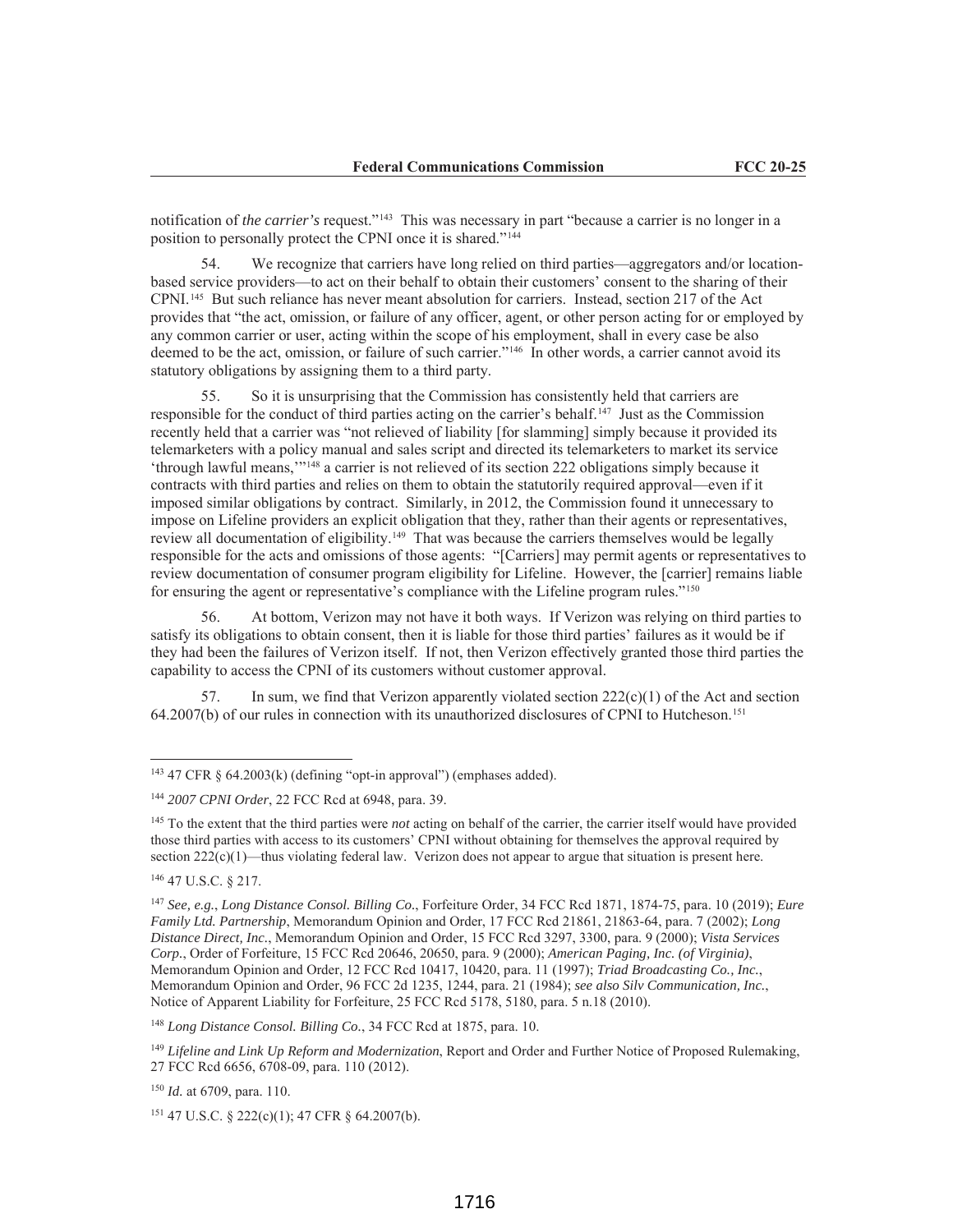## **C. Verizon Apparently Failed to Take Reasonable Measures to Protect CPNI**

58. Verizon apparently violated section 222 of the Act and section 64.2010 of our rules by failing to take reasonable measures to discover and protect against attempts to gain unauthorized access to its customers' location information.152 The May 10, 2018 *New York Times* report about the Securus and Hutcheson breaches exposed serious inadequacies with the safeguards on which Verizon relied to protect its customers' location information. Our investigation shows that Verizon failed to promptly address those inadequacies. We therefore conclude that Verizon apparently failed to take reasonable measures in a timely fashion to protect its customers' CPNI following that report.

59. In plain terms, our rules recognize that companies cannot prevent all data breaches, but require carriers to take reasonable steps to safeguard their customers' CPNI and to discover attempts to gain access to their customers' CPNI. In the absence of an unauthorized disclosure, the Commission bears the burden of demonstrating that the methods employed by a carrier to safeguard CPNI were unreasonable. But where an unauthorized disclosure *has* occurred—as here—this burden shifts to the carrier. In that case, the Commission treats the unauthorized access to a subscriber's CPNI as *prima facie*  evidence that a carrier failed to sufficiently protect the information.<sup>153</sup> The responsible carrier then shoulders the burden of proving the reasonableness of its measures to (1) detect unauthorized attempts to access CPNI and (2) protect CPNI from such attempts.154

60. Verizon thus bears the burden of demonstrating that the measures it took to safeguard CPNI were reasonable both before and after the Securus and Hutcheson breaches. To meet this burden, Verizon offers five general categories of safeguards that it claims collectively amounted to a reasonable attempt to protect customer location information. In general, Verizon relied on the safeguards discussed below both before and after the May 10, 2018, report of the Securus and Hutcheson breaches.

61. *First*, Verizon asserts that it vetted both Aggregators and location-based service providers. This involved examining both the integrity of the entities with whom Verizon shared access to location data,<sup>155</sup> as well as how those entities intended to use the location data of its customers.<sup>156</sup> With respect to vetting, there is at least some evidence that Verizon denied applications that did not meet its vetting criteria.157 With respect to use cases, Verizon claims that it required each company seeking to participate in its location aggregator program to submit: (i) a detailed description of the applicant's use case; (ii) specific details of how end user notice and disclosures were to be provided and how location information would be used, stored, and shared–including exact notice and disclosure language; (iii) a detailed description of the affirmative, opt-in consent model, including proposed language, call flow, and message interval information; and (iv) a full description of the process for opting out of the proposed service.<sup>158</sup>

Request for Documents No. 6.

." *See* LOI Response at VZ-0000295, Response to

<sup>152</sup> 47 CFR § 64.2010(a); *see also 2007 CPNI Order*, 22 FCC Rcd at 6959, para. 64 ("We fully expect carriers to take every reasonable precaution to protect the confidentiality of proprietary or personal customer information.").

<sup>153</sup> *2007 CPNI Order*, 22 FCC Rcd at 6959–60, para. 65.

<sup>154</sup> *Id*.

<sup>&</sup>lt;sup>155</sup> LOI Response at 7-8, Response to Question 4.

<sup>&</sup>lt;sup>156</sup> *Id.* at 3, Response to Question 1.

<sup>&</sup>lt;sup>157</sup> For instance, Verizon apparently refused the application of a company called because it failed Aegis's vetting process; specifically, Verizon rejected because

<sup>158</sup> LOI Response at 3, Response to Question 1.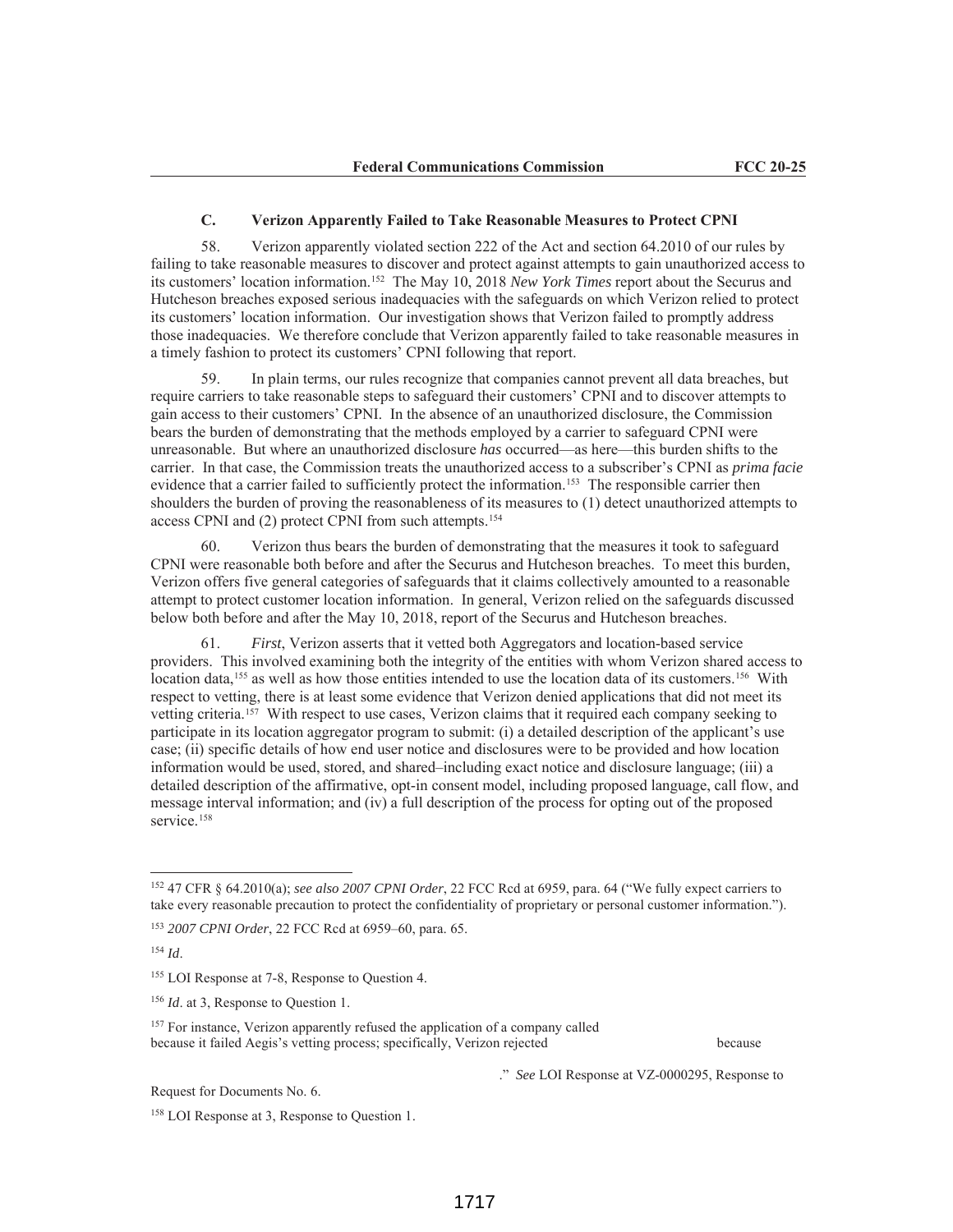62. Verizon asserts that it would approve only uses that fell within six specific categories of services—for example, roadside assistance and "proximity marketing."159 Verizon's contracts with the Aggregators, in turn, required that any access to location data be confined to these specific, authorized uses. $160$ 

63. But the *New York Times* report made clear that the contractual promise to limit the use of location data alone was insufficient to prevent the unauthorized use of such data. For example, Verizon acknowledges that the Securus and Hutcheson incident involved a use that was "not an approved use case in [Verizon's] agreement with LocationSmart."161 According to Verizon, even a regular audit "did not reveal that Securus was using this data in ways that differed from its use case with LocationSmart."162 In other words, notwithstanding any contractual obligations imposed on LocationSmart—or attempts to confirm that these protections were honored—Securus was able to set up a separate program to access and disclose customer location information and operate it *for at least four years* in a manner inconsistent with its contract.

64. *Second*, Verizon asserts that its contracts with Aggregators required that Aggregators and location-based service providers supply notice to and obtain the consent of Verizon's customers prior to sharing any location information.163 Verizon's contracts with the Aggregators also obligated the Aggregators and location-based service providers to send a record of the consent they received to Verizon.164 In addition, Verizon claims that it "follow[ed] up by regularly conducting audits through the third party auditor [Aegis]" in order to verify that the location-based service providers obtained customer consent before accessing location information.165 Verizon explains that Aegis would receive records for each location information request submitted to Verizon and review them on a daily basis.<sup>166</sup>

65. But Verizon should have realized in 2017 that these records were only as reliable as the companies supplying them. As Verizon's 2017 investigation

."167

66. *Third*, Verizon offers a host of measures that it used to monitor the performance of Aggregators and location-based service providers. Specifically, according to Verizon, its third-party auditor, Aegis, used "proprietary software and database platforms together with analysis services" and "compared aggregator consent and transaction records with Verizon location platform transaction records to detect and investigate any differences that could indicate non-compliance with prescribed processes or consent requirements."168 Verizon also claims that it retained Aegis to perform "vetting and ongoing monitoring of companies accessing location information" even after those companies were authorized to obtain location information from Verizon.169 And though it provides scant detail on the scope and extent

<sup>&</sup>lt;sup>159</sup> *Id.* at 2, Response to Question 1.

<sup>160</sup> *Id*.

<sup>&</sup>lt;sup>161</sup> *Id.* at 11, Response to Question 8 (emphasis in original).

<sup>162</sup> *Id*. at 12, Response to Question 8.

<sup>163</sup> *Id.* 

<sup>164</sup> *See id*. at 8, Response to Question 5*.* 

<sup>165</sup> *Id*. at 7, Response to Question 5.

<sup>166</sup> *Id*. at 8, Response to Question 6.

<sup>167</sup> LOI Response at VZ-0000295, Response to Request for Documents No. 6.

<sup>168</sup> LOI Response at 8, Response to Question 6.

<sup>169</sup> *Id*. at 3, Response to Question 1.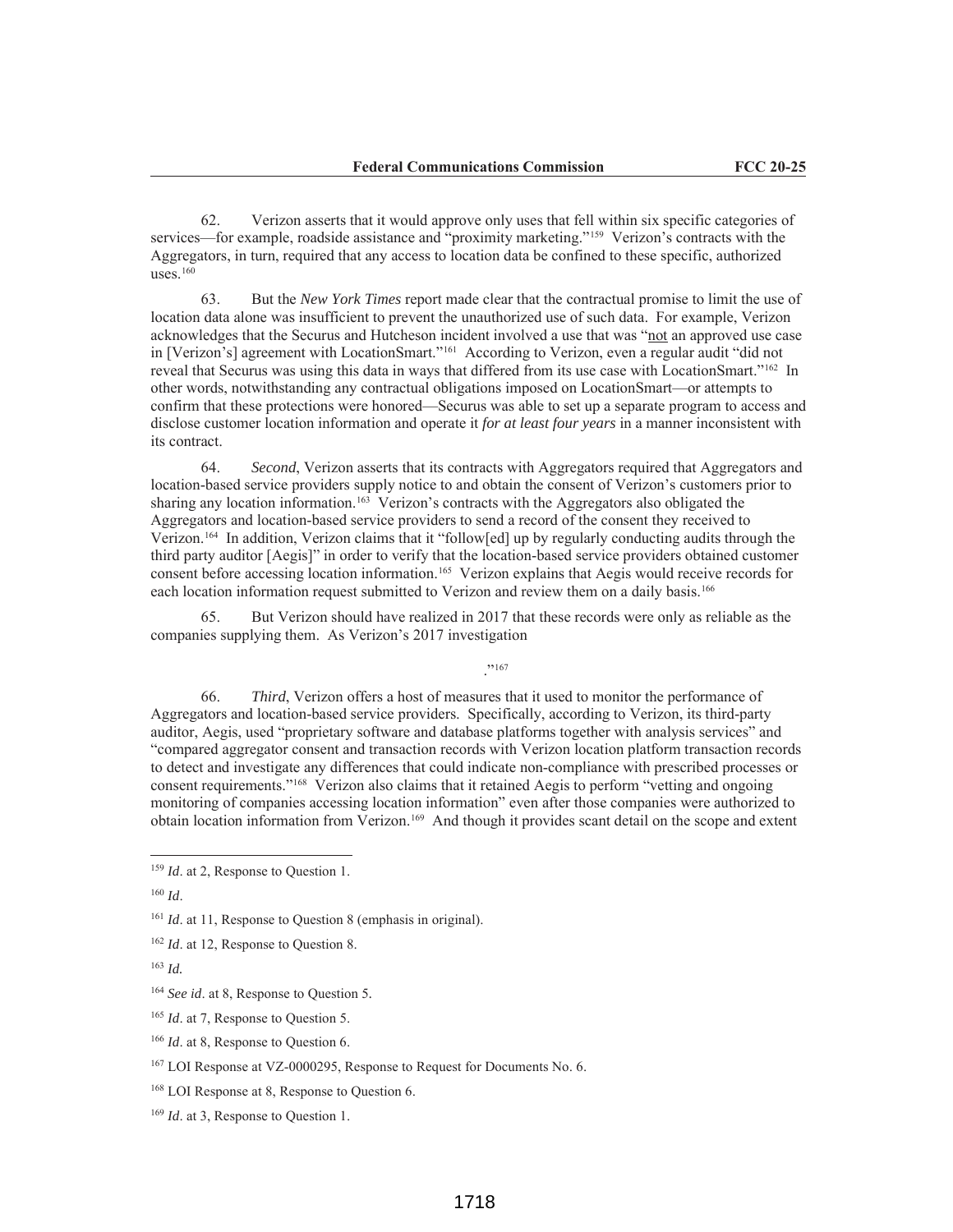of this practice, Verizon also asserts that Aegis's monitoring included "secret shopping" the services of location-based service providers "to confirm how a subscriber would be presented with . . . information and test their opt-in process."170

67. Yet these measures were demonstrably insufficient, and Verizon's descriptions of them seem to raise more questions than answers. To begin with, the declaration Verizon submitted from John Bruner, President and CEO of Aegis, does not support Verizon's assertion that Aegis compared the records it received from the Aggregators to Verizon location platform records. To the contrary, Bruner's belatedly submitted declaration makes clear that Aegis's daily audits simply compared one set of records provided by an Aggregator to another set of records provided by the same Aggregator.171 More fundamentally, even if we accept Bruner's representation that ultimately Aegis was able to match 99.95% of all records of location access provided by the Aggregators to the corresponding consent records provided by the Aggregators,172 matching two sets of information provided by the Aggregator indicates nothing about the validity of the consent records themselves. Yet, Aegis's auditing system appears to have assumed that the location requests and consent records provided by the Aggregators would be legitimate in the first instance, a trustworthy baseline against which to gauge anomalous activity. The ease with which Securus was able to operate an unapproved use case, and with which Hutcheson used that unapproved use case to repeatedly access Verizon customer location information without the customers' consent and without being detected by Verizon, underscores the inadequacy of the Aegis review systems.

68. Moreover, even if we were to credit Verizon's use of the Aegis record reconciliation program as providing some level of assurance that location-based service providers were seeking and receiving consent before accessing customer location information, we would need a more detailed understanding of why the actual audit records created by Aegis after its initial attempt to match consent and access records show an apparently troubling rate of noncompliance, both at a program level and with respect to specific participants in its location-based services program. For example, neither Verizon nor its auditor shed any specific light on why

 $173$  Nor do they provide any details to explain why during that same time period specific transactions were identified as having "no consent"—that is, there were nearly specific, date-and-time-stamped instances during the first half of 2017 in which Verizon's auditor 174 Indeed, if Aegis was, as Verizon claims, using these reports as "an initial effort to track down how well the Location Aggregators were fulfilling their record-keeping obligations" when it came to Verizon customer consent records,175 the reports demonstrate that the Aggregators were failing in this regard. Rather than offering any provider-specific details about why Aegis's initial attempts to match the consent and access records provided by the Aggregators failed in so many instances, and so badly for some location-based service providers but not others, Verizon and Aegis resort to broad stroke explanations about the challenges of matching the data sets.176 Verizon's failure, even in Bruner's late-filed affidavit, to provide a fulsome explanation of Aegis's data reconciliation practice and challenges is particularly striking given that Aegis

<sup>&</sup>lt;sup>170</sup> Supplemental LOI Response at 22, Response to Question 13.

<sup>171</sup> Bruner Decl. at paras. 3-7.

<sup>172</sup> *Id*. at para. 7.

<sup>&</sup>lt;sup>173</sup> See LOI Response at VZ-0000873, Response to Request for Documents No. 6; Supplemental LOI Response at 20-22, Response to Question 13; Bruner Decl.

<sup>174</sup> *See* LOI Response at VZ-0000866, Response to Request for Documents No. 6; Supplemental LOI Response at 20-22, Response to Question 13; Bruner Decl.

<sup>&</sup>lt;sup>175</sup> Supplemental LOI Response at 21, Response to Question 13.

<sup>&</sup>lt;sup>176</sup> Bruner Decl. at para. 5; Supplemental LOI Response at 22, Response to Question 13.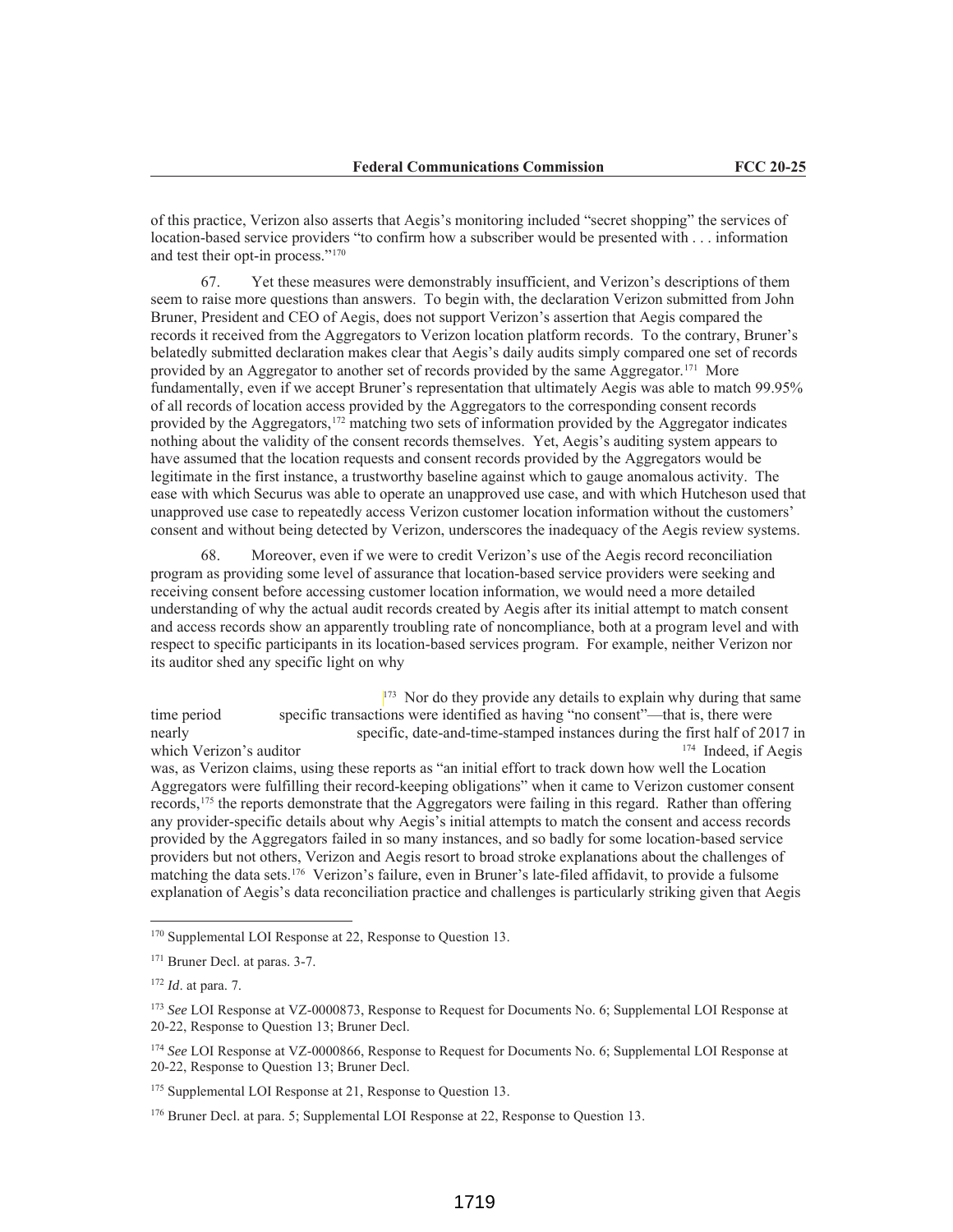and Verizon both claim that Aegis "looked at trends – such as spikes in the number of 'No Consent' results or significant variations between the results in different periods of time – to identify any potential issues."177 It also raises further questions about whether Aegis truly investigated such trends and their significance to the integrity of the data and the Verizon location sharing program.

69. *Fourth*, Verizon imposed a variety of information security requirements on the Aggregators to whom it sold access to customer location information—for example, that they prevent unauthorized disclosure of Verizon's data,

 $178$  But, as Verizon explains, the Company's contractual relationships

were with the Aggregators,

<sup>179</sup> In other words, these contractual requirements were largely passed down to the entities responsible for obtaining consent and that used the location information of Verizon's customers through an attenuated chain of downstream contracts. To enforce the requirements, Verizon would have needed to take steps to determine whether they were actually being followed. While Verizon did have measures in place that were designed to monitor compliance by the Aggregators and their location-based service provider customers, Verizon has not sufficiently demonstrated that these measures were appropriate or effective. In fact, evidence in the record indicates that at least as early as August 2017, Verizon had actual knowledge that its consent mechanisms were able to be bypassed by location-based service providers if they submitted false records of consent.180

70. Moreover, in the post-incident analysis of Securus's unauthorized location-finding service, Verizon concluded that it failed to detect Securus's activities because its daily audits were unable to detect any differences between the authorized and unauthorized location requests that Securus submitted.<sup>181</sup> This is especially troubling because of the distinctions between the types of "consents" that Securus purported to collect in each program. The authorized Securus program was designed with the sole purpose to "confirm that call recipients were not within a certain distance of [a] prison from which a collect phone call was placed."182 Under Securus's authorized service, Verizon's customers should have received an audio prompt requesting consent for the caller's location to be tracked in order to complete the call to the prison. In other words, Verizon customers were supposed to provide affirmative consent before Securus could obtain their location information. Not so with Securus's *unauthorized* locationfinding service. The unauthorized service did not collect consents from Verizon's customers—just the opposite. When working as intended, Securus's unauthorized program collected electronic copies of legal process asserting a right to obtain location information *without the knowledge or consent of the Verizon customer*. A system allegedly designed to monitor customer consents but that is incapable of detecting its opposite is not a "reasonable measure" to detect unauthorized uses of or access to CPNI.

71. *Fifth and finally*, Verizon claims that it provided only "coarse" location data through its location aggregator program.<sup>183</sup> Verizon explains that this information "would have included the

; LOI Response at VZ-03-0000011-0000013, Response to Request for Documents No. 3 (Verizon-Zumigo Agreement, ).

<sup>&</sup>lt;sup>177</sup> Bruner Decl. at para. 7; Supplemental LOI Response at 22, Response to Question 13.

<sup>178</sup> *See* LOI Response at 7, Response to Question 4; LOI Response at 10, Response to Question 8; LOI Response at VZ-03-0000054-0000057, Response to Request for Documents No. 3 (Verizon-LocationSmart Agreement,

<sup>179</sup> LOI Response at 3, Response to Question 1.

<sup>180</sup> *See* .

<sup>&</sup>lt;sup>181</sup> LOI Response at 12, Response to Question 8.

<sup>&</sup>lt;sup>182</sup> *Id.* at 11, Response to Question 8.

<sup>183</sup> *Id*. at 4, Response to Question 1; *see also* Supplemental LOI Response at 5-6, Response to Question 2. Verizon states that "[t]he location aggregator program" likewise "generally utilized 'coarse' location information," as well.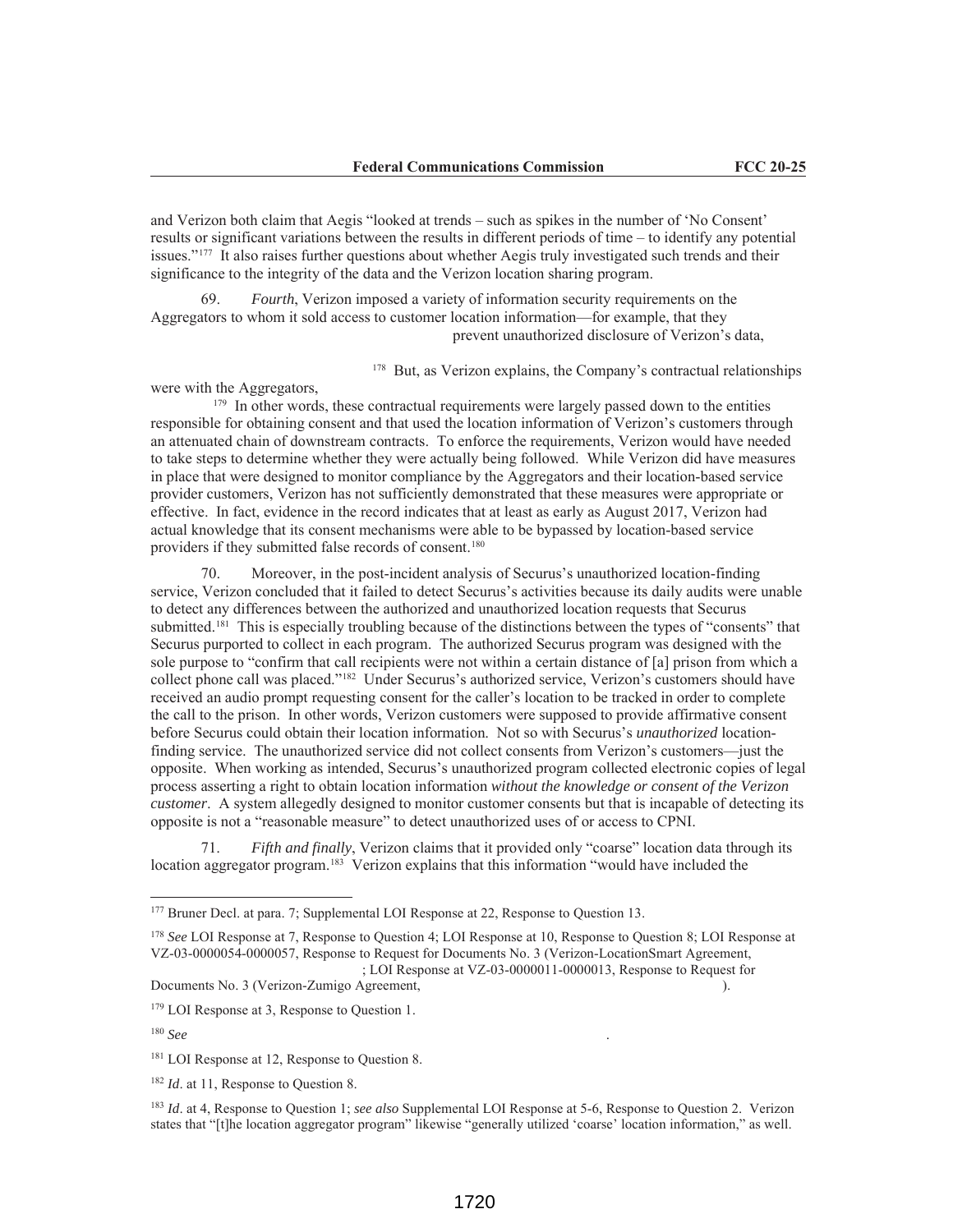customer's approximate latitude and longitude, as well as the error radius and other error information for location queries."184 But claiming that Verizon only disclosed less accurate customer location information is no defense: Congress declined to distinguish between "coarse" and "fine" location information in section 222—nor do we draw such a distinction in our rules. What is more, Verizon fails to explain how the mere fact that the location data were "coarse," in and of itself, provided a safeguard against unauthorized access or use.

72. In sum, the safeguards implemented by Verizon to protect customer location information against unauthorized use relied heavily on a chain of contractual agreements that delegated operational responsibility down to location-based service providers. Verizon's efforts to ensure compliance with these agreements apparently mainly consisted of analysis of unverified vendor-created consent records. Yet, Verizon was aware of the unreliability of these consent records in 2017.

73. To the extent that Verizon's safeguards relied on trusting Aggregators and location-based service providers to honor their contractual commitments, it is hard to conclude that such trust alone was a reasonable safeguard here—even in the absence of an unauthorized disclosure. This is particularly so in light of the industry's experience with pretexting, which should have apprised Verizon of the high risk that bad actors would attempt to gain unauthorized access to Verizon's customers' CPNI, particularly by trying to find ways around any systems Verizon put in place to authenticate that its customers were actually providing consent to third parties' access to their location information.

74. Setting aside the inadequacy of Verizon's safeguards before disclosure of the Securus and Hutcheson breaches, Verizon was on clear notice that its safeguards were inadequate after the disclosure, and so we focus on the actions that Verizon took, or failed to take, after discovery of that breach. We find that however reasonable Verizon's safeguards might have been from the inception of Verizon's locationbased services business model, Verizon has apparently failed to demonstrate that they were reasonable following the disclosure of Securus's unauthorized location-finding service in May 2018. The Securus incident laid bare the fundamental weaknesses of Verizon's safeguards with respect to the third parties to which it entrusted its customers' location information. Nevertheless, Verizon continued to sell access to its customers' location information for months under the same system that had allowed (1) Securus to provide location information in a manner inconsistent with its approved use case, and (2) Hutcheson to easily and improperly access Verizon customers' location information. Specifically, Verizon continued to sell access to for 204 days after the *New York Times* report and to another for a total of 324 days after the report. Relying on demonstrably faulty safeguards in the wake of this incident does not appear to have been

75. There are several commonsense measures that Verizon could have taken following the May 2018 *New York Times* article. One obvious reasonable measure would have been to identify the companies involved in the Securus breach and terminate their access until it could verify that these companies had properly safeguarded its customers' location data. Verizon did so only in part. Verizon ended 3Cinteractive and Securus's access to Verizon customer information on May 11, 2018.<sup>185</sup> But it did not suspend the access of LocationSmart, the Aggregator that had the contractual obligations to monitor Securus and 3Cinteractive's access to Verizon's customer data, for another 324 days (March 30, 2019). Yet the evidence shows that LocationSmart was responsible not only for the unauthorized Securus

reasonable.

Supplemental LOI Response at 5, Response to Question 2. Verizon does not explain how the mere fact that the location data were "coarse," in and of itself, provided a safeguard against unauthorized access or use.

<sup>184</sup> LOI Response at 4, Response to Question 1; *see also* Supplemental LOI Response at 5-6, Response to Question 2.

<sup>&</sup>lt;sup>185</sup> Supplemental LOI Response at 16, Response to Question 7.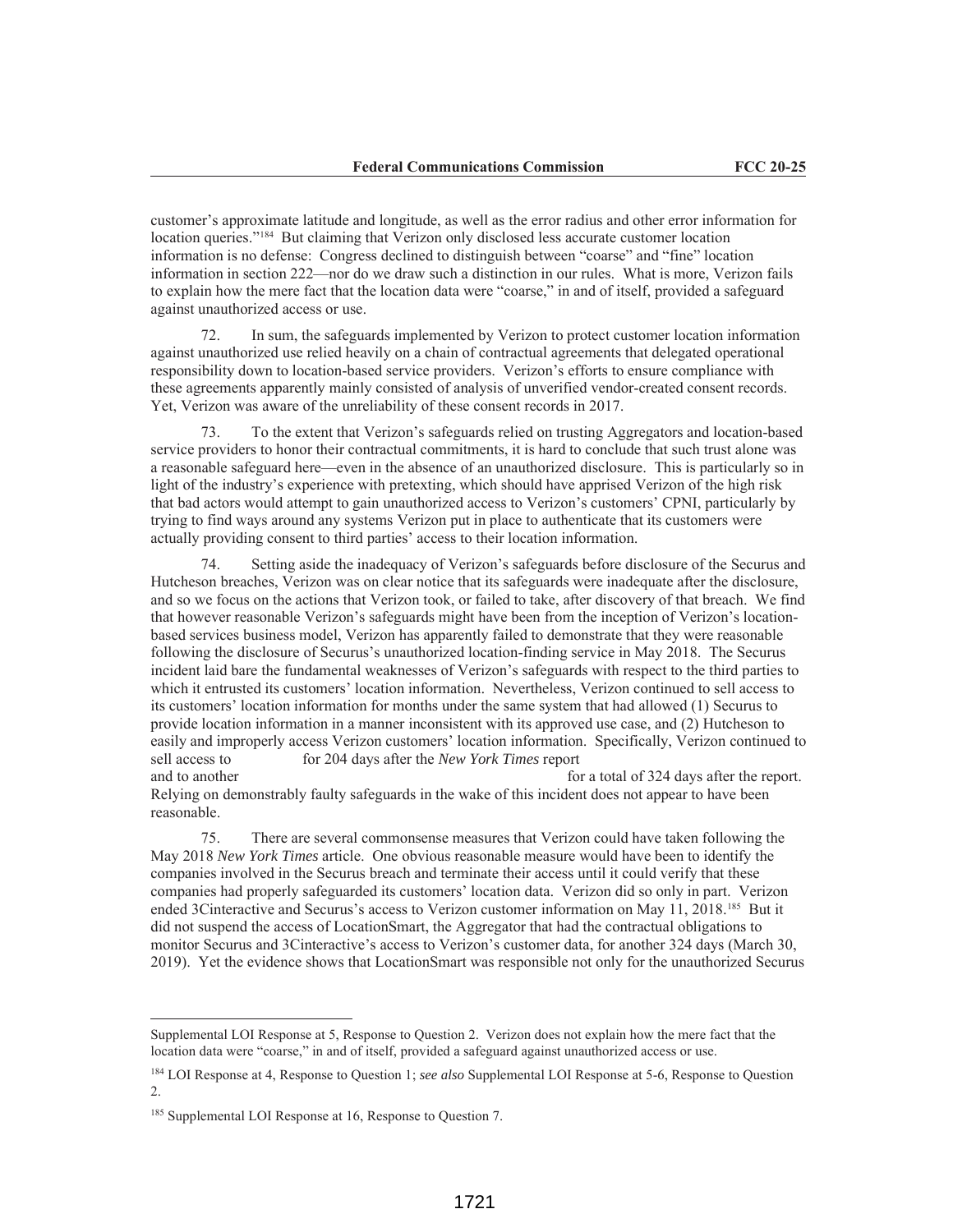program, but also the demonstration page that LocationSmart apparently created without Verizon's authorization.186

76. Another measure would have been to promptly ascertain the full scope and extent of the Securus breach. Verizon notes that it "undertook a review to better understand how this issue could occur despite the contractual, auditing, and other protections in place in the location aggregator program to protect customer location data" following the May 2018 *New York Times* article.187 But Verizon provided no indication that the review it performed extended beyond investigation of the specific Hutcheson events. Nor is there any indication that Verizon conducted any review to determine whether Hutcheson was the only Securus customer who misused Securus's location-finding service. Accordingly, it is not possible to determine whether (1) the scope of Verizon's investigation was reasonable, or (2) whether Verizon took reasonable steps in response to the discovery of Securus's long-running unauthorized service. Again, it is *Verizon* that bears the burden of demonstrating the reasonableness of its practices in the wake of an unauthorized disclosure.188 Indeed, there is no evidence that Verizon knows the full impact of Securus's unauthorized access to CPNI even to this day.

Another measure Verizon could have taken was to determine whether the Securus incident was an isolated occurrence, or whether it was indicative of a broader vulnerability with Verizon's program. This would mean examining not only the companies involved in the Securus incident, but also taking broader efforts to audit similarly situated companies' compliance with Verizon's contractual safeguards. Again, however, Verizon has offered insufficient evidence to demonstrate that it took adequate steps after the publication of the *New York Times* article to identify and remedy the broader security deficiencies exposed by revelations about Securus's location-finding service. Verizon claims that "[u]pon learning of the incident involving Securus . . . Verizon conducted an investigation" into the matter, but the Company fails to provide any details about the scope or strength of that investigation. Verizon merely says that the Company "did not uncover any new incidents in which a Location Aggregator (or its customer) misrepresented that it had customer consent."189 Securus obtained location information from the Aggregator LocationSmart—but Verizon fails to indicate whether it examined LocationSmart's history of compliance as part of its investigation. Verizon also failed to provide any evidence that it specifically looked into Zumigo's activities, or any of the location-based service providers it served. This failure to investigate is particularly inexcusable in light of the fact that

 Verizon as early as August 2017 that the location-based service providers could obtain customer location information by misrepresenting that they had customer consent.<sup>190</sup> Verizon chose to structure its aggregator program such that the responsibility for collecting customer consent lay with the locationbased service provider, overseen by the Aggregators. The moment Verizon learned that it was possible for the location-based service providers to bypass the system, it was incumbent upon the Company to take steps to determine whether—and to what extent—this was happening.

.

<sup>186</sup> LOI Response at 12-13, Response to Question 10.

<sup>&</sup>lt;sup>187</sup> *Id.* at 12, Response to Question 10.

<sup>188</sup> *2007 CPNI Order*, 22 FCC Rcd at 6959-60, para. 65.

<sup>&</sup>lt;sup>189</sup> LOI Response at 12, Response to Question 10. Verizon further states that its investigation uncovered that a "cybersecurity researcher was able to gain access to Verizon customer data through LocationSmart's website via a demonstration page for prospective customers," but the researcher limited his location queries to persons who had given him prior consent. *Id*. at 13, Response to Question 10. According to Verizon, LocationSmart disabled the demonstration page upon learning of the vulnerability. *Id*. It is not clear when this incident took place, nor when LocationSmart learned about the security flaw and fixed it.

<sup>190</sup> *See*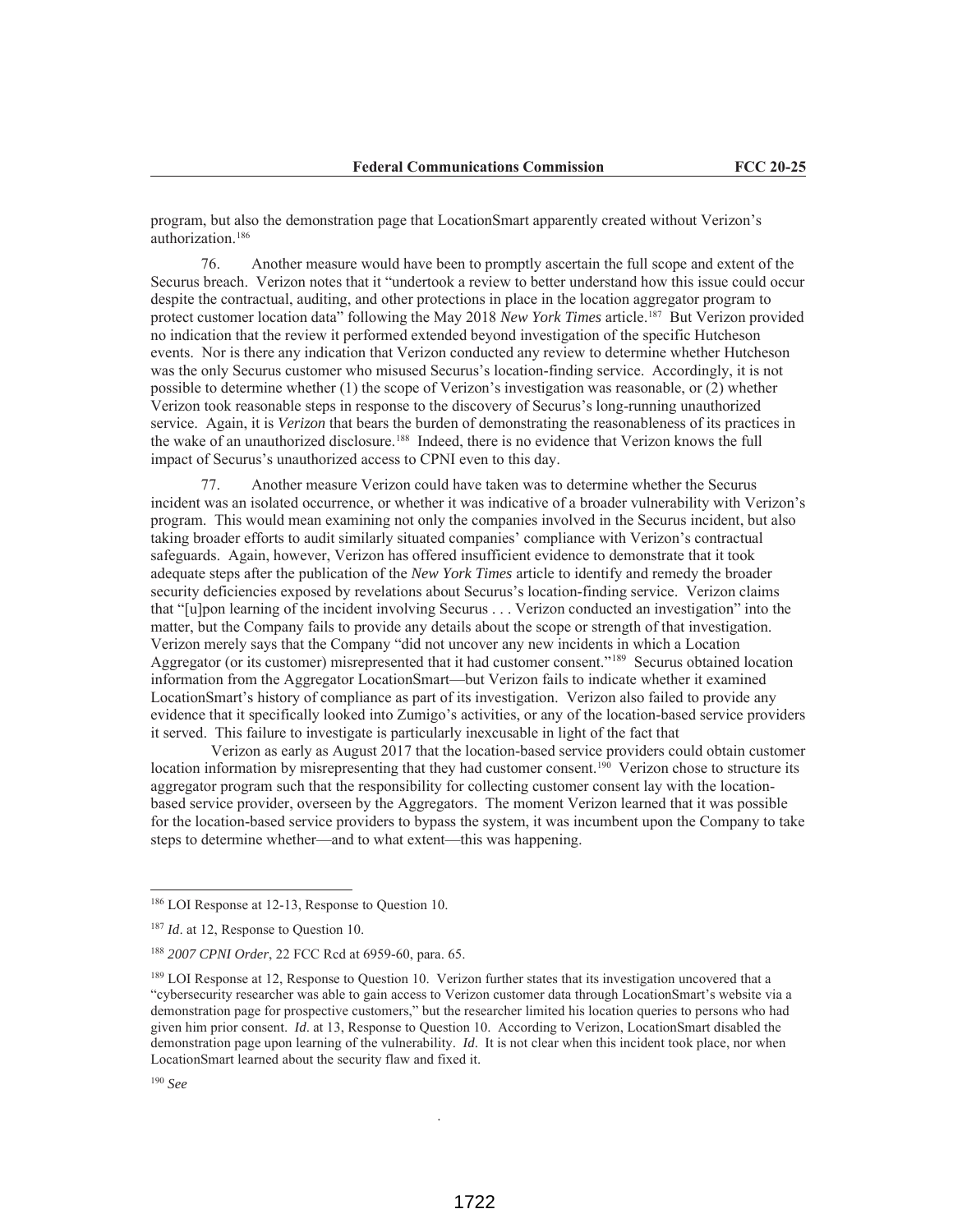78. Yet another measure that Verizon could have taken was to enhance the measures it uses to verify customer consent—for example, by directly confirming with customers that they have actually consented to the use of their location information. After the Securus and Hutcheson incident came to light, Verizon had good reason to doubt the accuracy of the consent records it received from any locationbased service provider. As Verizon itself explains, both the Company and its third party auditor, Aegis, failed to detect Securus's unauthorized service because "(i) Securus was using its profile for the approved use case to access location information for unauthorized purposes; (ii) nothing changed in the background check that the auditor maintains for Securus that would have prompted the auditor to question its credibility about following approved use cases; and (iii) the number of requests from Securus was consistent with the number the auditor normally would expect from them."191 Thus, instead of a consent mechanism that would allow Verizon to confirm that its customers had actually consented to the sharing of their location information, Verizon relied on a system that required it to rely on the unverified representations of third-party location-based service providers that had financial incentives to access that information. Verizon's first warning that this was the case came at least as early as 2017 Yet even after the next warning—the May 2018 *New York Times* report—the Company relied on the original flawed system for months, increasing the risk of further unauthorized access to Verizon's customers' location information. Verizon was demonstrably capable of implementing a location-based services program with a more reliable mechanism for collecting customer consent—Verizon implemented one in 2018 when it launched its Direct Location Services program.193 And yet Verizon nonetheless continued to sell access to customer location information under its legacy, unreliable system.

Finally, the surest safeguard to protect its customers' CPNI was for Verizon to expeditiously terminate its location-based service program. If Verizon could not reasonably safeguard the customer location information that it sold access to, then it should have ceased to sell access to that information. The ease by which Hutcheson accessed location information indicated that the Company lacked visibility into how the location-based service providers were making use of the location information and that Verizon needed to change its practices or terminate its location-based service program. We recognize that Verizon correctly interpreted Hutcheson's actions as a sign of a fundamental weakness in its program. But despite the continuing risk that unauthorized access posed to Verizon's customers, it took the Company 324 days to fully end its program.

80. According to Verizon, it notified the Aggregators in June 2018 that it intended to terminate their contracts "as soon as possible," a little over one month after the publication of the *New York Times* report.194 But it took Verizon nearly four months before it actually terminated its arrangements with Zumigo, and substantially narrowed them with LocationSmart.<sup>195</sup> During this four month interim, Verizon explains that it (1) stopped authorizing any new uses of location information by the Aggregators or the sharing of such information with any new customers of the Aggregators, and (2) strengthened its transaction verification process to identify anomalies in consent requests that might be indicative of a problem.196 Ultimately, by the end of November 2018, Verizon terminated all arrangements with Zumigo and nearly all arrangements with LocationSmart and its location-based service customers.197 Verizon explains that it left in place arrangements with four companies that provided location-based roadside assistance through LocationSmart "for the narrow purpose of providing roadside

<sup>&</sup>lt;sup>191</sup> LOI Response at 12, Response to Question 8.

<sup>192</sup> *See* .

<sup>&</sup>lt;sup>193</sup> LOI Response at 9, Response to Question 6.

<sup>194</sup> *Id*.

<sup>&</sup>lt;sup>195</sup> Supplemental LOI Response at 2, Response to Question 1.

<sup>&</sup>lt;sup>196</sup> LOI Response at 10, Response to Question 6.

<sup>&</sup>lt;sup>197</sup> Supplemental LOI Response at 2, Response to Question 1.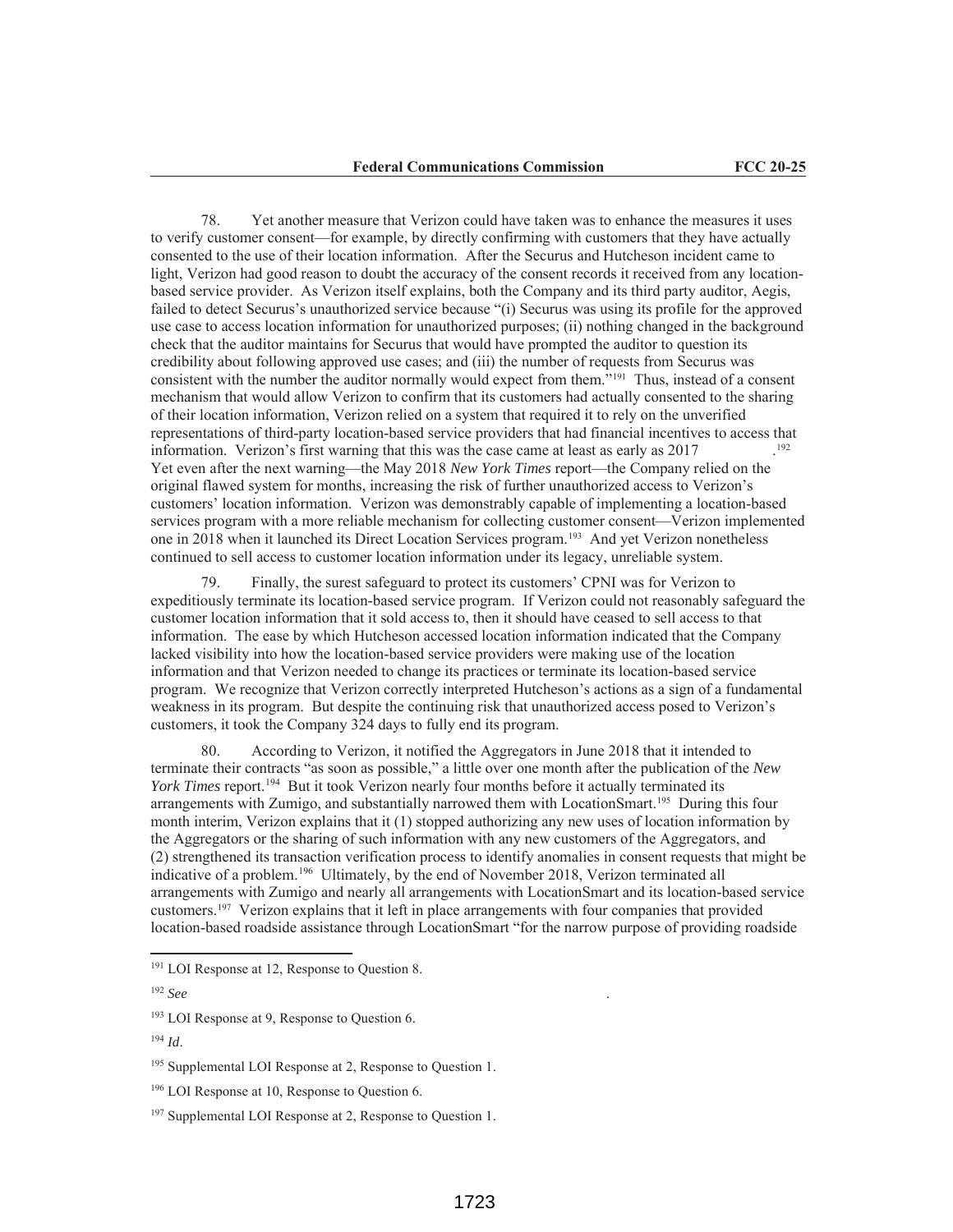" without the

assistance during the holidays and winter months for public safety reasons" with the expectation that all services would cease by March 30, 2019.<sup>198</sup>

81. We are nonetheless unpersuaded that Verizon acted with a speed that was reasonable in light of the risks involved to customer privacy, public safety, and security. In particular, we are not persuaded by Verizon's argument that "termination . . . had to be completed in careful steps so as not to disrupt beneficial services . . . such as  $[]$  fraud prevention and call routing services."<sup>199</sup> But these purported benefits simply assume that customers had in fact consented for such uses—a premise Verizon should not have relied on given its own findings that "

consent of the affected customer.200 And in that light, we disagree that the benefits that could flow to some consumers were sufficient to justify putting those same consumers—and others—at risk of harm. In the end, Verizon did not fully terminate its arrangements with LocationSmart and four of LocationSmart's location-based service provider customers until March 30, 2019—324 days after revelation of the Securus and Hutcheson breaches.<sup>201</sup>

In sum, Verizon apparently did not take any of the reasonable steps described above. Nor has it presented evidence that it took other reasonable measures that might have cured the flaws exposed by the Securus breach. The ease with which Hutcheson accessed location information about any individual of his choosing should have alerted Verizon to its lack of visibility into how the location-based service providers were making use of the location information that it entrusted to the Aggregators, and that it needed to change its practices or terminate its location-based service program. After learning of Hutcheson's practices, Verizon placed its customers' location information at continuing risk of unauthorized access through its failure to expeditiously terminate its program or impose reasonable safeguards to protect its customers' location information. For these reasons, we conclude that Verizon apparently failed in its obligation under section 222 and our rules to have reasonable measures in place to discover and protect against attempts to gain unauthorized access to its customers' CPNI.<sup>202</sup>

# **D. Proposed Forfeiture**

83. Section 503(b) of the Act authorizes the Commission to impose a forfeiture against any entity that "willfully or repeatedly fail[s] to comply with any of the provisions of [the Act] or of any rule, regulation, or order issued by the Commission."<sup>203</sup> Here, section  $503(b)(2)(B)$  of the Act authorizes us to assess a forfeiture against Verizon of up to \$204,892 for each day of a continuing violation, up to a statutory maximum of \$2,048,915 for a single act or failure to act.<sup>204</sup> In exercising our forfeiture

<sup>200</sup> *See* .

<sup>201</sup> Supplemental LOI Response at 2, Response to Question 1.

<sup>202</sup> 47 CFR § 64.2010(a); *see also 2007 CPNI Order*, 22 FCC Rcd at 6959, para. 64 (stating that the Commission expects carriers to "take every reasonable precaution to protect the confidentiality of proprietary or personal customer information").

 $203$  47 U.S.C. § 503(b).

<sup>198</sup> *Id*.

<sup>199</sup> *See* LOI Response at 9, Response to Question 6; Supplemental LOI Response at 2, Response to Question 1.

<sup>204</sup> *See* 47 U.S.C. § 503(b)(2)(B); 47 CFR § 1.80(b)(2). These amounts reflect inflation adjustments to the forfeitures specified in section 503(b)(2)(B) (\$100,000 per violation or per day of a continuing violation and \$1,000,000 per any single act or failure to act). The Federal Civil Penalties Inflation Adjustment Act of 1990, Pub. L. No. 101-410, 104 Stat. 890, as amended by the Debt Collection Improvement Act of 1996, Pub. L. No. 104-134, Sec. 31001, 110 Stat. 1321, requires the Commission to adjust its forfeiture penalties periodically for inflation. *See* 28 U.S.C. § 2461 note (4). The Enforcement Bureau announced the Commission's inflation-adjusted penalty amounts for 2020 on December 27, 2019. *See Amendment of Section 1.80(b) of the Commission's Rules, Adjustment of Civil Monetary Penalties to Reflect Inflation*, Order, DA 19-1325 (EB 2019).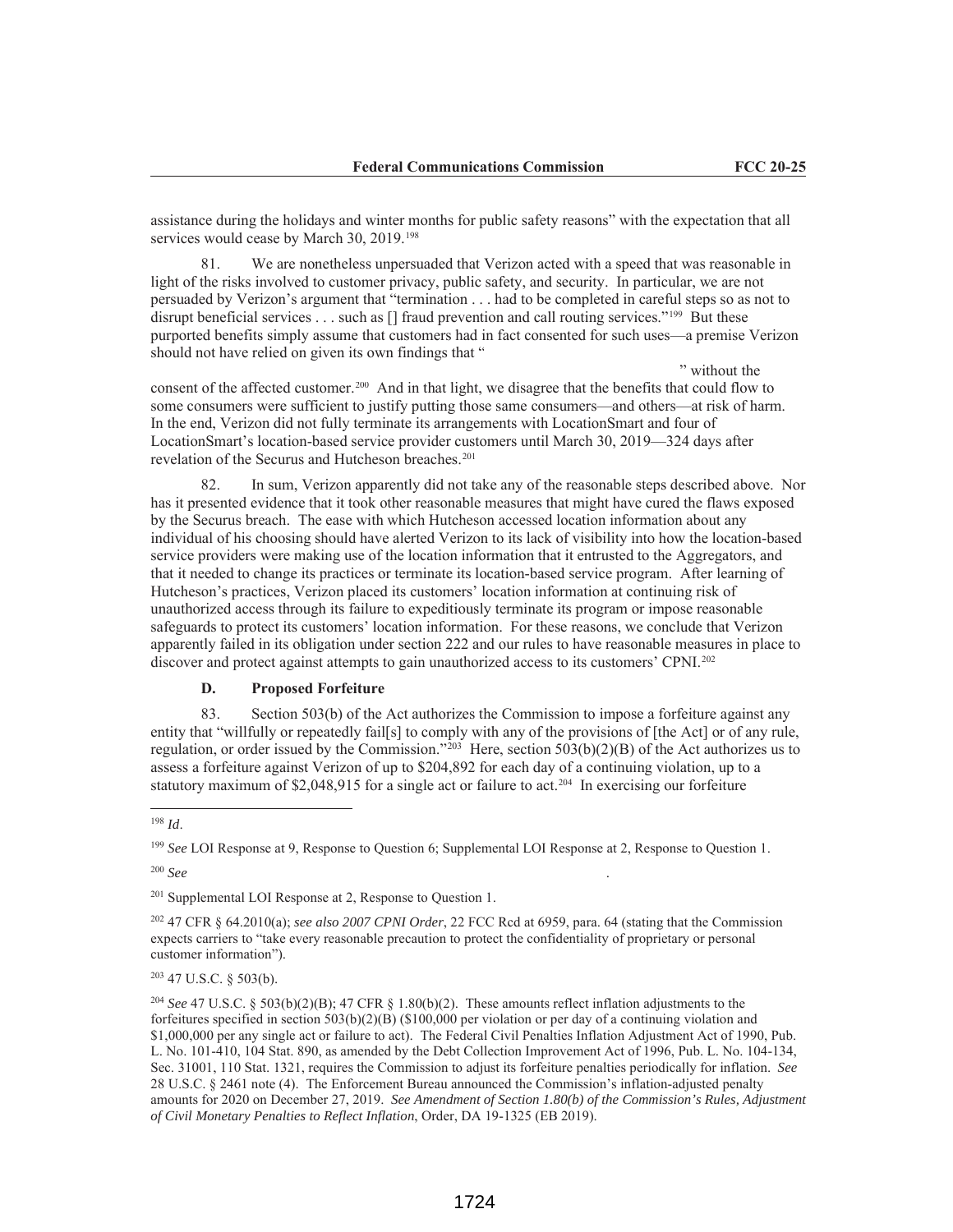authority, we must consider the "nature, circumstances, extent, and gravity of the violation and, with respect to the violator, the degree of culpability, any history of prior offenses, ability to pay, and such other matters as justice may require."205 In addition, the Commission has established forfeiture guidelines; they establish base penalties for certain violations and identify criteria that we consider when determining the appropriate penalty in any given case.206 Under these guidelines, we may adjust a forfeiture upward for violations that are egregious, intentional, or repeated, or that cause substantial harm or generate substantial economic gain for the violator.207

84. The Commission's forfeiture guidelines in section 1.80(b) of the Commission's rules do not establish a base forfeiture for violations of section 222(c) or the accompanying CPNI Rules.<sup>208</sup> Nor has the Commission dealt with the unauthorized disclosure of location information previously. Thus, we look to the base forfeitures established or issued in analogous cases for guidance. In 2011 and 2012, the Bureau issued Forfeiture Orders for failure to timely file the annual CPNI compliance certifications required by section 64.2009(e) of the Commission's rules (*CPNI Cases*).209 Similar to this case, the driving purpose behind the Commission's actions in the *CPNI Cases* was enforcing the protections that Congress established in section 222(c) for consumers' proprietary information. In the *CPNI Cases*, the base forfeiture was between \$20,000 and \$29,000 for failure to file or failure to respond to a Bureau order to file certain information regarding the carriers' CPNI filings. In 2014, the Commission issued a Notice of Apparent Liability against TerraCom, Inc., and YourTel America, Inc., for apparently violating section 222(a) of the Act.210 In *TerraCom*, the carriers' failure to secure their computer systems revealed detailed personal information belonging to individual Lifeline program applicants; the Commission proposed a penalty of  $$8,500,000$  in that case.<sup>211</sup>

85. Neither the *CPNI Cases* nor *TerraCom* are directly on point with the conduct in this case, but nevertheless are helpful in context. We find that Verizon's failures to protect CPNI were much more egregious and fundamental than the failures of the carriers in the *CPNI Cases*, which involved the failure to file compliance certifications required by Commission rules. The potential harm that flowed from failure to establish reasonable safeguards to protect customer location information from unauthorized access was significantly greater than the harm posed by a carrier's failure to file CPNI certifications in a timely manner. Consumers carry their smartphones or wireless phones on their person or within easy reach at all times of the day or night. The precise physical location of a wireless device is an effective proxy for the precise physical location of the person to whom that phone belongs at that moment in time. Exposure of this kind of deeply personal information puts those individuals at significant risk of harm physical, economic, or psychological. For consumers who have job responsibilities in our country's military, government, or intelligence services, exposure of this kind of information can have serious national security implications. In contrast to the *CPNI Cases*, *TerraCom* addressed a situation of similarly serious threats to privacy—albeit in the context of a different part of section 222. *TerraCom*

<sup>207</sup> *Id*.

<sup>208</sup> 47 CFR § 1.80(b).

<sup>209</sup> *See, e.g., Jahan Telecommunication, LLC*, Order of Forfeiture, 27 FCC Rcd 6230 (EB-TCD 2012); *Nationwide Telecom, Inc*., Order of Forfeiture, 26 FCC Rcd 2440 (EB-TCD 2011); *Diamond Phone, Inc*., Order of Forfeiture, 26 FCC Rcd 2451 (EB-TCD 2011); *USA Teleport, Inc*., Order of Forfeiture, 26 FCC Rcd 2456 (EB-TCD 2011); *88 Telecom Corporation*, Order of Forfeiture, 26 FCC Rcd 7913 (EB-TCD 2011); *DigitGlobal Communications, Inc.*, Order of Forfeiture, 26 FCC Rcd 8400 (EB-TCD 2011).

<sup>210</sup> *TerraCom, Inc. and YourTel America, Inc.*, Notice of Apparent Liability for Forfeiture, 29 FCC Rcd. 13325 (2014) (*TerraCom*).

<sup>211</sup> *TerraCom*, 29 FCC Rcd at 13343, para. 52.

<sup>205</sup> 47 U.S.C. § 503(b)(2)(E).

<sup>206</sup> 47 CFR § 1.80(b)(8), Note to paragraph (b)(8).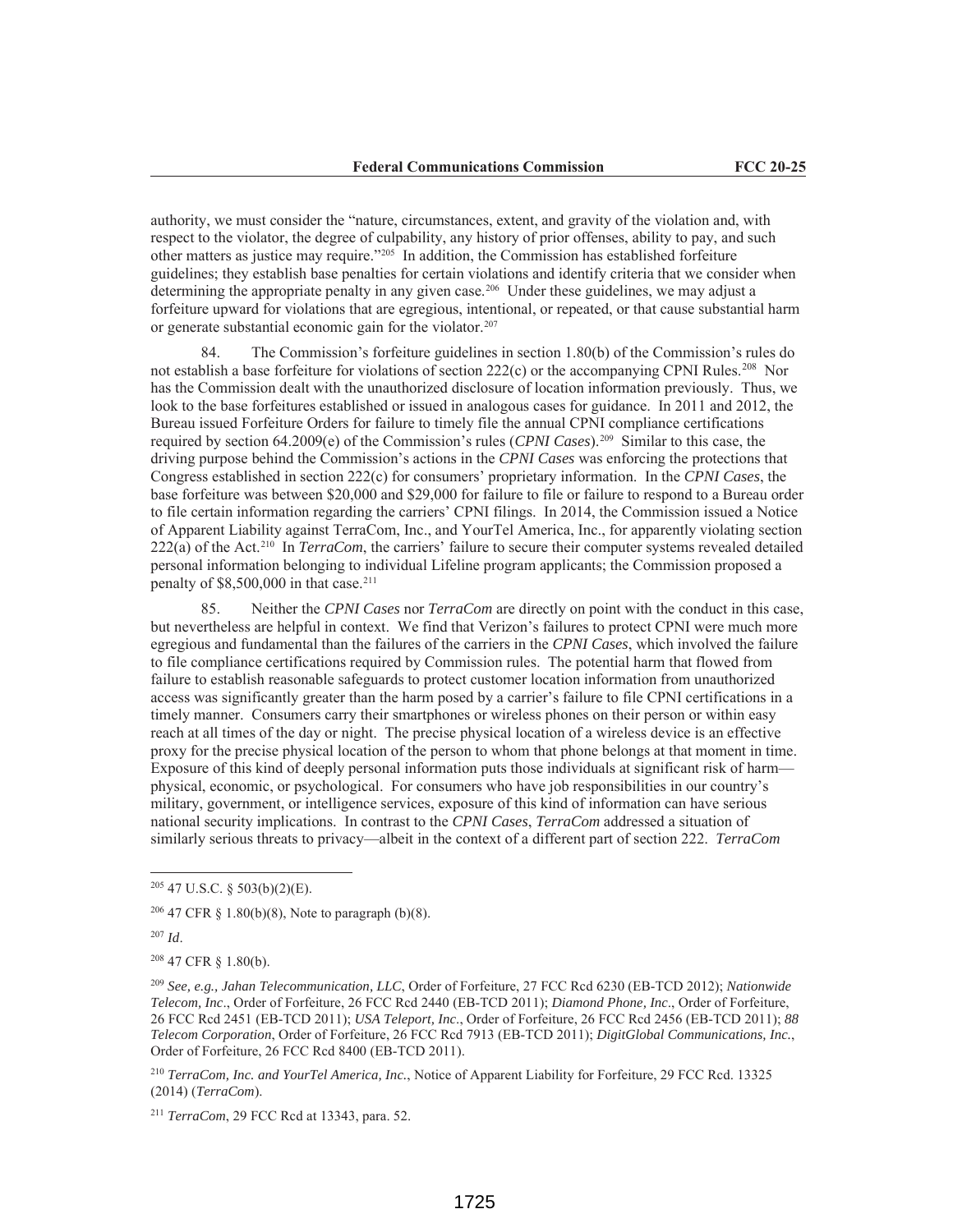dealt with exposure of personal information—not CPNI—and the Commission proposed penalties based on language in section 222(a) that had never been examined or codified in a Commission rulemaking. Here, in contrast, the Commission has examined section 222(c) in multiple rulemaking and other proceedings and has promulgated rules necessary to interpret and enforce the statute. That said, the proposed penalty in *TerraCom* was significant in light of the scope of the apparent harm.

86. Apparent Violations of Section 222 of the Act and Section 64.2010 of the Commission's Rules. The violations in this case were continuing in nature, extending each day that the Company's location-based service services operated in the apparent absence of reasonable measures to protect CPNI. We propose a base forfeiture of \$40,000 for the first day of such a violation along with a \$2,500 forfeiture for the second day and each successive day that the violation continued. In other contexts involving consumer protections under the Act and the Commission's rules, the Commission has applied a base forfeiture of \$40,000 for a single act.<sup>212</sup> We find that the base forfeiture we propose is appropriate (1) to provide a meaningful distinction between the violations in this case and those of other cases involving less egregious facts; and (2) to provide consistency with other consumer protection cases involving serious harm to consumers. We find this base forfeiture appropriately deters wrongful conduct and reflects the increased risk consumers face when their information is not secured in a timely manner.

87. We recognize that Verizon took one reasonable step towards improving its safeguards by terminating Securus and 3Cinteractive's access to Verizon customer location information on May 11, 2018, one day after the *New York Times* report.213 But that step did not protect customer location information at all from the other entities that had access to it. These included

—and constitute 65 separate continuing violations. We find that Verizon apparently did not take reasonable steps to safeguard that CPNI until November 30, 2018214—a full 204 days after the *New York Times* report— and and until March 30, 2019<sup>215</sup>—324 days after the report—

. Even though no carrier can be expected to fully investigate and take remedial actions on the same day it learns that its safeguards are inadequate, Verizon's failure to take reasonable steps to safeguard that information in the 30 days after discovering the breach constitutes a continuing violation of our rules. We therefore calculate each continuing violation from June 9, 2018, or 30 days after publication of the May 10, 2018 *New York Times* report, and apply a base forfeiture of \$40,000 and a \$2,500 forfeiture for the second day and each successive day the violation occurred. These calculations are set forth in Table 1 below:

| <b>Table 1: Calculation of Base Forfeiture Penalty</b> |                                    |              |  |  |  |
|--------------------------------------------------------|------------------------------------|--------------|--|--|--|
| Time Period                                            | Days of<br>Continuing<br>Violation | <b>Base</b>  |  |  |  |
| June 9, 2018 to<br>November 30, 2018                   | 174                                |              |  |  |  |
| June 9, 2018 to<br>March 30, 2019                      | 294                                |              |  |  |  |
|                                                        | <b>Total:</b>                      | \$32,212,500 |  |  |  |

<sup>212</sup> *See, e.g., Advantage Telecommunications Corp.*, Forfeiture Order, 32 FCC Rcd 3723 (2017); *Preferred Long Distance, Inc.*, Forfeiture Order, 30 FCC Rcd 13711 (2015).

<sup>213</sup> Supplemental LOI Response at 16, Response to Question 7.

<sup>214</sup> *Id*. at 2, Response to Question 1.

<sup>215</sup> *Id*. at 16, Response to Question 7.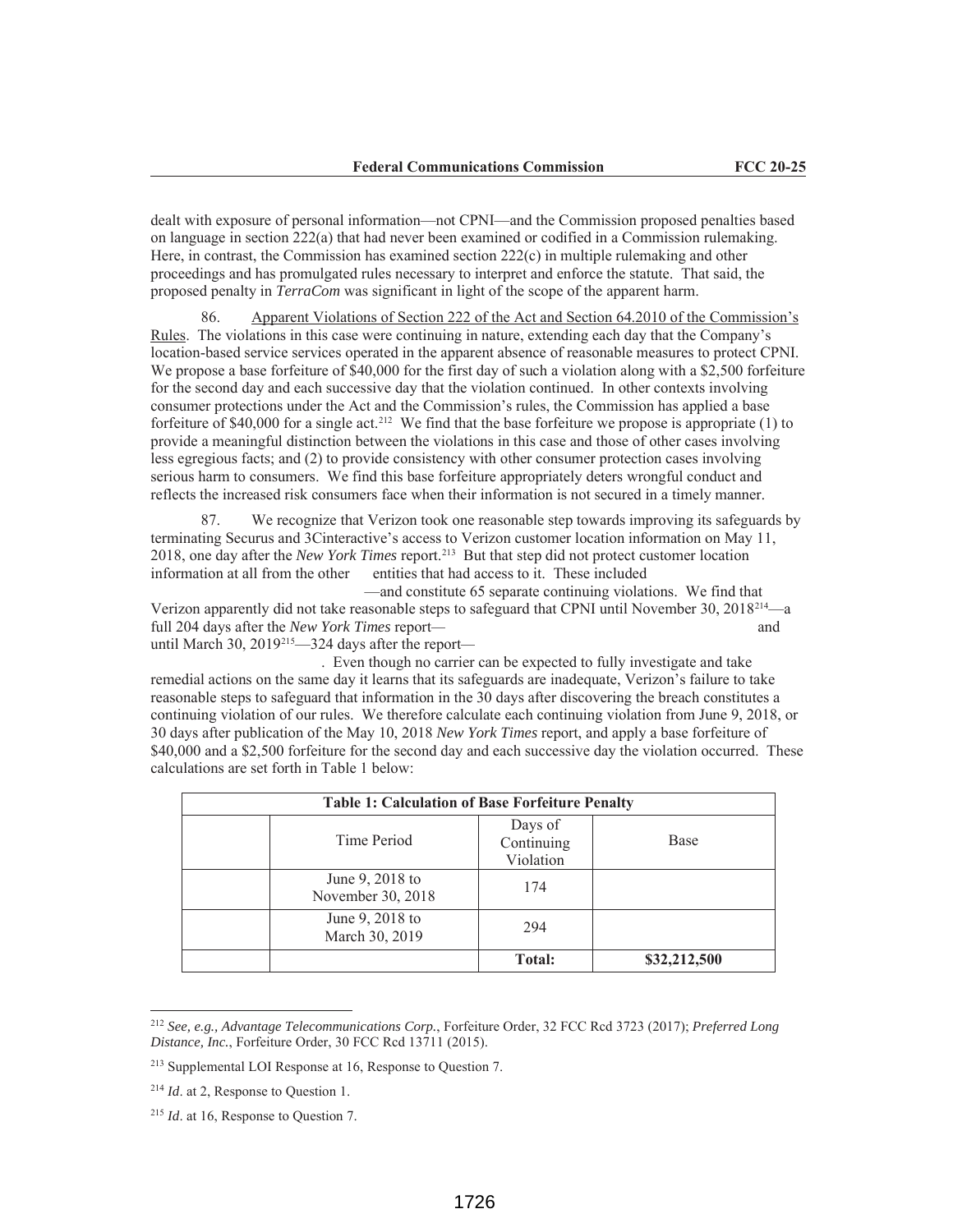Accordingly, we find Verizon apparently liable for a forfeiture in the amount of \$32,212,500 for its apparent violations of section 222 of the Act and section 64.2010 of our rules.

88. Apparent Violations of Section 222(c)(1) of the Act and Section 64.2007(b) of the Commission's Rules. Although we find that Verizon apparently violated the Act and our rules for its unauthorized disclosures of CPNI to Hutcheson, the one-year statute of limitations bars any forfeiture for those violations.216 We thus instead exercise our discretion to admonish Verizon for its unauthorized disclosures of CPNI to Hutcheson.<sup>217</sup>

89. Unlike other federal agencies,  $2^{18}$  the Commission's authority to propose a monetary forfeiture for violations by a common carrier such as Verizon is statutorily limited to the one-year period before issuance of the associated notice of apparent liability.219 In this case, Hutcheson's unauthorized access to Verizon customer location information ceased by April 2017, when he was arrested by the FBI and state law enforcement authorities. Thus, the statute of limitations on these violations ran out in April 2018, one month before the unauthorized disclosures even came to light in the May 2018 *New York Times* report. As the Act states and courts have affirmed, the countdown clock on the Commission's statutory deadline for action begins when a violation *occurs*, rather than when it is discovered.220 Accordingly, we are prohibited by statute from imposing a forfeiture penalty when the underlying violation occurred years ago, as was the case with Verizon's unauthorized disclosures to Hutcheson.

90. Upward Adjustment. Given the totality of the circumstances, and consistent with the Commission's *Forfeiture Policy Statement*, <sup>221</sup> we also conclude that a significant upward adjustment is warranted. The responsibility for safeguarding the location information of its customers rested squarely on the Company, making it highly culpable. Based on its investigation

 Verizon knew as early as 2017 that relying on consent records from location-based service providers was not a successful way to protect customer location information from misuse.222 Yet it continued to rely on an audit mechanism that compared consent records provided by Aggregators to those

<sup>218</sup> In contrast to the one-year limitation on Commission investigation and action, many other federal agencies including but not limited to the Federal Trade Commission—enjoy a five-year statute of limitations period within which to investigate and pursue civil penalties. *See* 28 U.S.C. § 2462 (providing, in part, "Except as otherwise provided by Act of Congress, an action, suit or proceeding for the enforcement of any civil fine, penalty, or forfeiture, pecuniary or otherwise, shall not be entertained unless commenced within five years from the date when the claim first accrued . . . .").

<sup>219</sup> *See* 47 U.S.C. § 503(b)(6)(B). Notwithstanding the one-year statute of limitations, the Enforcement Bureau can and frequently does enter into agreements with the targets of investigations in order to pause the statute of limitations while an investigation is underway. These agreements are commonly referred to as "tolling agreements." In this investigation, the Enforcement Bureau entered into a tolling agreement with Verizon on May 3, 2019. As a result, we may assess penalties for conduct going as far back as May 3, 2018.

<sup>220</sup> *See* 47 U.S.C. § 503(b)(6)(B); *see also Gabelli v. SEC*, 568 U.S. 442, 450 (2013) (holding that "discovery rule" for delaying commencement of statute of limitations is inapplicable to civil enforcement action by Securities and Exchange Commission, and observing that "[t]here are good reasons why the fraud discovery rule has not been extended to Government enforcement actions for civil penalties").

<sup>221</sup> *Commission's Forfeiture Policy Statement and Amendment of Section 1.80 of the Rules to Incorporate the Forfeiture Guidelines*, Report and Order, 12 FCC Rcd 17087 (1997) (*Forfeiture Policy Statement*) *recons. denied*, Memorandum Opinion and Order, 15 FCC Rcd 303 (1999).

<sup>216</sup> *See* 47 U.S.C. § 503(b)(6)(B).

<sup>217</sup> *See, e.g.*, *WDT World Discount Telecommunications Co., Inc.*, Notice of Apparent Liability for Forfeiture and Admonishment, 31 FCC Rcd 12571 (EB 2016); *Life on the Way Communications, Inc.*, Notice of Apparent Liability for Forfeiture and Admonishment, 28 FCC Rcd 1346 (EB-SED 2013); *Locus Telecommunications, Inc.*, Notice of Apparent Liability for Forfeiture and Admonishment, 26 FCC Rcd 17073 (EB 2011).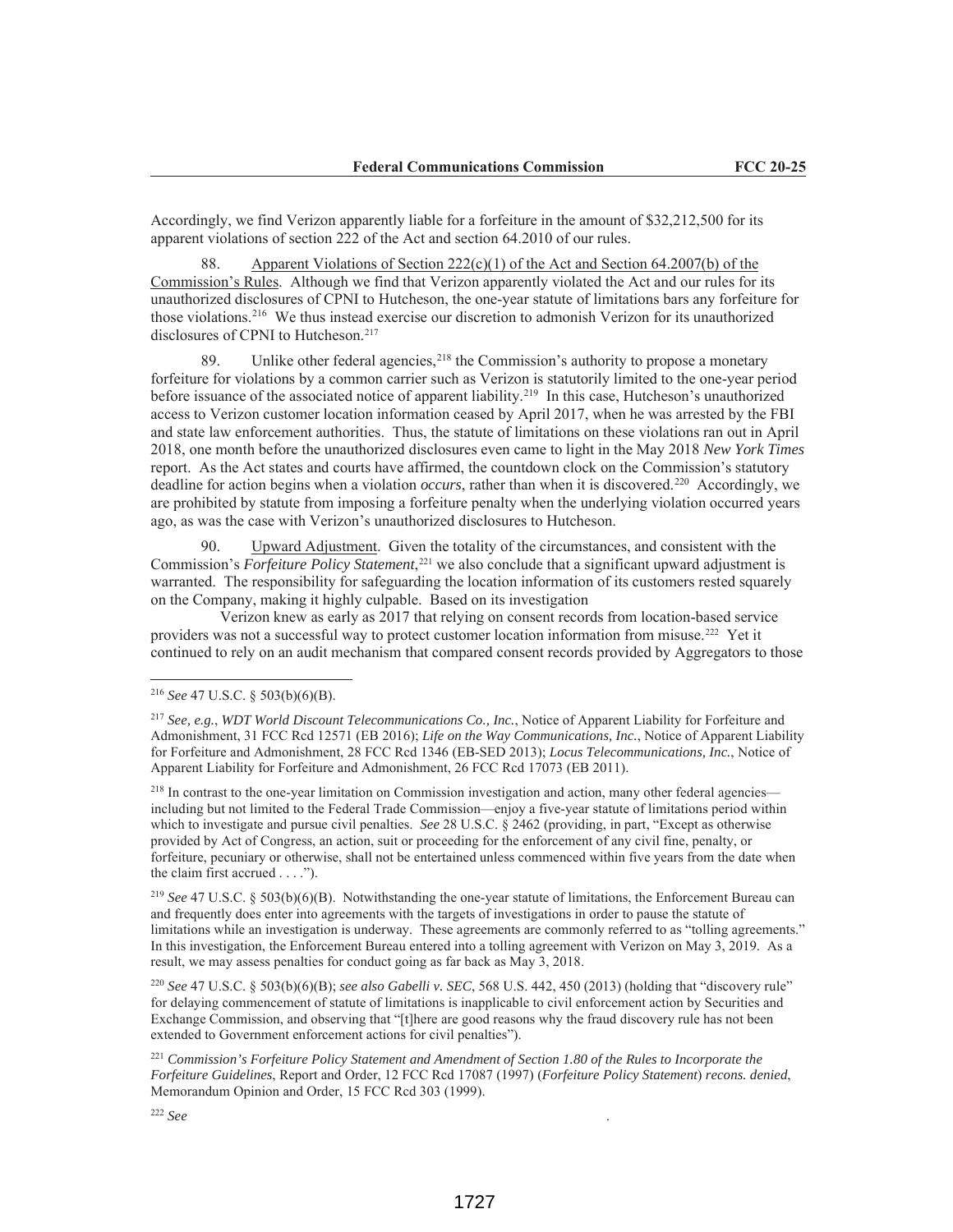same Aggregators' records of location requests: a mechanism that provided little—if any—value in ascertaining whether, in any given instance, the customer had actually consented. Moreover, even those audit records produced by Verizon raise troubling questions about the integrity of the data that Verizon and its auditor Aegis were receiving from the Aggregators. Those records appear to show a troubling rate of noncompliance—including nearly transactions in the first half of 2017 for which its auditor could not find consent records on its first attempt.<sup>223</sup> But rather than considering whether these deficiencies were symptomatic of serious problems with its audit approach, Verizon seeks to brush them off largely as a matter of faulty recordkeeping that it viewed as inevitable.<sup>224</sup> Other evidence of breaches likewise should have reinforced for Verizon that, rather than a consent mechanism that would allow Verizon to confirm that its customers had actually consented to the sharing of their location information, Verizon was using a system that required it to rely on the unverified representations of third parties that had proven unreliable. Verizon failed to adequately appreciate and meaningfully respond to that wide array of evidence of missing or unreliable consent records, instead continuing to sell access to customer location information under its apparently faulty legacy system. This warrants a substantial upward adjustment.

91. The violations at issue occurred over an extended period of time and placed consumers at significant risk of harm. Moreover, the harm included the potential for malicious persons to identify the exact locations of Verizon subscribers who belong to law enforcement, military, government, or other highly sensitive positions—thereby threatening national security and public safety. In this case, the risk was not merely theoretical; Hutcheson did in fact obtain the precise location of multiple Missouri State Highway Patrol officers on numerous occasions.

92. We find that an upward adjustment of 50% above the \$32,212,500 base forfeiture, or the amount of \$16,106,250, is justified in these circumstances, will protect the interests of consumers, and deter entities from violating the Commission's rules in the future.<sup>225</sup>

93. Therefore, after applying the *Forfeiture Policy Statement*, section 1.80 of the Commission's rules, and the statutory factors, we propose a total forfeiture of \$48,318,750, for Verizon's apparent willful and repeated violations of section 222 of the Act,<sup>226</sup> as well as section 64.2010 of the Commission's rules.227

# **IV. REQUESTS FOR CONFIDENTIALITY**

94. Verizon has requested that some of the materials it submitted to the Commission in this matter be withheld from public inspection, pursuant to section 0.459 of our rules.<sup>228</sup> With respect to the particular information set forth in this Notice of Apparent Liability, we conclude that there is a significant

<sup>226</sup> 47 U.S.C. § 222.

<sup>227</sup> 47 CFR § 64.2010.

<sup>223</sup> *See* LOI Response at VZ-0000866, Response to Request for Documents No. 6; Supplemental LOI Response at 20-22, Response to Question 13.

<sup>224</sup> Supplemental LOI Response at 22, Response to Question 13; Bruner Decl. at para. 5.

<sup>225</sup> *See, e.g.*, *Forfeiture Policy Statement*, 12 FCC Rcd at 17098, para. 20 (recognizing the relevance of creating the appropriate deterrent effect in choosing a forfeiture); *see also* 47 CFR § 1.80(b)(8), Note to paragraph (b)(8) (identifying upward adjustment criteria for section 503 forfeitures).

<sup>&</sup>lt;sup>228</sup> Verizon requested confidential treatment of only a limited amount of information in its responses to the Letters of Inquiry sent by the Enforcement Bureau and, in subsequent correspondence, further narrowed its request. As is relevant here, Verizon currently seeks confidential treatment with respect to (1) the specific terms of its contracts with LocationSmart and Zumigo; (2) the names of the location-based service providers that received Verizon customer location data, and (3) details of audits and investigations Verizon undertook. Letter from David Haga, Associate General Counsel, Verizon Communications, to Kristi Thompson, Chief, Telecommunications Consumers Division, FCC Enforcement Bureau (Feb. 21, 2020) (on file in EB-TCD-18-00027698).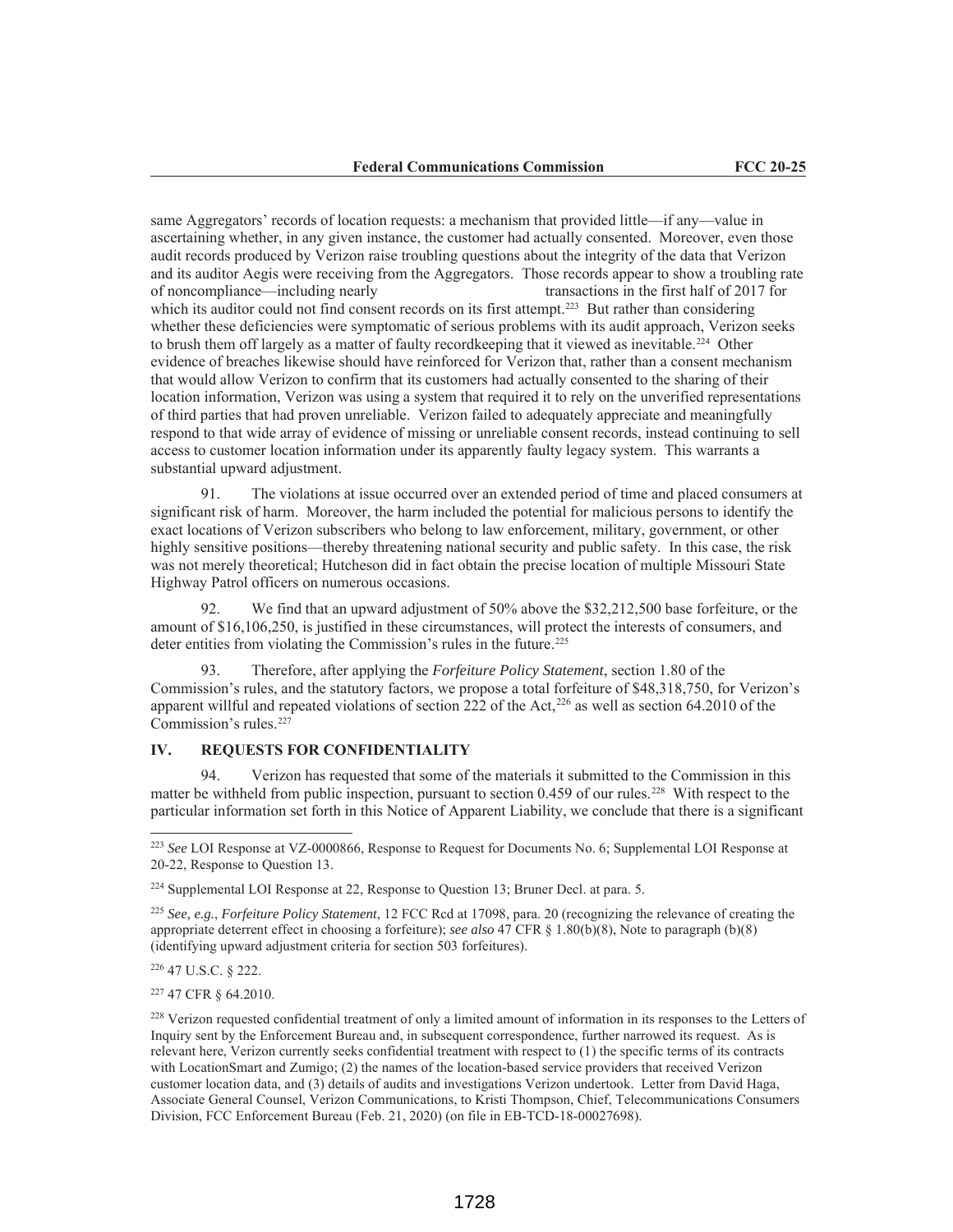public interest in revealing this information to the public by publicly releasing an unredacted version of this *Notice*. We further conclude that this interest outweighs whatever competitive harms to Verizon and others might result from the disclosure of this information, and therefore partially deny Verizon's request.

95. The Commission may publicly reveal even otherwise confidential business information if, after balancing the public and private interests at stake, it finds that it would be in the public interest to do so.229 At the outset, we find a strong public interest in the public knowing Verizon's practices with respect to the location-based services and customer location information at issue, including to whom the carrier provided access to such information; the steps the Verizon took or failed to take to safeguard this information; and the extent to which any such information was improperly disclosed or otherwise put at risk. This conclusion is further supported by both the sensitivity of the location information involved, the large number of customers potentially affected, and the fact that the extent of any additional improper disclosure remains unknown. The public therefore has a strong interest in understanding the facts supporting this *Notice*, so that they can understand the risks, if any, that Verizon's practices posed to their location data. We further find that the benefits of revealing the information contained in this *Notice* greatly outweigh whatever competitive harms to Verizon might result from its competitors or business partners knowing its policies and the actions it took regarding the disclosure of its customers' location data. We likewise find that the public interest greatly outweighs any private interest Verizon or others may have in keeping confidential the entities with whom Verizon shared customer location data. This is all the more true given that Verizon argues that it required these entities to obtain affirmative consent from Verizon's customers for the sharing of their location data.<sup>230</sup> Thus, the identity of these entities should already be widely known and was required by Verizon to be divulged to its affected customers. And to the extent that Verizon's customers did not provide their consent, we find that it would be contrary to the public interest to allow the location-based service providers, the intermediaries, the Aggregators, or Verizon to keep these identities hidden from, among others, the very customers whose private location information was shared for the commercial benefit of these entities.

96. Because Verizon's requests are being ruled on by the Commission, and not the Bureau, in the first instance, we will not release the unredacted version of this *Notice* for 10 business days to allow Verizon or a relevant third party to file a petition for reconsideration;231 if any party avails itself of this opportunity, we will continue to withhold the information from public inspection until we have ruled on the petition(s).232 If, after 10 business days, Verizon or a relevant third party has not filed a petition for reconsideration or sought a judicial stay with regard to this partial denial of Verizon's confidentiality request, the material will be made publicly available.<sup>233</sup>

<sup>229</sup> *See Establishing the Digital Opportunity Data Collection, Modernizing the FCC Form 477 Data Program,*  Report and Order and Second Further Notice of Proposed Rulemaking, 34 FCC Rcd 7505, 7522-23, para. 40 & n.100 (2019) (noting long-established authority to release even otherwise confidential information after a balancing of the public and private interests at stake); *American Broadband & Telecommunications Company and Jeffrey S. Ansted*, Notice of Apparent Liability for Forfeiture and Order, 33 FCC Rcd 10308, 10366, para. 184 (2018); *Chrysler v. Brown*, 441 U.S. 281, 292-94 (1979); *Schreiber v. FCC*, 381 U.S. 279, 291-92 (1965); 47 U.S.C. § 154(j) ("The Commission may conduct its proceedings in such manner as will best conduce to the proper dispatch of business and the ends of justice."); 47 CFR  $\S$  0.461(f)(4).

 $230$  LOI Response at 2-3, 5, 7.

<sup>&</sup>lt;sup>231</sup> The Aggregators, intermediaries, and location-based service providers, to the extent that they are third-party owners of some of the information for which Verizon has requested confidential treatment, may file a petition for reconsideration with respect to their own information.

<sup>232</sup> *Cf.* 47 CFR § 0.459(g).

<sup>233</sup> *See* 47 CFR § 0.455(g).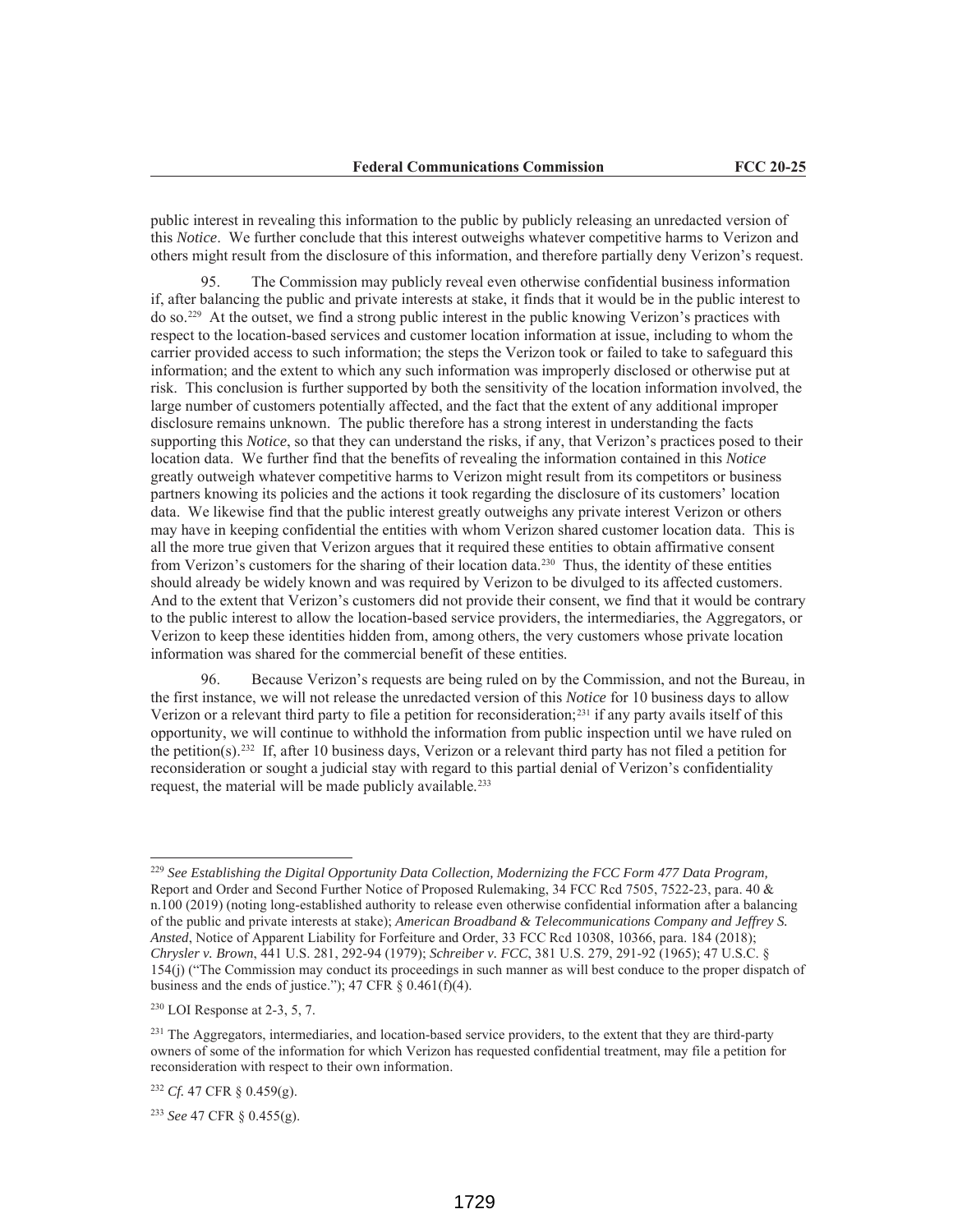## **V. ORDERING CLAUSES**

97. Accordingly, **IT IS ORDERED** that, pursuant to section 503(b) of the Act<sup>234</sup> and section 1.80 of the Commission's rules,235 Verizon Communications is hereby **NOTIFIED** of this **APPARENT LIABILITY FOR A FORFEITURE** in the amount of forty-eight million, three hundred and eighteen thousand, seven hundred and fifty dollars (\$48,318,750) for willful and repeated violations of section 222 of the Act<sup>236</sup> and section 64.2010 of the Commission's rules.<sup>237</sup>

98. **IT IS FURTHER ORDERED** that Verizon Communications is hereby **ADMONISHED** for its apparent violations of section 222(c) of the Act<sup>238</sup> and section 64.2007 of the Commission's rules.239

99. **IT IS FURTHER ORDERED** that, pursuant to section 1.80 of the Commission's rules,240 within thirty (30) calendar days of the release date of this Notice of Apparent Liability for Forfeiture, Verizon Communications **SHALL PAY** the full amount of the proposed forfeiture or **SHALL FILE** a written statement seeking reduction or cancellation of the proposed forfeiture consistent with paragraphs 102-103 below.

100. Verizon Communications shall send electronic notification of payment to Michael Epshteyn and Rosemary Cabral, Enforcement Bureau, Federal Communications Commission, at michael.epshteyn@fcc.gov and rosemary.cabral@fcc.gov on the date said payment is made. Payment of the forfeiture must be made by credit card, ACH (Automated Clearing House) debit from a bank account using the Commission's Fee Filer (the Commission's online payment system),<sup>241</sup> or by wire transfer. The Commission no longer accepts forfeiture payments by check or money order. Below are instructions that payors should follow based on the form of payment selected:<sup>242</sup>

- Payment by wire transfer must be made to ABA Number 021030004, receiving bank TREAS/NYC, and Account Number 27000001. A completed Form 159 must be faxed to the Federal Communications Commission at 202-418-2843 or e-mailed to RROGWireFaxes@fcc.gov on the same business day the wire transfer is initiated. Failure to provide all required information in Form 159 may result in payment not being recognized as having been received. When completing FCC Form 159, enter the Account Number in block number 23A (call sign/other ID), enter the letters "FORF" in block number 24A (payment type code), and enter in block number 11 the FRN(s) captioned above (Payor FRN).<sup>243</sup> For additional detail and wire transfer instructions, go to https://www.fcc.gov/licensingdatabases/fees/wire-transfer.
- Payment by credit card must be made by using the Commission's Fee Filer website at https://apps.fcc.gov/FeeFiler/login.cfm. To pay by credit card, log-in using the FRN captioned above. If payment must be split across FRNs, complete this process for each FRN.

<sup>241</sup> Payments made using the Commission's Fee Filer system do not require the submission of an FCC Form 159.

<sup>242</sup> For questions regarding payment procedures, please contact the Financial Operations Group Help Desk by phone at  $1-877-480-3201$  (option #6), or by e-mail at ARINOUIRIES@fcc.gov.

<sup>243</sup> Instructions for completing the form may be obtained at http://www.fcc.gov/Forms/Form159/159.pdf.

<sup>234</sup> 47 U.S.C. § 503(b).

<sup>235</sup> 47 CFR § 1.80.

<sup>236</sup> 47 U.S.C. § 222.

<sup>237</sup> 47 CFR § 64.2010.

<sup>238</sup> 47 U.S.C. § 222(c).

<sup>239</sup> 47 CFR § 64.2007.

<sup>240</sup> 47 CFR § 1.80.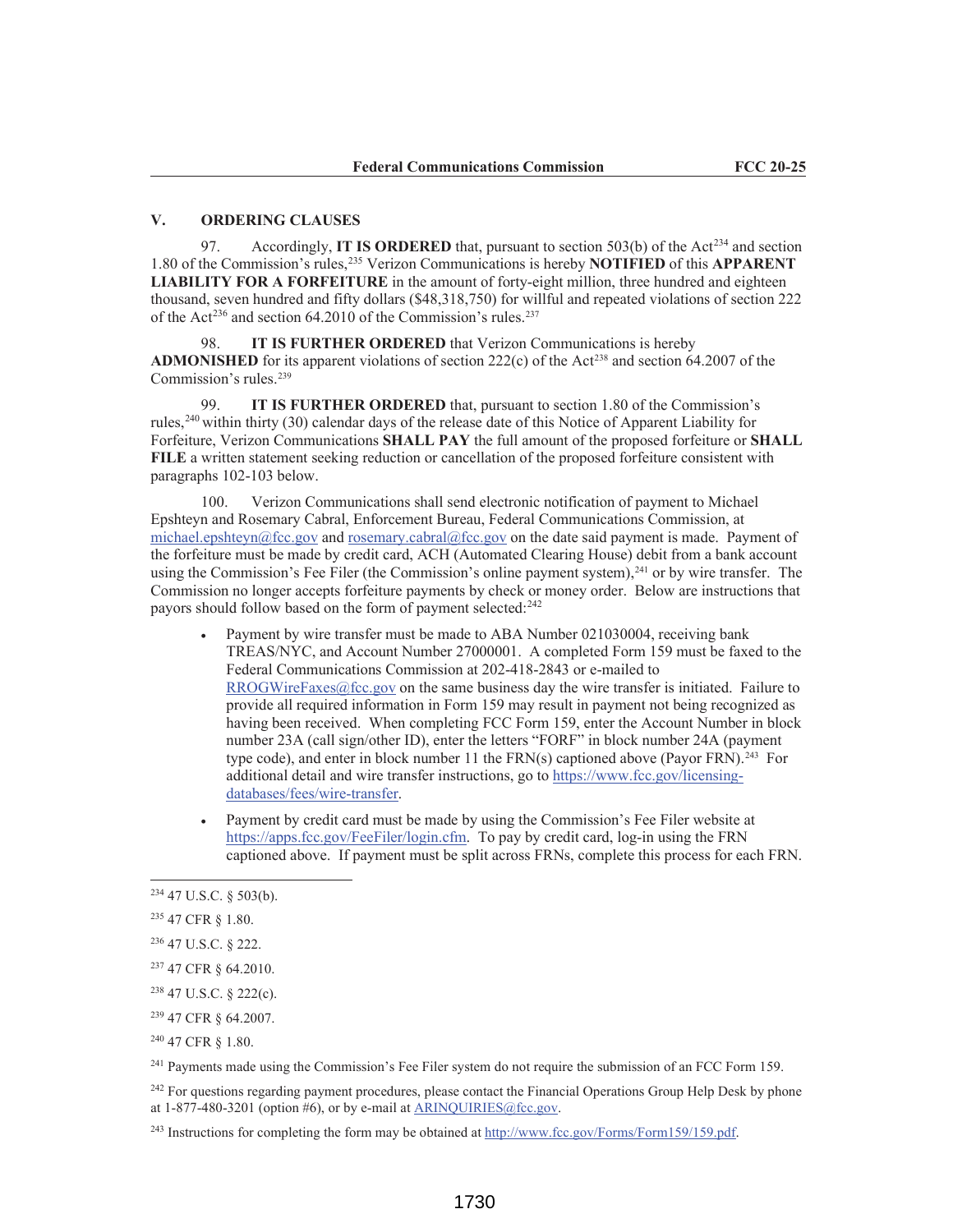Next, select "Pay bills" on the Fee Filer Menu, and select the bill number associated with the NAL Account – the bill number is the NAL Account number with the first two digits excluded – and then choose the "Pay by Credit Card" option. Please note that there is a \$24,999.99 limit on credit card transactions.

**•** Payment by ACH must be made by using the Commission's Fee Filer website at https://apps.fcc.gov/FeeFiler/login.cfm. To pay by ACH, log in using the FRN captioned above. If payment must be split across FRNs, complete this process for each FRN. Next, select "Pay bills" on the Fee Filer Menu and then select the bill number associated to the NAL Account – the bill number is the NAL Account number with the first two digits excluded – and choose the "Pay from Bank Account" option. Please contact the appropriate financial institution to confirm the correct Routing Number and the correct account number from which payment will be made and verify with that financial institution that the designated account has authorization to accept ACH transactions.

101. Any request for making full payment over time under an installment plan should be sent to: Chief Financial Officer—Financial Operations, Federal Communications Commission, 445 12th Street, SW, Room 1-A625, Washington, DC 20554.244 Questions regarding payment procedures should be directed to the Financial Operations Group Help Desk by phone, 1-877-480-3201, or by e-mail, ARINQUIRIES@fcc.gov.

102. The written statement seeking reduction or cancellation of the proposed forfeiture, if any, must include a detailed factual statement supported by appropriate documentation and affidavits pursuant to sections 1.16 and 1.80(f)(3) of the Commission's rules.<sup>245</sup> The written statement must be mailed to the Office of the Secretary, Federal Communications Commission, 445 12th Street, SW, Washington, DC 20554, ATTN: Enforcement Bureau – Telecommunications Consumers Division, and must include the NAL/Account Number referenced in the caption. The statement must also be e-mailed to Michael Epshteyn at michael.epshteyn@fcc.gov and Rosemary Cabral at rosemary.cabral@fcc.gov.

103. The Commission will not consider reducing or canceling a forfeiture in response to a claim of inability to pay unless the petitioner submits: (1) federal tax returns for the most recent threeyear period; (2) financial statements prepared according to generally accepted accounting practices; or (3) some other reliable and objective documentation that accurately reflects the petitioner's current financial status. Any claim of inability to pay must specifically identify the basis for the claim by reference to the financial documentation.

104. **IT IS FURTHER ORDERED**, pursuant to section  $0.459(g)$  of the Commission's rules,246 that the Requests for Confidential Treatment filed by Verizon Communications in this proceeding **ARE DENIED IN PART**, to the extent specified herein.

<sup>244</sup> *See* 47 CFR § 1.1914.

<sup>245</sup> 47 CFR §§ 1.16, 1.80(f)(3).

<sup>246</sup> 47 CFR § 0.459(g).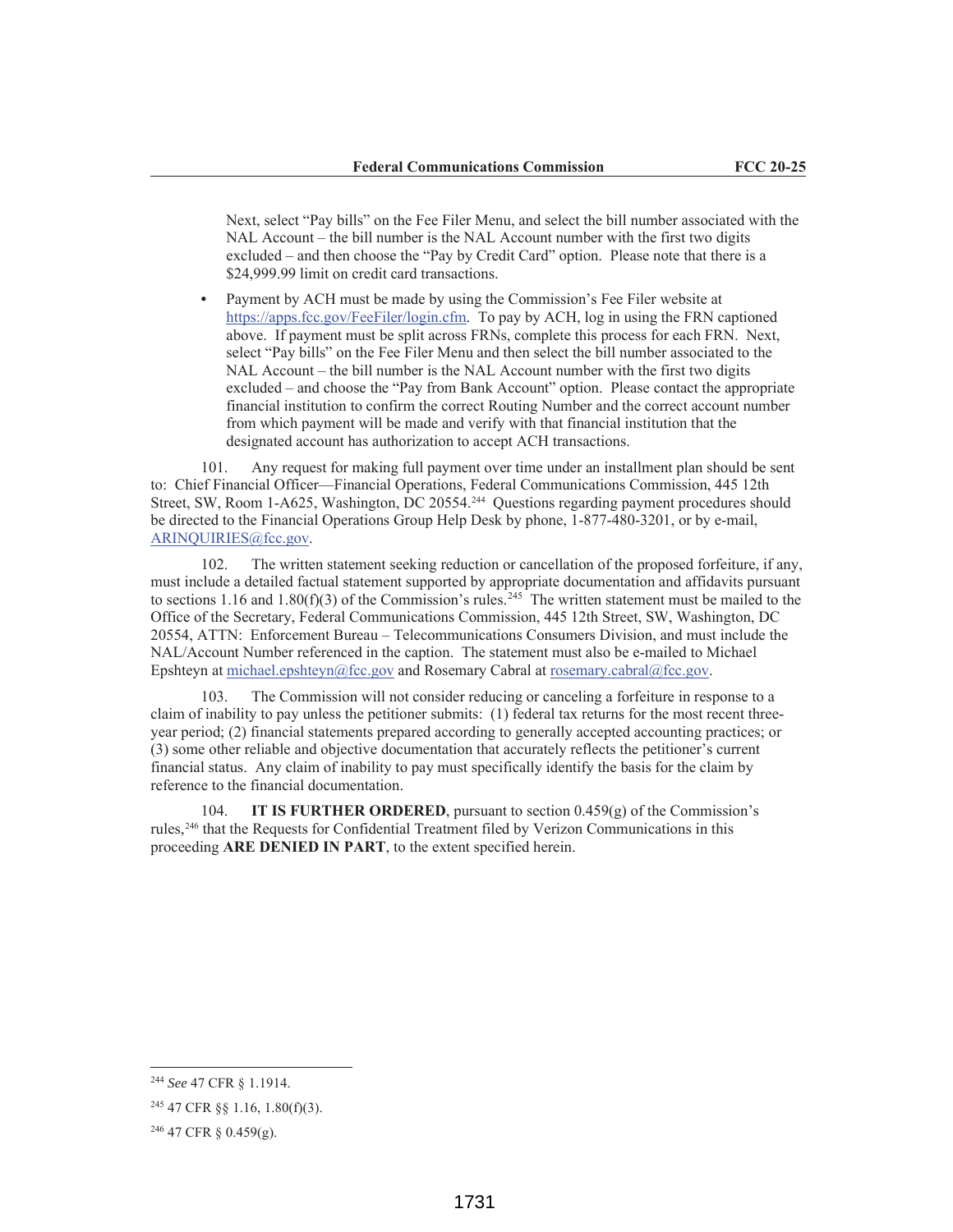105. **IT IS FURTHER ORDERED** that a copy of this Notice of Apparent Liability for Forfeiture shall be sent by first class mail and certified mail, return receipt requested, to Craig Silliman, Executive Vice President and Chief Administrative, Legal, and Public Policy Officer, Verizon Communications, c/o David Haga, Associate General Counsel, Verizon Communications, 1320 N. Courthouse Rd., 9th Floor, Arlington, VA 22201.

FEDERAL COMMUNICATIONS COMMISSION

Marlene H. Dortch Secretary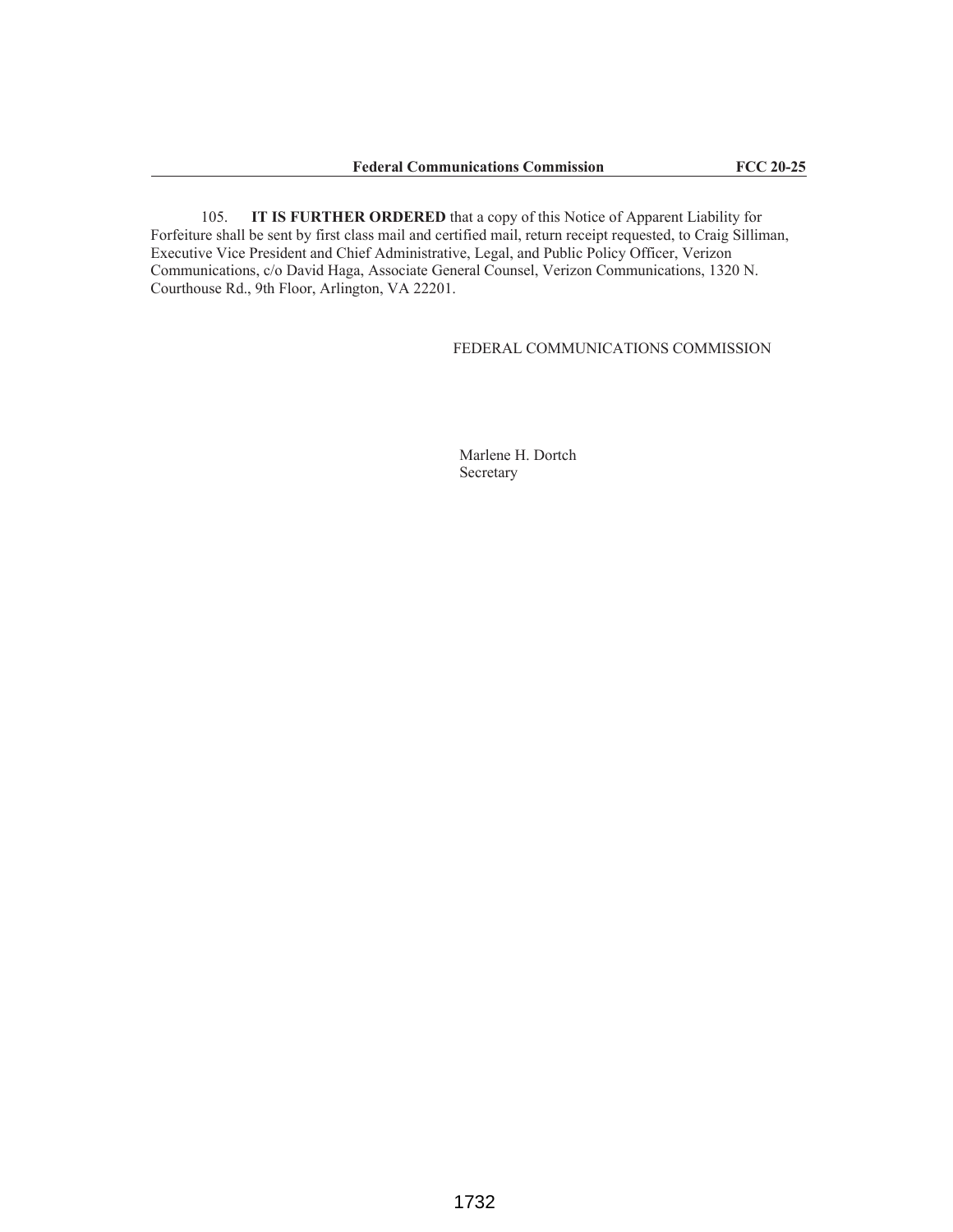## **STATEMENT OF CHAIRMAN AJIT PAI**

#### Re: *Verizon Communications*, File No.: EB-TCD-18-00027698.

For most Americans, their wireless phone goes wherever they go. And every phone must constantly share its—and its owner's—location with a wireless carrier in order to enable the carrier to know where to route calls. Information about a customer's location is highly personal and sensitive. As the U.S. Supreme Court has observed, this type of information "provides an intimate window into a person's life."1 This makes it critical that all telecommunications carriers protect the confidentiality of their customers' location information. Congress has made this requirement clear in the Communications Act. And the Commission has made this requirement clear in its implementing rules.

Today, we also make clear that we will not hesitate to vigorously enforce these statutory provisions and regulations. After a thorough investigation, we find that all of our nation's major wireless carriers apparently failed to comply with these vitally important requirements. In brief, long after these companies were on notice that their customers' location data had been breached, they continued to sell access to that data for many months without taking reasonable measures to protect it from unauthorized disclosure. This FCC will not tolerate any telecommunications carrier putting American consumers' privacy at risk. We therefore propose fines against these four carriers totaling more than \$200 million.

For their diligent work on this item, I'd like to thank Rosemary Cabral, Rebecca Carino, Michael Epshteyn, Rosemary Harold, Jermaine Haynes, Erica McMahon, Ann Morgan, Shannon Lipp, Tanishia Proctor, Nakasha Ramsey, Phil Rosario, Mika Savir, Daniel Stepanicich, David Strickland, Raphael Sznajder, Kristi Thompson, David Valdez, and Shana Yates of the Enforcement Bureau; Justin Faulb, Lisa Hone, Melissa Kirkel, Kris Monteith, and Zach Ross of the Wireline Competition Bureau; Martin Doczkat, Aspasia Paroutsas, and Robert Pavlak of the Office of Engineering and Technology; Michael Carlson, Douglas Klein, Marcus Maher, Linda Oliver, Joel Rabinovitz, and Bill Richardson of the Office of General Counsel; and Virginia Metallo of the Office of Economics and Analytics. Our Enforcement Bureau staff reviewed more than 50,000 pages of documents during the course of this complex investigation, and their painstaking efforts to uncover the details of what happened enabled us to take this strong enforcement action. While this nitty-gritty investigative work is not glamorous and can take longer than some in the peanut gallery might like, it is indispensable to building a case that will stand up in a court of law rather than only garnering some headlines.

<sup>1</sup> *Carpenter v. United States*, 138 S. Ct. 2206, 2217 (2018).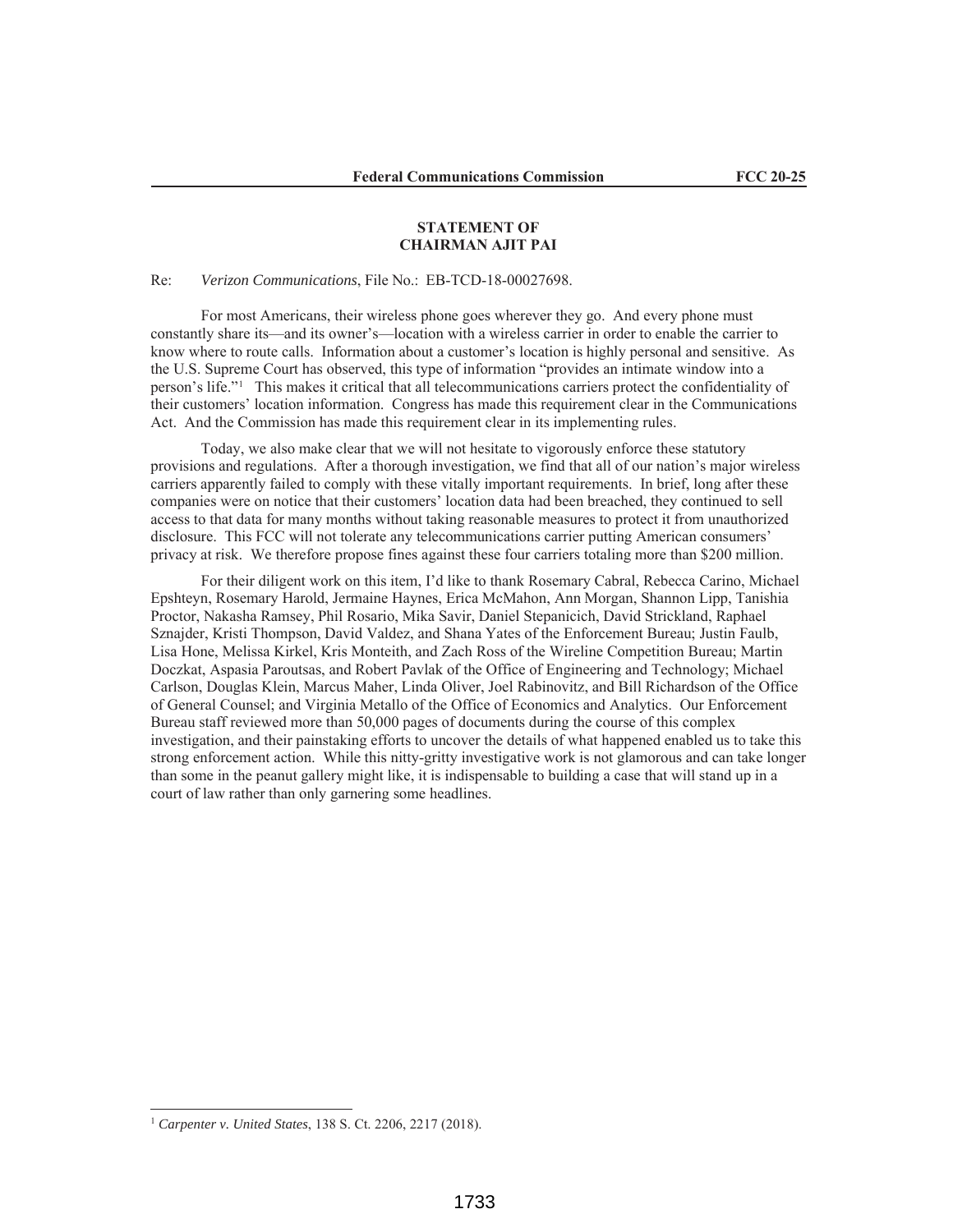# **STATEMENT OF COMMISSIONER MICHAEL O'RIELLY**

Re: *Verizon Communications*, File No.: EB-TCD-18-00027698.

The pocket-sized technology that nearly everyone carries today is capable of amazing functionality, including the ability to pinpoint exact locations, which has recognizable benefits. Yet, this technology can be used for nefarious purposes as well. The privacy breaches that were reported in the press related to these notices of apparent liability (NALs) are serious and warrant further investigation to determine exactly what happened, whether the parties violated current law, and if so, how such events can be prevented in the future. There is enough evidence contained within these four documents to warrant NALs, and as such I will vote to approve. However, it should be noted that I do so with serious reservations. I would have expected more well-reasoned items than what is presented here, especially given the yearlong plus investigation. Significant revisions and a more in-depth discussion of what occurred will be necessary before I will consider supporting any forfeiture.

Specifically, I am concerned that we do not have all the relevant facts before us, and that we either haven't heard or sufficiently considered counter arguments from AT&T, Sprint, T-Mobile, and Verizon. Not only was additional information filed just days ago, but when the parties discussed these cases with my office, it was readily apparent that the record was incomplete. It is also unclear as to whether the Commission has a firm grasp of the services that were actually being offered to consumers, when these services were offered and/or terminated, and whether many of the location-based offerings included to justify the substantial proposed fines were involved in any actual violations. It also would have been preferable to engage the parties in conversation prior to issuing the NALs, to establish a more solid foundation from which to consider appropriate penalties. The parties appear to have had barely any chance to discuss the potential violations and the legal basis behind the NALs with the Enforcement Bureau's investigators, which undermined their opportunity to explain their underlying practices and ultimately shed more light on the whole situation.

Equally important, I am not convinced that the location information in question was obtained as the result of a "call" or as part of a "telecommunications service," raising questions about the application of our section 222 authority. The item seems to rely on the argument that these companies obtain location information solely to connect the device to the network for the purpose of sending and receiving voice calls. That seems to be a major stretch, because the same connection is needed in order to send data, which is not a telecommunications service under the Commission's sound decision to declare it a Title I service. Beyond the important jurisdictional concern relating to the breadth of our legal authority, more facts are needed to contemplate all of the various applications at issue and how the location information is obtained.

In the end, I am hopeful that these issues can be sorted out, especially when AT&T, Sprint, T-Mobile, and Verizon reply to these NALs. I look forward to developing a fulsome record and discussing these alleged violations with the parties. I want to be clear that I remain open minded on this entire matter.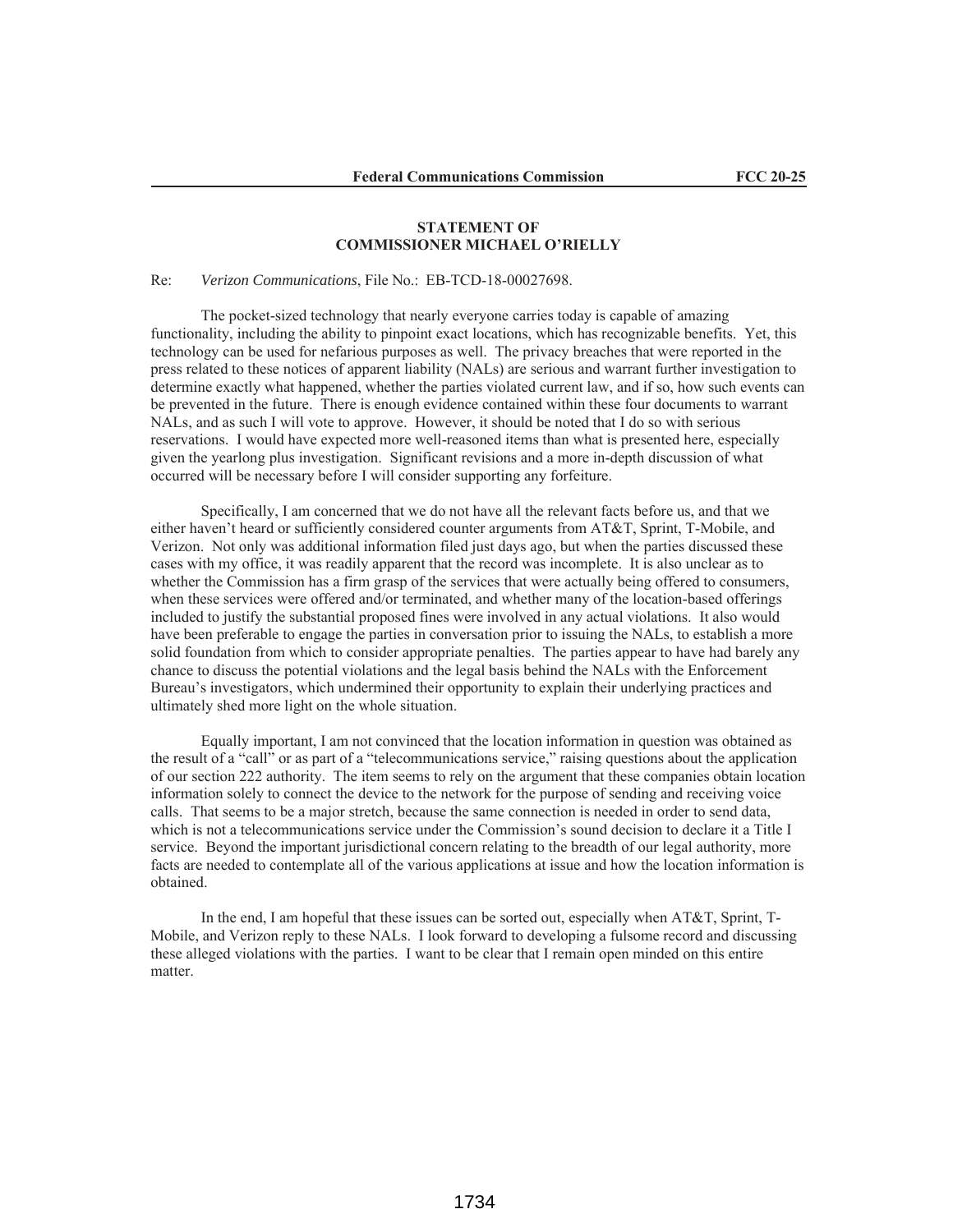# **STATEMENT OF COMMISSIONER JESSICA ROSENWORCEL DISSENTING**

#### Re: *Verizon Communications*, File No.: EB-TCD-18-00027698.

This investigation is a day late and a dollar short. Our real-time location information is some of the most sensitive data there is about us, and it deserves the highest level of privacy protection. It did not get that here—not from our nationwide wireless carriers and not from the Federal Communications Commission. For this reason, I dissent.

 Everywhere we go our smartphones follow. They power the connections that we count on for so much of modern life. But because they are always in our palms and pockets, they are collecting gobs of data about everything we are doing—and where we are doing it.

That means our phones know our location at any given moment. This geolocation data is especially sensitive. It's a record of where we've been and by extension, who we are. If it winds up in the wrong hands, it could provide criminals and stalkers with the ability to locate any one of us with pinpoint accuracy. It could be sold to domestic abusers or anyone else who wishes to do us harm. Its collection and distribution or sale without our permission or without reasonable safeguards in place is a violation of our most basic privacy norms. It's also a violation of the law.

 But what we've learned is that it happened anyway. In May 2018, *The New York Times* reported that our wireless carriers were selling our real-time location information to data aggregators. Then in January 2019 *Motherboard* revealed that bounty hunters and other shady businesses had access to this highly sensitive data. Further reporting by *Vice* pieced together just how this sensitive data wound up in the hands of hundreds of bounty hunters who were willing to sell it to anyone for just a few hundred dollars. It turns out wireless carriers sold access to individual real-time location information to data aggregators, who then sold it to a skip-tracing firm, who then sold it to a bail-bond company, who then sold it to individual bounty hunters.

 If that sounds like a tortured chain of data possession, it is. And if you don't remember giving this kind of permission or signing up for the sale of your geolocation data on a black market, you're not alone. Comb through your wireless contract, it's a good bet there is nothing in there that discloses your carrier could monetize your real-time location in this way.

 It should have been simple for the FCC to take action to stop this practice under Section 222 of the Communications Act. But that didn't happen. Instead, for months this agency said nothing except that it was investigating. It did not provide the public with any details, despite the ongoing risk to the security of every one of us with a smartphone. As a result, the sale of our most sensitive location information continued for far too long under the watch of this agency.

All told, taking nearly two years to address these troubling revelations is a stain on this agency's public safety record. It's a testament to how little it makes privacy a priority.

 That's why starting last year I took on this issue on my own. I took to television and spoke on cable and broadcast news about how a black market was developing where anyone could buy information about where we are and what we are doing based on location data from our wireless devices. I wrote every nationwide wireless carrier and asked them to state whether they had ended their arrangements to sell location data and what steps they were taking to secure any data that had already been shared. I made these letters public. I also made public the responses. In the course of doing so, I am pleased to report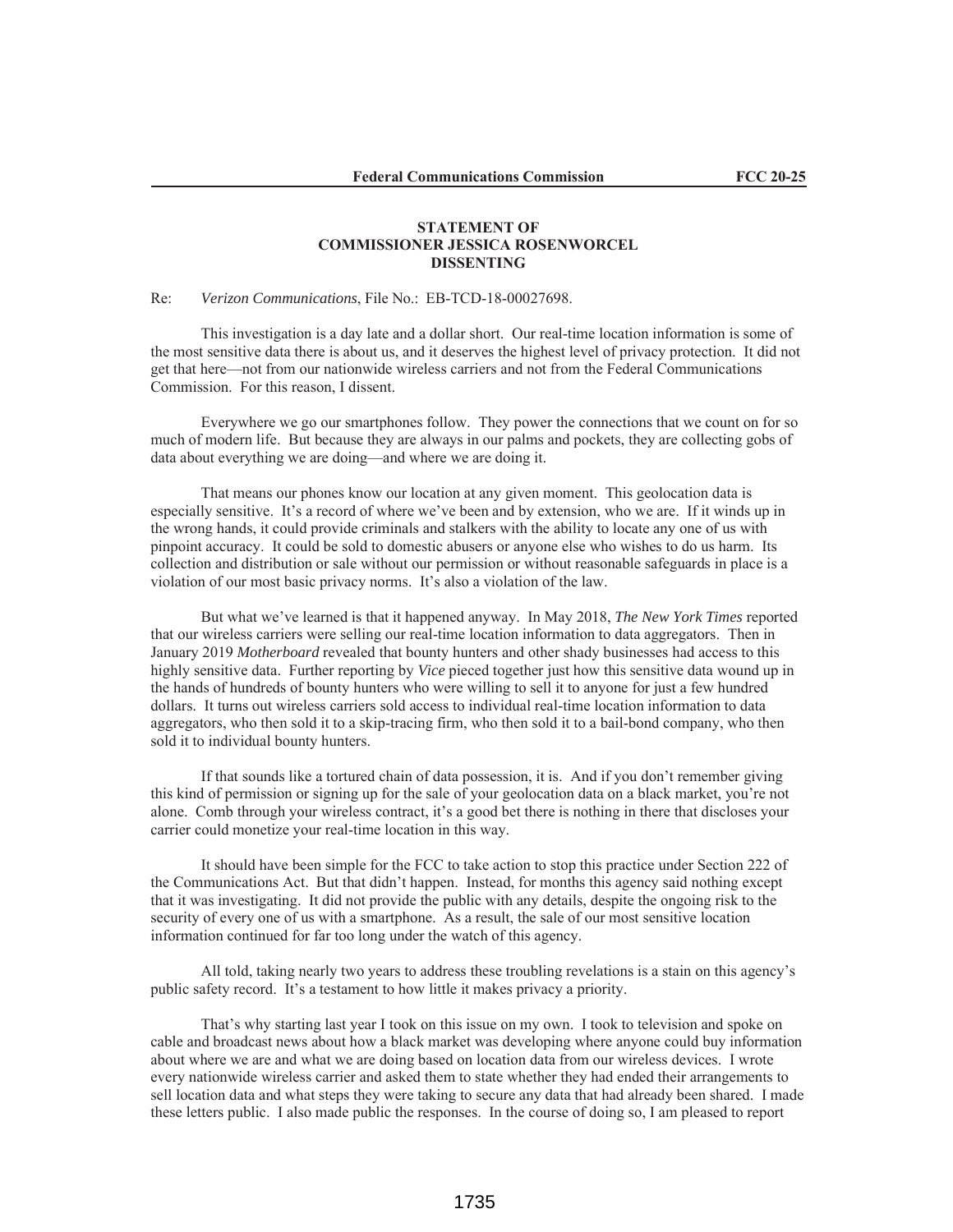that I was able to secure the first public statements from inside this agency about what carriers were doing with our location information.

I am also pleased that at my request the FCC is taking the necessary steps to remove redactions in the text of this long-awaited enforcement action that would have covered up exactly what happened with our location data. We should care more about protecting the privacy of consumers than the privacy of companies' business practices—especially when they violate the law.

 However, in the end I find this enforcement action inadequate. There are more than 270 million smartphones in service in the United States and this practice put everyone using them at a safety risk. The FCC heavily discounts the fines the carriers could owe under the law and disregards the scope of the problem.

Here's why. At the outset, the FCC states that this impermissible practice should be the subject of a fine for every day that it was ongoing. But right at the outset the agency gives each carrier a thirtyday pass from this calculation. This thirty day "get-out-of-jail-free" card is plucked from thin air. You'll find it in no FCC enforcement precedent. And if you compare it to every data security law in the country, this stands as an outlier. In fact, state privacy laws generally require companies to act on discovered breaches on a much faster timetable—in some cases, less than a week. Real-time location data is some of the most sensitive information available about all of us and it deserves the highest level of privacy protection. Permitting companies to turn a blind eye for thirty days after discovering this data is at risk falls short of any reasonable standard.

 Next, the FCC engages in some seriously bureaucratic math to discount the violations of our privacy laws. The agency proposes a \$40,000 fine for the violation of our rules—but only on the first day. For every day after that, it imposes only a \$2,500 fine for the same violation. But it offers no acceptable justification for reducing the fine in this way. Plus, given the facts here—the sheer volume of those who could have had their privacy violated—I don't think this discount is warranted.

In sum, it took too long to get here and we impose fines that are too small relative to the law and the population put at risk. But this effort is far from over. Because when the FCC releases a Notice of Apparent Liability, it is just early days. The fines are not final until after the carriers that are the subject of this action get a chance to respond. That means there is still work to do—and this agency cannot afford to wait another year to do it. If past practice is any guide, we all have reason to be concerned.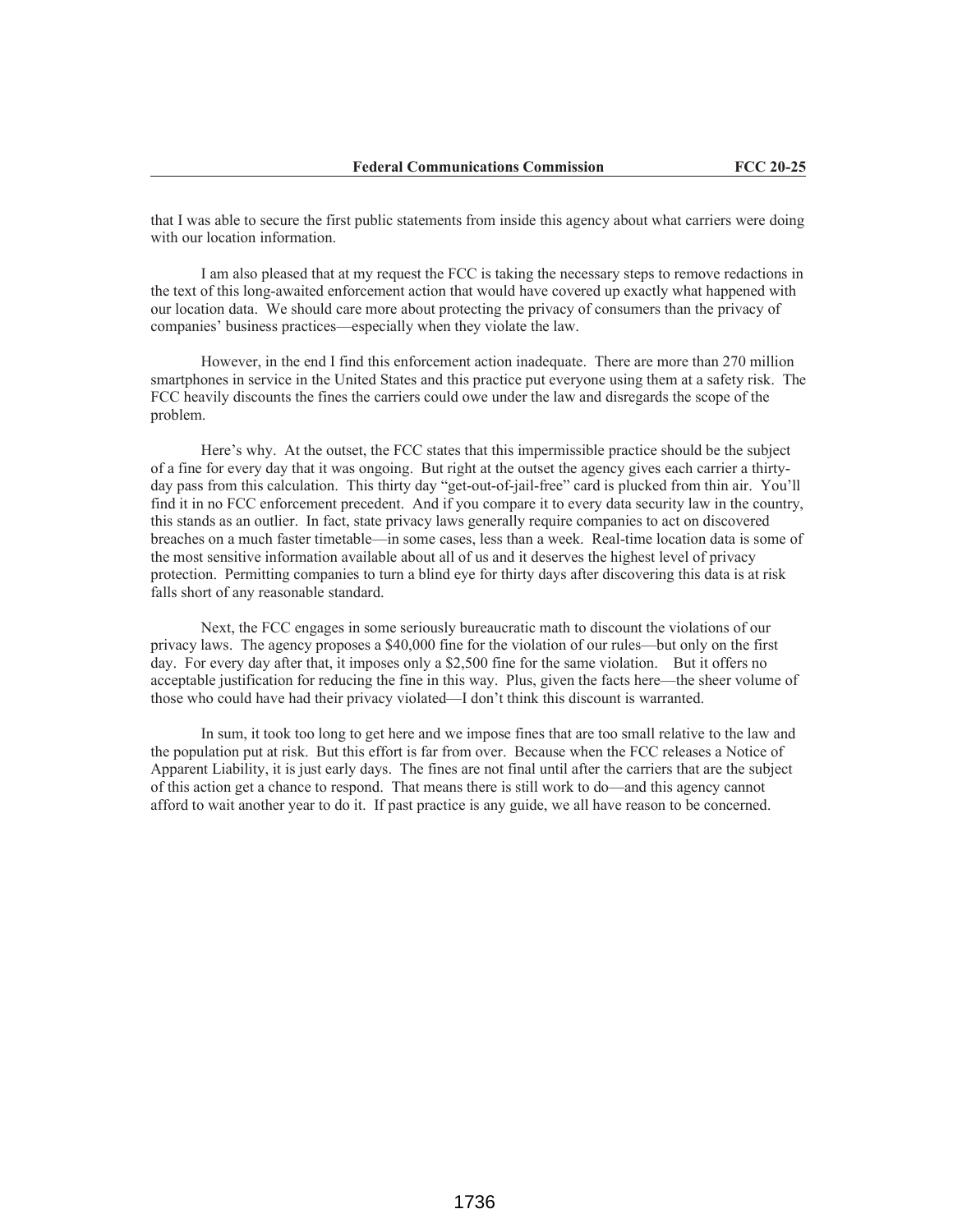# **STATEMENT OF COMMISSIONER GEOFFREY STARKS APPROVING IN PART AND DISSENTING IN PART**

#### Re: *Verizon Communications*, File No.: EB-TCD-18-00027698.

Taking control of our personal information is one of the defining civil rights issues of our generation. Practically every day, we learn about new data harms: algorithmic and facial recognition bias; companies failing to protect our most sensitive information from hackers and thieves; and "pay to track" schemes that sell location information to third parties. These practices put all Americans at risk, and they are especially insidious because they replicate and deepen existing inequalities in our society.

In recent months, consumers have become increasingly aware of how much private information trails behind them as they go about their days. In December 2019, the New York Times opinion series *One Nation, Tracked* brought renewed focus to the issue of smartphone tracking.<sup>1</sup> Their stories illustrated, sometimes in frightening detail, how much can be learned about a person from the location of their smartphone. Using supposedly anonymous location data, the Times was able to follow the movements of identifiable Americans, from a singer who performed at President Trump's inauguration to President Trump himself.

The findings by journalists at the New York Times, Motherboard, and many other outlets unsettle us for good reason. Your location at any time goes to the heart of personhood—where you live, who you see, where you go, and where you worship. And tracking over time can build a picture of a life in intimate detail. Disclosure of those coordinates and patterns isn't just creepy; it can leave us vulnerable to safety threats and intrusions never before possible on such a comprehensive scale. And because people of color rely more heavily on smartphones for internet access than other Americans, they bear these harms disproportionately.

For those "freaked out" by their reporting, the Times offered a number of steps consumers can take to limit access to the location data, including blocking location sharing and disabling mobile advertising IDs. Those can be good steps, but they are no defense against your wireless carrier. Your carrier needs to know where you are to complete your calls. Because it is simply impossible to use a mobile phone—an important part of participation in our modern economy—without giving location data to one of the carriers, our rules about how that they can use customer location data must be strict and strictly enforced.

For that reason, I am pleased that the Notices of Apparent Liability we vote on today confirm that misuse of customer location data by AT&T, Verizon, Sprint, and T-Mobile violate the Commission's rules. These serious violations damaged Americans' faith in our telephone system, and I am pleased that we have reached bipartisan agreement that enforcement is appropriate here. I cannot fully approve these Notices, however, because in conducting these investigations and determining the appropriate penalty, we lost track of the most important part of our case—the very consumers we are charged with protecting. Because I strongly believe we should have determined the number of customers impacted by the abuses and based our forfeiture calculations on that data—calculations that would have been possible if we had investigated more aggressively—I must dissent in all remaining parts of the item.

#### **Enforcement Authority**

Congress has clearly directed carriers to protect our location information, and these Notices confirm that this protection exists even when no call is in progress. Going forward, there should be no dispute about this basic legal conclusion.

<sup>1</sup> Stuart A. Thompson and Charlie Warzel, "Twelve Million Phones, One Dataset, Zero Privacy," New York Times (Dec. 19, 2019).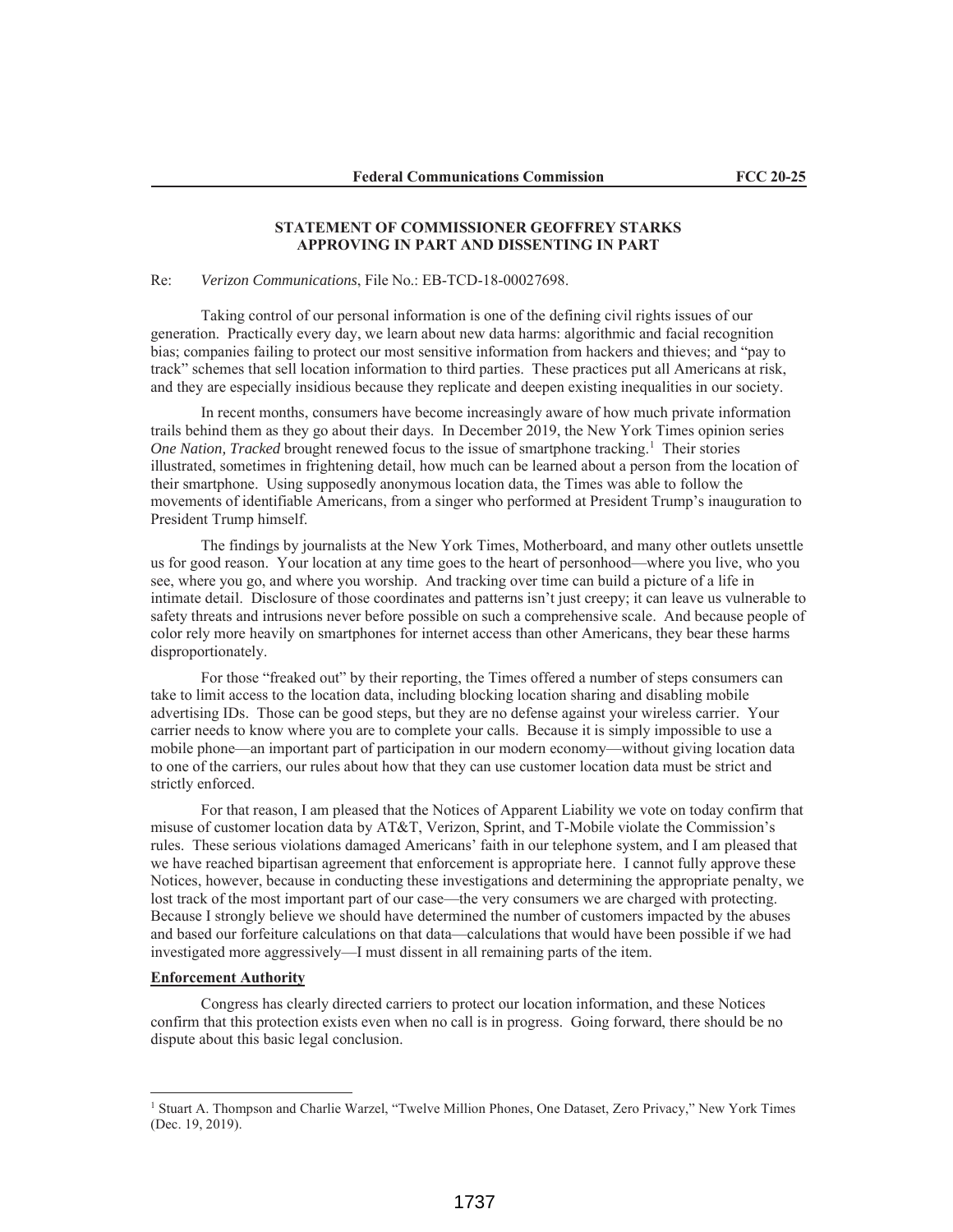This is a responsibility that can't be delegated away. Carriers are responsible for the actions of their agents and sub-contractors. This is a well-established principle, and it recognizes the special nature of the customer-carrier relationship. We trust our wireless carrier to provide high-quality service, and we don't expect that our carrier is going to monetize that relationship.

None of these carriers should be surprised that we take the protection of customer data so seriously. In 2007, the Commission addressed the problem of "pretexting," where data brokers would impersonate customers to fool carriers into disclosing confidential customer information. We revamped our rules and, for the first time, required that carriers obtain "opt-in" consent to the disclosure of customer information, rather than presenting it as an "opt-out."

Regrettably, these investigations show that carriers did not heed that warning. Despite the clear message from the FCC, these carriers did not treat the protection of their customers' data as a key responsibility. Instead, they delegated responsibility for protecting this sensitive information to aggregators and third-party location service providers. They subjected these arrangements to varying degrees of oversight, but all were ineffective and failed to prevent the problem. Significant penalties are more than justified.<sup>2</sup>

# **Delays**

Today's action has been too long delayed. As the Notices point out, the Commission has been investigating these matters for nearly two years. And the investigations show that, even after the problems with their location data sharing programs became readily apparent, the carriers took months to shut them down. Indeed, nearly one year ago, I published an op-ed in the NY Times about the slow pace of this investigation, and the need for the FCC to "act swiftly and decisively to stop illegal and dangerous pay-to-track practices."3 I had no idea it would be another 11 months before we finally acted.

From the beginning, it has been difficult to get the facts straight. The carriers repeatedly told the public that they were stopping their location sharing program while hiding behind evasive language and contractual terms. For example, on June 15, 2018, Verizon told Senator Ron Wyden, "[w]e are initiating a process to terminate our existing agreements for the location aggregator program."4 But Verizon didn't terminate its aggregator agreements until November 2018, and didn't end all of its location data sharing programs until April 2019. With respect to the other carriers, on June 19, 2018, the Washington Post reported:

AT&T then said in a statement Tuesday that it also will be ending its relationship with location data aggregators "as soon as practical" while ensuring that location-based services that depend on data sharing, such as emergency roadside assistance, can continue

<sup>2</sup> In fact, just a few years ago, the Enforcement Bureau entered into multi-million-dollar consent decrees with these same carriers involving a similar problem— the unauthorized billing of customers by third-party vendors where the carriers sought to delegate their consumer protection responsibility via contract. As in the cases at issue here, the carriers claimed that they weren't responsible for unlawful billing because their contracts had requirements placing any responsibility on the downstream companies. The carriers we find liable today did a fundamental disservice to their customers when they simply "passed the buck" to these location data aggregators and service providers. Failure to supervise their agents is no defense. *See Cellco Partnership d/b/a Verizon Wireless,* Order and Consent Decree, 30 FCC Rcd 4590 (Enf. Bur. 2015) (requiring \$90 million in payments and restitution to consumers to settle allegations that Verizon charged consumers for third-party products and services that the consumers did not authorize; *Sprint Corp.,* Order and Consent Decree, 30 FCC Rcd 4575 (Enf. Bur. 2015) (\$68 million); *AT&T Mobility LLC,* Order and Consent Decree, 29 FCC Rcd 11803 (Enf. Bur. 2014) ((\$105 million); *T-Mobile USA, Inc.*, Order and Consent Decree, 29 FCC Rcd 15111 (Enf. Bur. 2014) (\$90 million).

<sup>3</sup> Geoffrey Starks, "Why It's So Easy for a Bounty Hunter to Find You," New York Times (April 19, 2019).

<sup>4</sup> Letter from Karen Zacharia, Chief Privacy Officer, Verizon, to Senator Ron Wyden, dated June 15, 2018.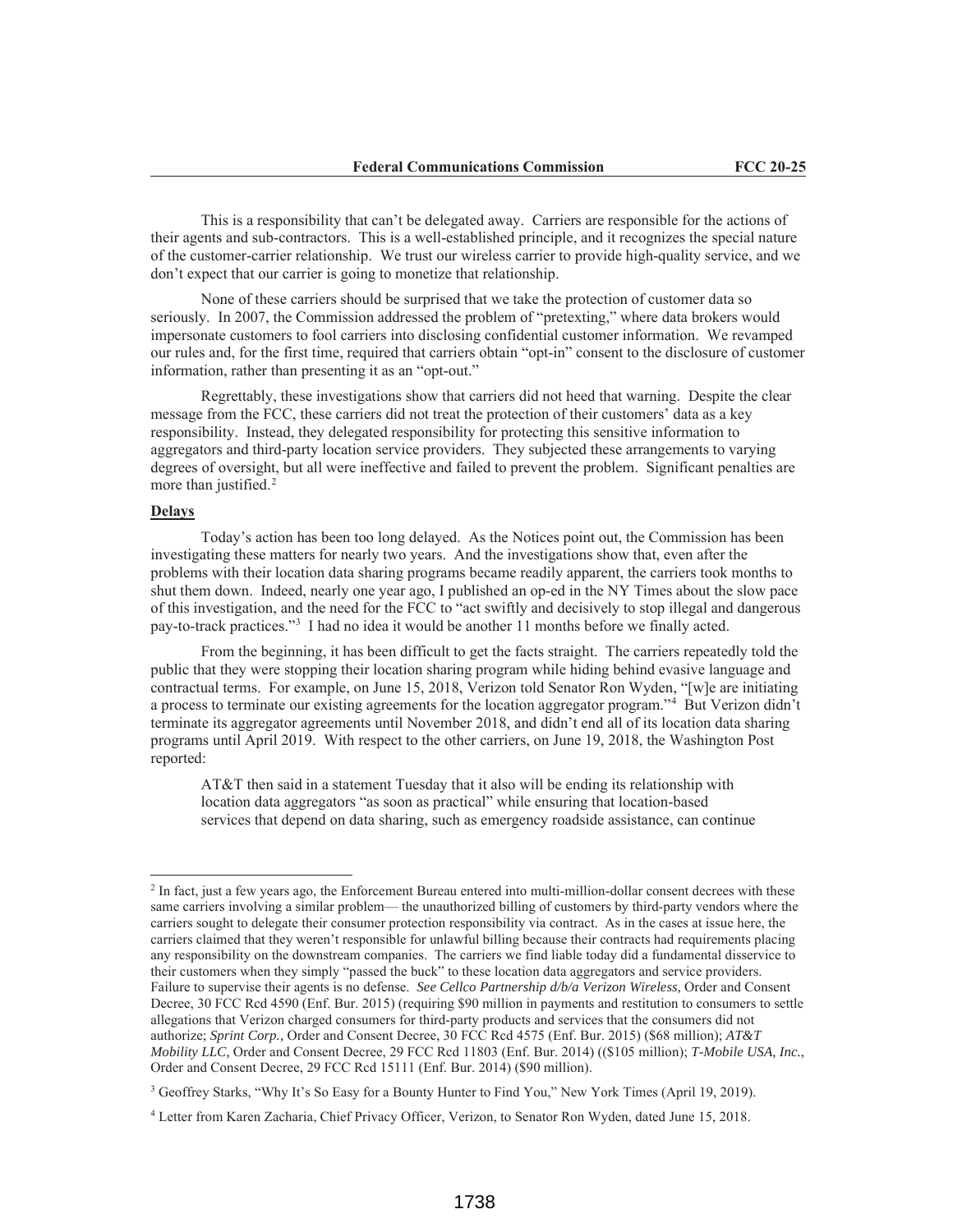to function. Sprint said in a statement that it cut ties with LocationSmart on May 25, and has begun cutting ties with the data brokers who received its customers' location data.

T-Mobile chief executive John Legere tweeted: "I've personally evaluated this issue & have pledged that @tmobile will not sell customer location data to shady middlemen."<sup>5</sup>

Despite these statements, each of these carriers continued to sell their customers' location data for *months* afterwards. Americans deserve better.

For its part, the FCC also failed to act with sufficient urgency. As a former enforcement official, I recognize the challenges of reviewing the tens of thousands of pages of documents produced in these investigations, but we have conducted similarly extensive investigations much faster. Indeed, we took less time to resolve the highly complex merger between T-Mobile and Sprint, which involved mountains of pages of materials. Given the seriousness of the violations here, the Commission should have invested the resources necessary to get a draft to the Commission faster. By allowing this investigation to drag on when we knew that important public safety and public policy issues were at stake, we failed to meet our responsibilities to the American people.

#### **Consumer Harms**

I am concerned that the penalties proposed today are not properly proportioned to the consumer harms suffered because we did not conduct an adequate investigation of those harms. The Notices make clear that, after all these months of investigation, the Commission still has no idea how many consumers' data was mishandled by each of the carriers. I recognize that uncovering this data would have required gathering information from the third parties on which the carriers' relied. But we should have done that via subpoenas if necessary. We had the power—and, given the length of this investigation, the time—to compel disclosures that would help us understand the true scope of the harm done to consumers. Instead, the Notices calculate the forfeiture based on the number of contracts between the carriers and location aggregators, as well as the number of contracts between those aggregators and third-party location-based service providers. That is a poor and unnecessary proxy for the privacy harm caused by each carrier, each of which has tens of millions of customers that likely had their personal data abused. Under the approach adopted today, a carrier with millions more customers, but fewer operative contracts, would get an unfairly and disproportionately lessened penalty. That is inconsistent with our approach in other consumer protection matters and cannot stand.<sup>6</sup> More importantly, basing our forfeiture on a carrier's number of aggregator contracts cannot be squared with our core mission today – to vindicate harmed consumers first and foremost.

<sup>5</sup> Brian Fung, "Verizon, AT&T, T-Mobile and Sprint Suspended Selling of Customer Location Data After Prison Officials Were Caught Misusing It," Washington Post (June 19, 2018).

<sup>6</sup> *See, e.g., Scott Rhodes A.K.A. Scott David Rhodes, Scott D. Rhodes, Scott Platek, Scott P. Platek,* Notice of Apparent Liability for Forfeiture, FCC 20-9, 2020 WL 553616 (rel. Jan. 31, 2020) (spoofed robocall violations; calculates the proposed forfeiture of \$12,910,000 by assessing a base forfeiture of \$1,000 per each of 6,455 verified unlawful spoofed robocalls with a 100% upward adjustment); *Kenneth Moser dba Marketing Support Systems*, Notice of Apparent Liability for Forfeiture, FCC 19-135, 2019 WL 6837865 (rel. Dec. 13, 2019) (spoofed robocall violations; calculates the proposed forfeiture of \$9,997,750 by assessing a base forfeiture of \$1,000 per each of 5,713 analyzed/verified calls with a 75% upward adjustment); *Long Distance Consolidated Billing Company*, Notice of Apparent Liability for Forfeiture, 30 FCC Rcd 8664 (2015) (slamming and cramming violations; calculates \$2.3 million forfeiture by assessing a \$40,000 forfeiture for each unlawful bill plus an upward adjustment for misrepresentation) (subsequent history omitted); *Neon Phone Service,* Notice of Apparent Liability for Forfeiture, 32 FCC Rcd 7964 (2017) (slamming and cramming violations; proposing a \$3.9 million forfeiture by assessing a base forfeiture of \$40,000 for each unlawful bill plus an upward adjustment for egregiousness). *See also TerraCom, Inc. and YourTel America, Inc.,* Notice of Apparent Liability for Forfeiture, 29 FCC Rcd 13325 (2014) (in proposing a forfeiture for Section 222 violations, citing the number of personal data records exposed by a carrier as the key factor, ultimately resulting in a penalty figure of \$8.5 million) (subsequent history omitted).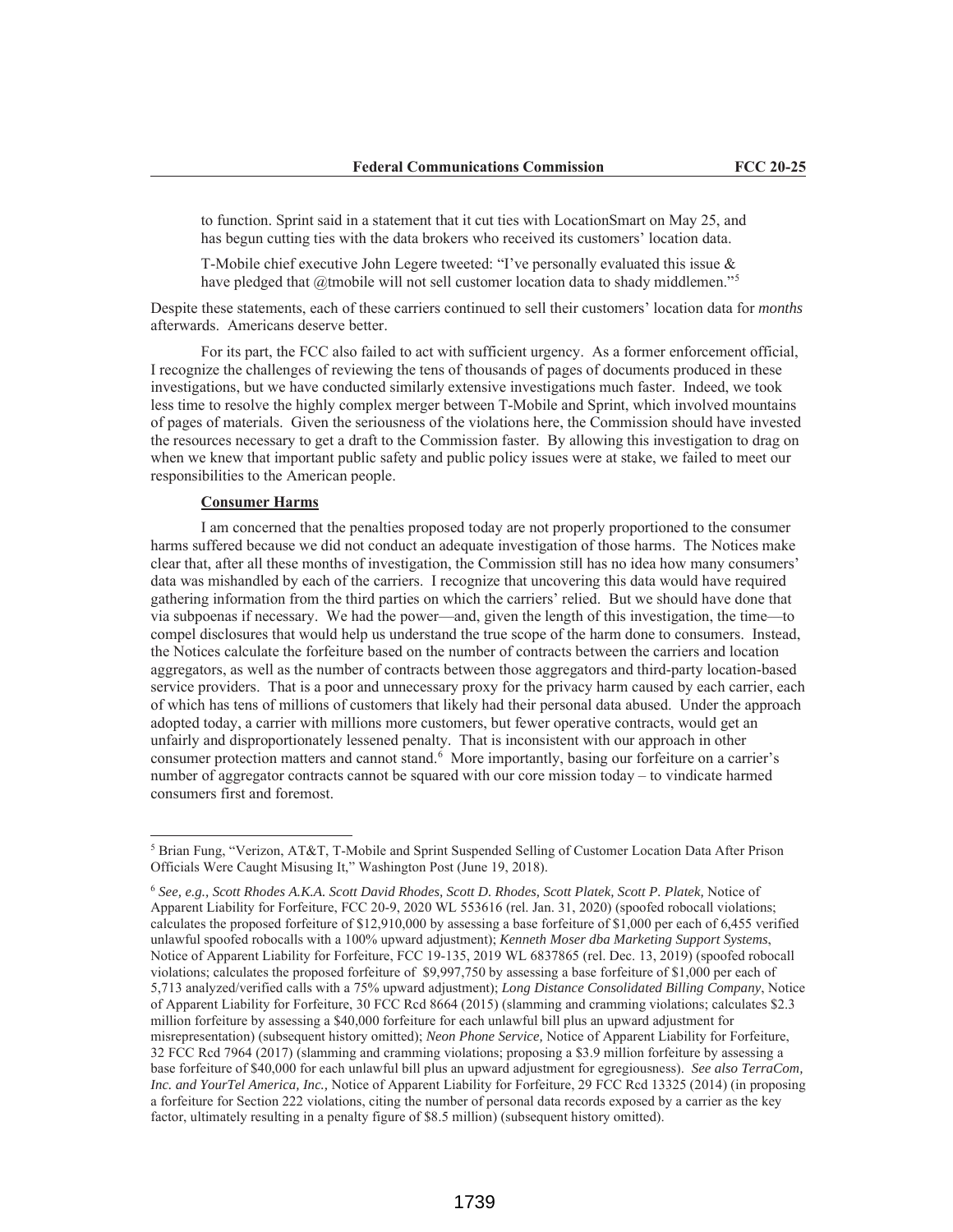Make no mistake – there are real victims who've had their privacy and security placed in harm's way. Each of them has a story. As discussed in the Notices, in May 2018, the *New York Times* reported that then-Missouri Sheriff Cory Hutcheson had used Securus technologies, a vendor that all of these wireless carriers allowed to access their customer location data, to conduct thousands of unauthorized location requests, accessing the locations of multiple individuals, including his predecessor as Sheriff, a Missouri Circuit Judge, and at least five highway patrol officers.7 But I've personally spoken at length with one of those officers, retired Missouri State Highway Patrol Master Sergeant William "Bud" Cooper.

MSgt. Cooper told me that, while leading a homicide unit with the State Highway Patrol, he would investigate cases in the Missouri county where Cory Hutcheson was Sheriff. As they worked together on investigations, M.Sgt. Cooper noticed Hutcheson following up on leads and locating witnesses and suspects very quickly. M.Sgt. Cooper initially thought Hutcheson just had a particularly effective network of informants, but then grew suspicious and asked Hutcheson about his methods. Hutcheson eventually told him that he was using a Securus program to "ping" phone numbers from the investigations to uncover people's locations.

M.Sgt. Cooper suspected "something dirty" was going on. M.Sgt. Cooper began to wonder, based on Hutcheson's behavior towards him and his state trooper colleagues, if Hutcheson was targeting their phones too.

When M.Sgt. Cooper's worst fears were confirmed—that he had been targeted, along with his colleagues and a narcotics investigator—he was "shocked and angry." "I felt violated." This was personal information, akin to "going into someone's home." M.Sgt. Cooper found it "appalling" when it turned out that Hutcheson was obtaining this information based solely on woefully insufficient supporting documentation, including parts of an instruction manual, his vehicle maintenance records, and even an insurance policy. Hutcheson had personally "pinged" phones without authorization "over 2,000 times, and nobody checked."

M.Sgt. Cooper related that the revelations of Hutcheson's spying have threatened the safety of officers in the community and their informants. He reported that it has become harder to convince witnesses to trust police and talk to them, particularly in communities where witnesses fear retaliation. He has devoted his career to upholding the honor and integrity of law enforcement, but with the Hutcheson scandal "we all took a black eye."

M.Sgt. Cooper's story is but one single account of the harm done by the carriers; but we know there are many—perhaps millions—of additional victims, each with their own harms. Unfortunately, based on the investigation the FCC conducted, we don't even know how many there were, and the penalties we propose today do not reflect that impact.

This ignorance not only highlights a problem with today's decisions but a gap in our policymaking. The Commission needs to consider policy changes to protect the rights of consumers. Specifically, we should initiate a rulemaking to require carriers to inform consumers when there has been a breach of their confidential data, so that individual can take steps to protect themselves.

Even setting aside my concerns that our forfeitures are not pegged to the number of consumers harmed, I would still object to the amount of the proposed forfeiture to T-Mobile. It should be higher. As discussed in the Notice, T-Mobile had clear notice back in July 2017 that its contractual protections were failing to prevent location-based service providers from misusing customer location information. T-Mobile knew that one of these service providers was taking customer information and selling it to "bail bonding and similar companies"—aka, bounty hunters. Despite T-Mobile's knowledge of the problem, it took *two months* for the carrier to contact the aggregator company about this issue, and even then, T-Mobile only inquired of the aggregator and reminded it of its contractual obligations. It was the *aggregator* that terminated the service provider's access to T-Mobile customer information soon after hearing from T-Mobile. I believe that T-Mobile was on notice about the problems with its location data

<sup>7</sup> *See, e.g., T-Mobile NAL* at para. 28; *AT&T NAL* at para. 21; *Verizon NAL* at para. 26; *Sprint NAL* at para. 21.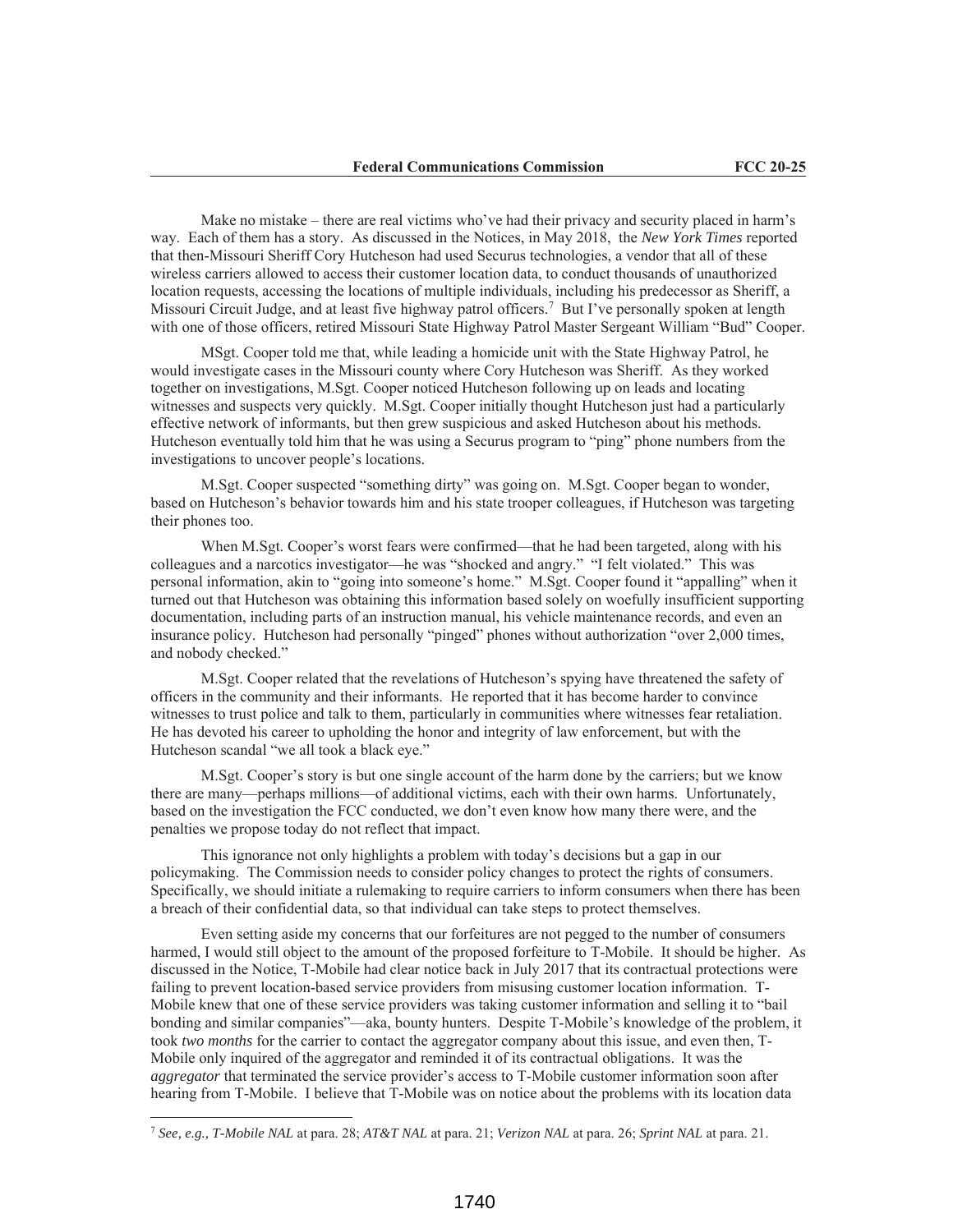protections back in July 2017 and that the proposed forfeiture amount should reflect that fact – the punishment should fit the crime. Unfortunately, although their legal justification for doing so remains a mystery, a majority of my colleagues disagreed.

#### **Transparency**

Our slow response has also impacted our ability to discuss the facts of this case and the Commission's credibility for future investigations. Like other federal agencies, the Commission has a process that allows parties to protect the confidentiality of certain materials submitted to the agency. In their responses to the Bureau's investigation, however, the four carriers named in today's decisions bent that process so far that it is broken. Each of them adopted such an overbroad interpretation of our confidentiality protections that the Enforcement Bureau initially circulated heavily redacted draft decisions that would have made it impossible for the public to understand the key facts in each case.

Sadly, this is not a new phenomenon. The Enforcement Bureau has long struggled with parties asserting overbroad designations of confidentiality. Some parties, including some in these cases, have claimed confidential treatment for nearly the entirety of their responses to the Bureau's Letters of Inquiry, including legal arguments, publicly available facts, and even references to Commission's rules. Both as a former Enforcement Bureau official and as a Commissioner, I have seen such tactics hamstring our ability to vindicate the public interest and deter wrongdoing.

We should have rejected these confidentiality requests—some of which are frankly laughable—as soon as the Bureau reviewed the documents. Instead, many of those assertions were taken at face value, and the original drafts had heavy redactions. It is critical that Americans, particularly the hundreds of millions who use the services of these carriers, understand what happened here. If we let unreasonable and self-serving confidentiality assertions stand, those customers will never have the full picture.

Only after Commissioner Rosenworcel and I objected did the Bureau go back to the parties to challenge the confidentiality requests and negotiate the disclosure of more information. While I am glad that some of the parties reduced their requests, much of this information still remains confidential for now. Some even designated as confidential the number of agreements they had entered with aggregators and location-based service providers. That is frivolous.

The Commission does not have not to tolerate this. Section 0.459 of the Commission's rules establishes a process for resolving confidentiality requests. That process takes time, so we must begin resolving such requests immediately upon receipt. Here, despite the extraordinary length of our investigation, we let this problem fester for too long. Now, because we waited until the orders were before the Commission and then rushed to negotiate with the parties, there is insufficient time for the Section 0.459 process to play out. Even with the reduced redactions, Americans who read these Notices and the news coverage of them today will not have all the facts to which they are entitled. So while I am glad that we are ordering the parties to explain why we should not deny their requests completely, I worry that the carriers will have succeeded in hiding key facts until the spotlight has moved on. The FCC must do better.

\* \* \*

Finally, while today's actions underscore and confirm the power of Section 222, they also highlight the need for additional actions. For example, our action today is limited to the major wireless carriers. But we know from this investigation that they are not the only wrongdoers. Securus, for one example, behaved outrageously. Though Securus holds multiple FCC authorizations, I recognize that there may be legal limitations on the Commission's ability to take enforcement against the company for its misuse of customer location data. But that is no excuse for failing to conduct a comprehensive investigation—including issuing subpoenas to Securus—of the events in question here. That information would have enriched our investigation and could have been provided to other agencies for investigation and enforcement.